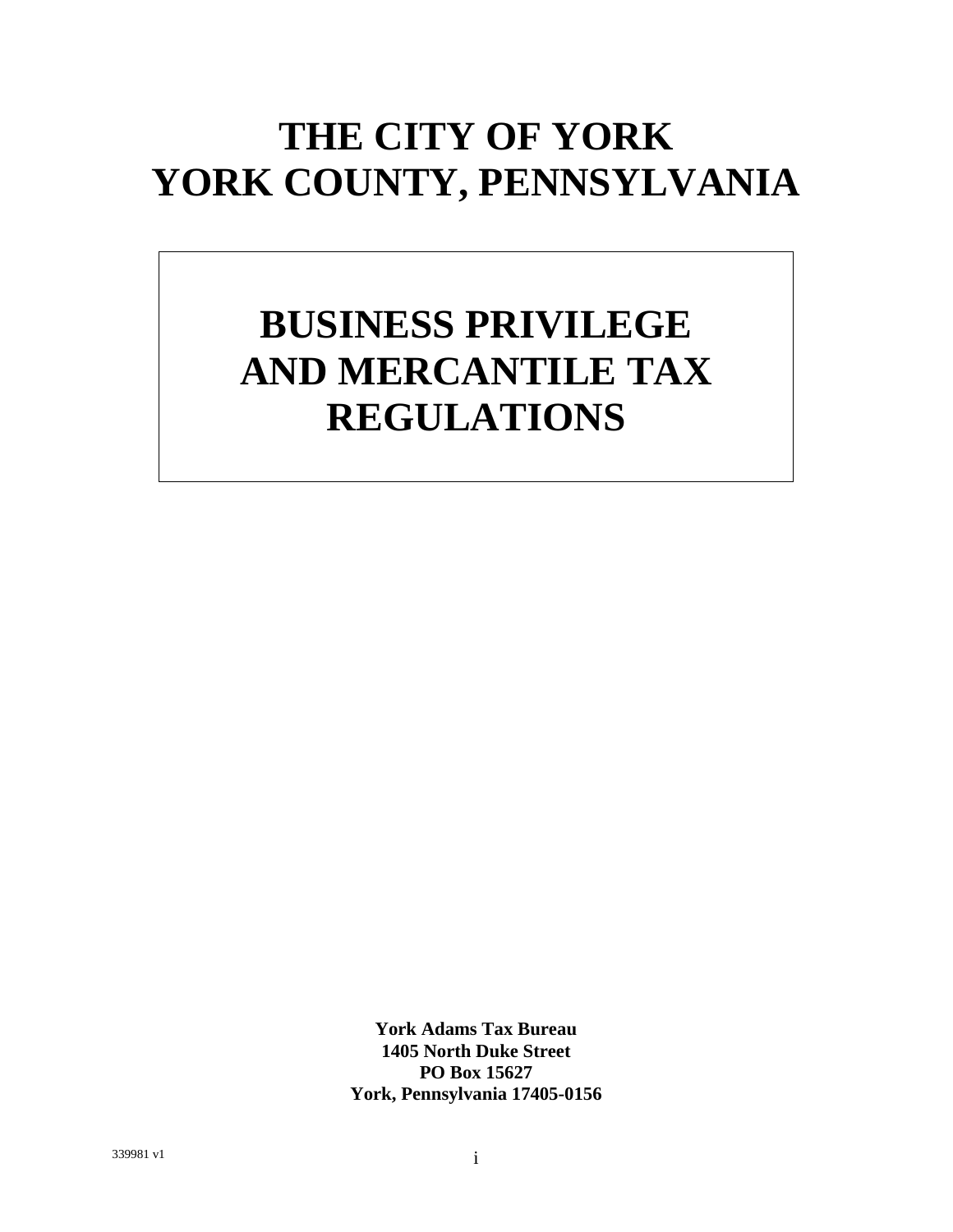#### **INTRODUCTION**

Persons conducting or engaging in business activity in the City of York ("**the City**") are required to file business privilege or mercantile tax returns and to pay business privilege or mercantile taxes, as appropriate.

These Regulations provide a formal interpretation of the City's Business Privilege Tax and Mercantile Tax Ordinances, referred to collectively herein as the "Tax Ordinances."

The Regulations shall be interpreted, whenever possible, to be consistent with the Tax Ordinances. In the event that a provision of the Regulations is inconsistent with the Tax Ordinances, the provisions of the Tax Ordinances shall prevail.

**THESE REVISED REGULATIONS ARE EFFECTIVE AS OF OCTOBER 1, 2015. THESE REGULATIONS SUPERSEDE ANY AND ALL PREVIOUS VERSIONS OF THE CITY'S BUSINESS PRIVILEGE TAX REGULATIONS, MERCANTILE TAX REGULATIONS, INFORMATION BULLETINS, POSITION OR POLICY STATEMENTS, AND INTERPRETATIONS.**

For additional information or copies, please contact:

**York Adams Tax Bureau 1405 North Duke Street PO Box 15627 York, Pennsylvania 17405-0156**

**Telephone: 717 845-1584 Email: [employer@yatb.com](mailto:employer@yatb.com)**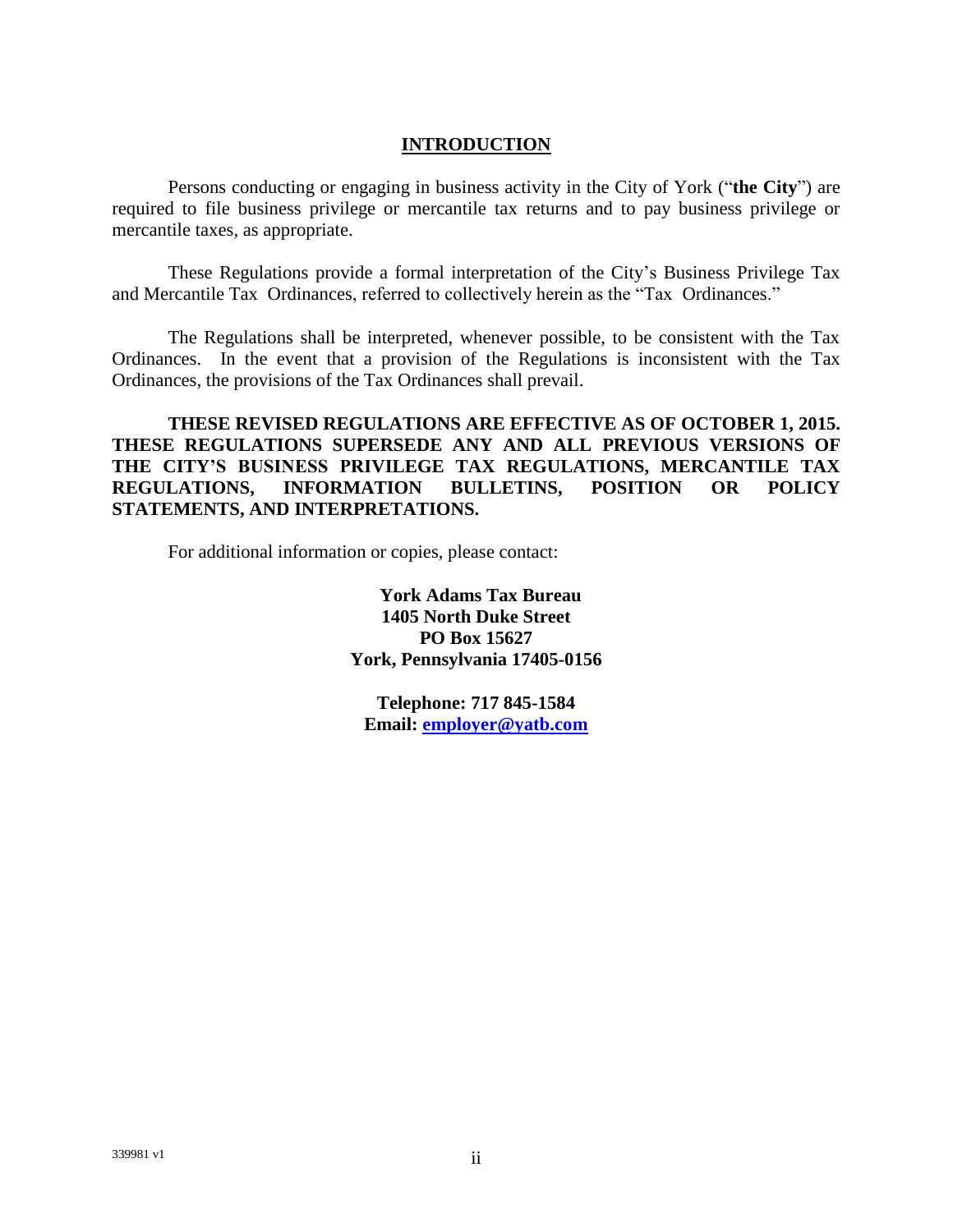## **TABLE OF CONTENTS**

# **ARTICLE I. BUSINESS LICENSE** Page

|                       | Section 100. License Required.                   |                |
|-----------------------|--------------------------------------------------|----------------|
|                       | Section 101. Fee, Term and Pro-ration.           | -1             |
| Section 102. Posting. |                                                  | -1             |
|                       | Section 103. License for Branch Establishments.  | -1             |
|                       | Section 104. Assignment and Transfer Prohibited. |                |
|                       | Section 105. Change of Licensee's Address.       | $\overline{1}$ |
|                       | Section 106. Failure to Procure License.         |                |

# **ARTICLE II. Business Privilege and Mercantile Tax**

| Section 200.        | Authority                                                        | $\overline{\mathbf{c}}$                    |  |  |  |
|---------------------|------------------------------------------------------------------|--------------------------------------------|--|--|--|
| Section 201.        | Definitions                                                      |                                            |  |  |  |
| Section 202.        | Who Must File A Return                                           |                                            |  |  |  |
| Section 203.        | Subject and Imposition of Tax                                    | $\overline{7}$                             |  |  |  |
| Section 204.        | Base and Rates of Tax                                            | $\overline{7}$                             |  |  |  |
| Section 205.        | <b>Exemptions and Exclusions</b>                                 | 8                                          |  |  |  |
|                     | <b>State Preemption</b><br>А.                                    |                                            |  |  |  |
|                     | <b>B.</b><br><b>Duplicate State Tax</b>                          | $\begin{array}{c} 8 \\ 8 \\ 8 \end{array}$ |  |  |  |
|                     | <b>Governmental Entities</b><br>$\mathcal{C}$ .                  |                                            |  |  |  |
|                     | <b>Utilities</b><br>D.                                           | 9                                          |  |  |  |
|                     | Tax-Exempt Nonprofit Corporations or Organizations<br>Е.         | 9                                          |  |  |  |
|                     | F.<br>Manufacturers, Producers, and Processors of By-Products of |                                            |  |  |  |
|                     | Manufacture                                                      | 10                                         |  |  |  |
|                     | G. Receipts Excluded from Gross Receipts (Exclusions)            | 11                                         |  |  |  |
| Section 206.        | Determination of Gross Receipts; Attribution, Allocation and     |                                            |  |  |  |
|                     | <b>Apportionment of Gross Receipts</b>                           | 12                                         |  |  |  |
|                     | A. Attribution                                                   | 12                                         |  |  |  |
|                     | Allocation<br>B.                                                 | 13                                         |  |  |  |
|                     | Apportionment<br>$C_{\cdot}$                                     | 15                                         |  |  |  |
|                     | Taxpayers Subject to the Business Privilege Taxes of Other<br>D. |                                            |  |  |  |
|                     | Municipalities                                                   | 15                                         |  |  |  |
| Section 207.        | <b>Interstate Commerce</b>                                       | 16                                         |  |  |  |
| <b>ARTICLE III.</b> | <b>Particular Businesses or Transactions</b>                     |                                            |  |  |  |

| Section 300. | <b>General Applicability</b>                                     | 19 |
|--------------|------------------------------------------------------------------|----|
| Section 301. | Administrative or Executive Offices                              | 19 |
| Section 302. | <b>Affiliated Companies</b>                                      | 19 |
| Section 303. | Receipts from Lease, Use, or Rental of Personal or Real Property | 19 |
| Section 304. | <b>Unearned Receipts</b>                                         | 19 |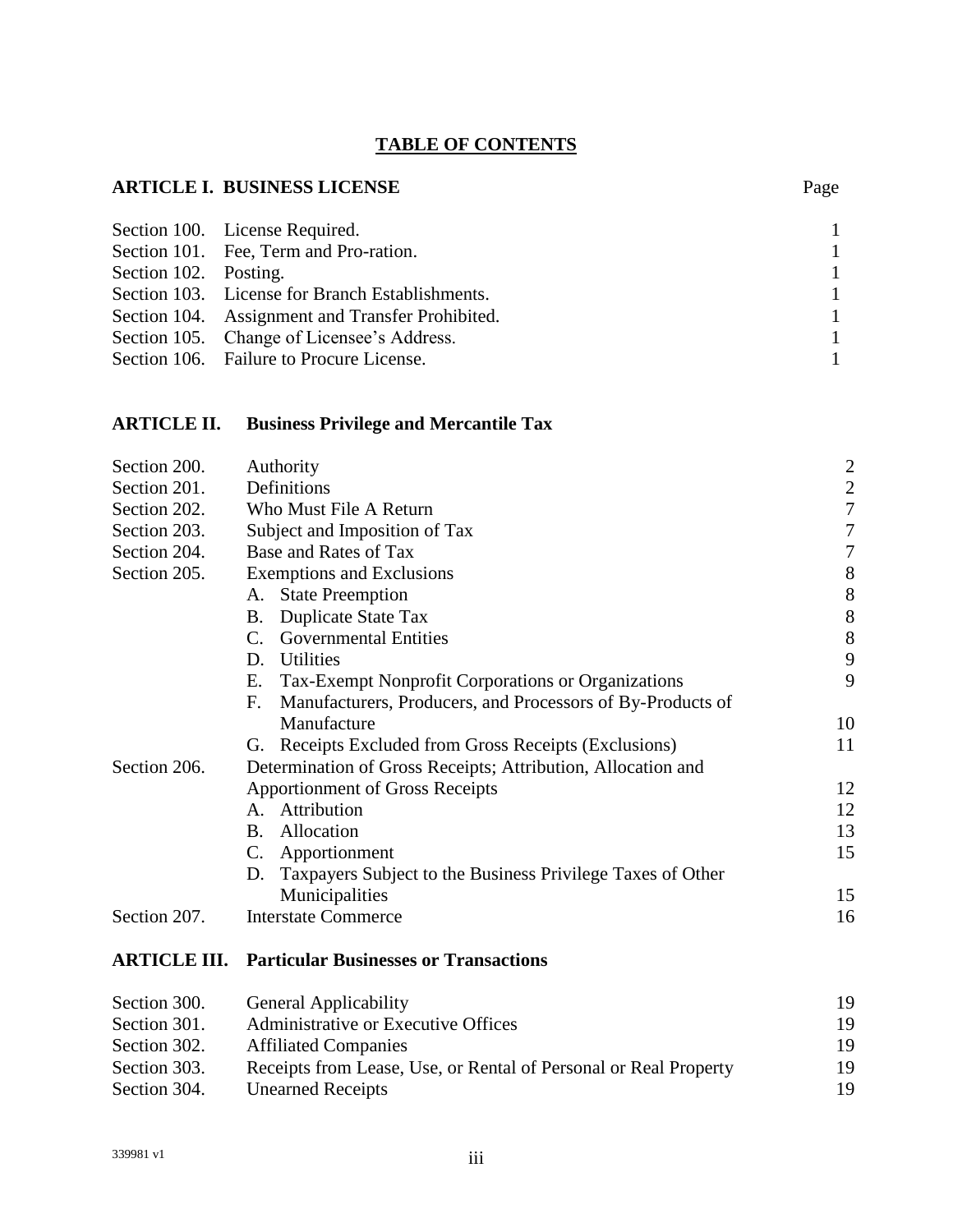| Section 305. | Accountants, Architects, Engineers, Attorneys, Consultants, and Other |    |  |  |  |
|--------------|-----------------------------------------------------------------------|----|--|--|--|
|              | Persons Providing Professional Services                               |    |  |  |  |
| Section 306. | Principals and Agents                                                 | 20 |  |  |  |
|              | A. Revenue Collections by Agent                                       | 20 |  |  |  |
|              | Dollar-for-Dollar Payments and Reimbursements<br>В.                   | 20 |  |  |  |
|              | C. Factors to be Considered in Establishing an Agency Relationship    | 20 |  |  |  |
|              | Manufacturer's Representative<br>D.                                   | 21 |  |  |  |
|              | Agent as Employee<br>Е.                                               | 21 |  |  |  |
|              | Advertising and Marketing Agencies<br>F.                              | 21 |  |  |  |
|              | Insurance Agents, Brokers and Underwriters<br>G.                      | 22 |  |  |  |
|              | H. Real Estate Brokers and Agents                                     | 22 |  |  |  |
| Section 307. | <b>Other Brokers</b>                                                  |    |  |  |  |
| Section 308. | Persons Who Repair, Alter or Improve Tangible Personal Property       | 22 |  |  |  |
| Section 309. | Persons Erecting Buildings or Altering, Repairing, or Improving Real  |    |  |  |  |
|              | Property                                                              | 23 |  |  |  |
| Section 310. | Persons Paying Taxes to Other Municipalities                          | 23 |  |  |  |
| Section 311  | <b>Intellectual Property</b>                                          | 23 |  |  |  |
| Section 312. | <b>Wholesalers and Retailers</b>                                      | 23 |  |  |  |

# **ARTICLE IV. Declaration and Payment of Tax**

| Section 400. | Tax Returns and Computation of Tax   | 25 |
|--------------|--------------------------------------|----|
| Section 401. | Extension of Time for Filing Returns | 25 |
| Section 402. | Filing to be Complete                | 25 |
| Section 403. | Accounting Methods (Cash or Accrual) | 26 |
| Section 404. | Records to be Kept                   | 26 |

# **ARTICLE V. Administration and Enforcement**

| Section 500. | Disclosure Statement of Taxpayers' Rights and Obligations             |    |  |  |
|--------------|-----------------------------------------------------------------------|----|--|--|
| Section 501. | Verification of Records, Audits, Response Periods, Prior Year Returns |    |  |  |
|              | A. Issuance of Subpoenas to Compel Attendance and Production          | 27 |  |  |
|              | Minimum Time Periods for Taxpayer Response<br>В.                      | 27 |  |  |
|              | C. Inquiry as to Prior Year Returns                                   | 27 |  |  |
| Section 502. | Procedures for the Conduct of Taxpayer Audits                         | 28 |  |  |
|              | Notice of Audit<br>$\mathsf{A}_{\cdot}$                               | 28 |  |  |
|              | <b>Rescheduling Audit</b><br>B.                                       | 28 |  |  |
|              | <b>Representation at Audit</b><br>$C_{\cdot}$                         | 28 |  |  |
|              | Use of Estimates<br>D.                                                | 28 |  |  |
|              | <b>Audit Results</b><br>Е.                                            | 28 |  |  |
| Section 503. | Examination of Tax Return; Notice of Assessment                       | 28 |  |  |
|              | <b>Examination of Tax Return</b>                                      | 28 |  |  |
|              | B. No Tax Return Filed                                                | 29 |  |  |
| Section 504. | <b>Petition for Reassessment</b>                                      |    |  |  |
| Section 505. | Refund of Overpayment; Interest on Overpayment                        |    |  |  |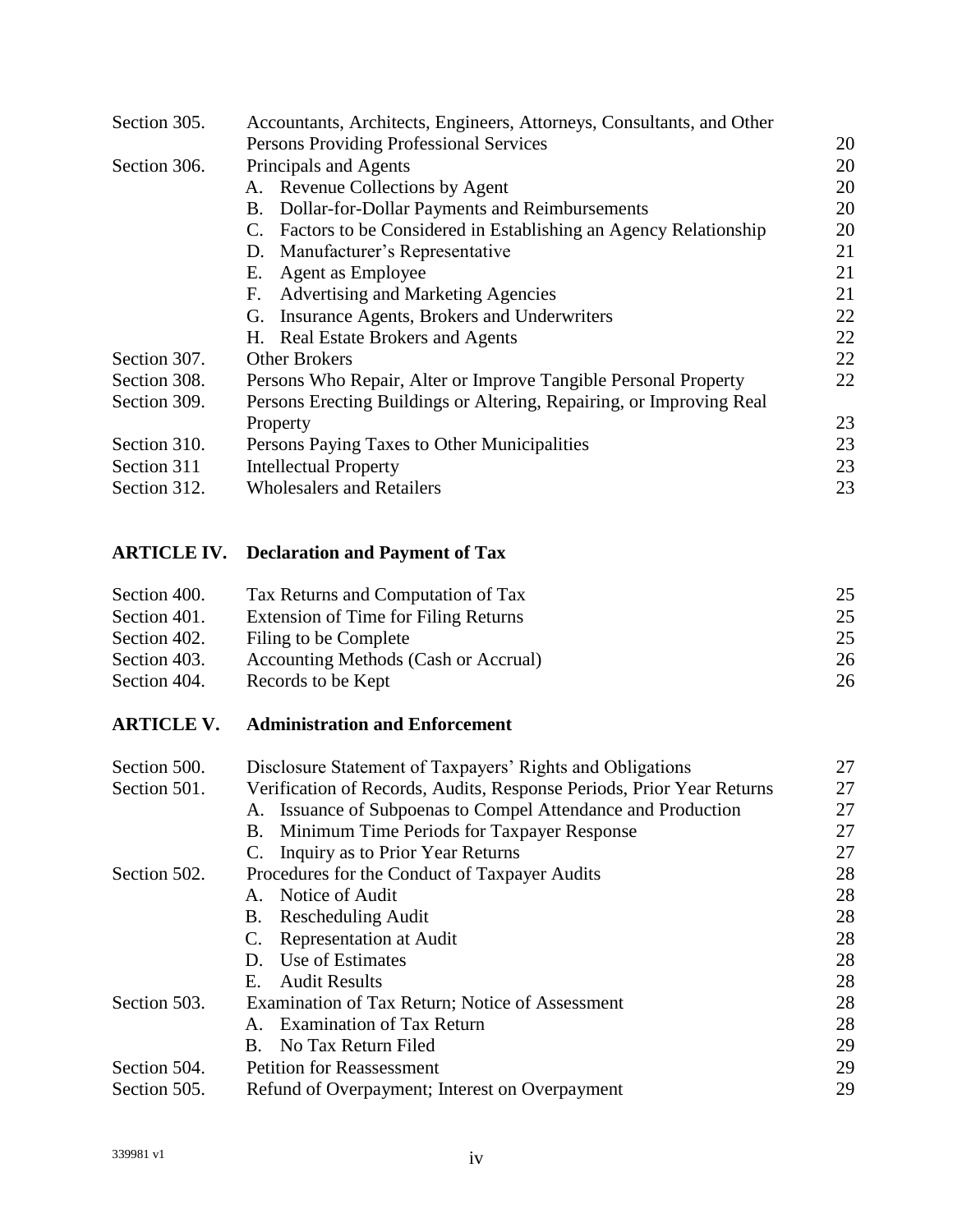|              | Taxpayer Request for Refund of Overpayment<br>A.                          | 29 |  |
|--------------|---------------------------------------------------------------------------|----|--|
|              | Interest on Overpayment<br><b>B.</b>                                      | 30 |  |
|              | Acceptance of Refund Check<br>C.                                          | 30 |  |
| Section 506. | Abatement of Certain Interest and Penalty                                 |    |  |
|              | Errors and Delays<br>А.                                                   | 30 |  |
|              | Erroneous Written Advice by the City<br>B.                                | 30 |  |
| Section 507. | <b>Installment Agreements</b>                                             | 31 |  |
|              | A. Termination of Installment Agreement                                   | 31 |  |
|              | Alteration, Modification or Termination of Installment Agreement<br>B.    | 31 |  |
|              | <b>Breach of Installment Agreement</b><br>C.                              | 31 |  |
|              | <b>Prepayment Permitted</b><br>D.                                         | 31 |  |
| Section 508. | <b>Payment Under Protest</b>                                              | 31 |  |
| Section 509. | Violations; Interest on Underpayment and Penalties                        | 31 |  |
|              | Interest on Underpayment<br>А.                                            | 31 |  |
|              | Β.<br>Penalty                                                             | 32 |  |
|              | Fine<br>$\mathbf{C}$ .                                                    | 32 |  |
| Section 510. | Confidential Nature of Tax Information                                    | 32 |  |
| Section 511. | Dishonored Checks or Electronic Payments                                  | 32 |  |
| Section 512. | <b>Taxpayer Appeals</b>                                                   | 32 |  |
|              | A. Petitions for Administrative Appeal                                    | 32 |  |
|              | Contents of Petition for Administrative Appeal<br>B.                      | 33 |  |
|              | Deadlines for Filing Petition for Administrative Appeal<br>$\mathbf{C}$ . | 33 |  |
|              | Appeals Process and Procedure<br>D.                                       | 33 |  |
| Section 513. | Judicial Appeal                                                           | 34 |  |
| Section 514. | Construction                                                              | 34 |  |
| Addendum A   | Local Taxpayers Bill of Rights Disclosure Statement                       |    |  |

Addendum B Petition for Administrative Appeal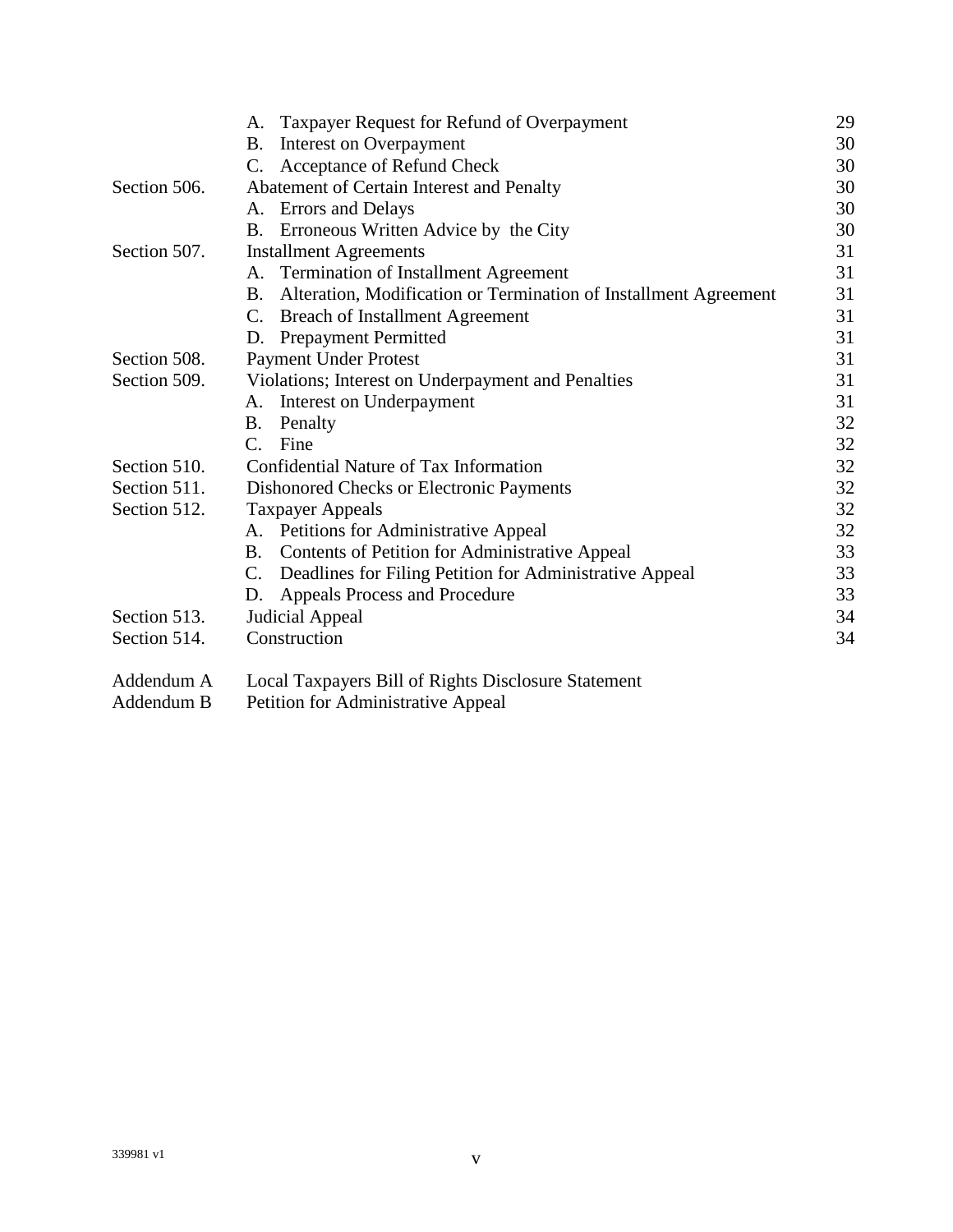# **ARTICLE I BUSINESS LICENSE**

#### **Section 100. License Required.**

Persons, with a place of business in the City of York, desiring to do business in the City of York must obtain a Certificate of Use and Occupancy from the City of York's Bureau of Permits, Planning and Zoning located at 101 South George Street, York, PA 17405. Applications may be obtained online at [www.yorkcity.org](http://www.yorkcity.org/) or by calling: (717) 849-2256.

Persons desiring to commence, or continue to conduct any business, as defined in the City of York's Business Privilege and Mercantile Tax Ordinance or these Regulations, within the City shall annually obtain a Business Privilege and Mercantile License through the York Adams Tax Bureau.

#### **Section 101. Fee, Term and Pro-ration.**

The Business Privilege and Mercantile License Fee is \$25.00 for each calendar year. The fee is not reduced pro rata by the portion of the license year elapsed in the year procured.

#### **Section 102. Posting.**

Licenses shall be kept and posted in a conspicuous place at the Taxpayer's business location.

#### **Section 103. License for Branch Establishments.**

In the event that a licensee conducts business at more than one location in the City, an additional license is required for each additional place of business (except vending machines). Additional licenses shall be posted in accordance with Section 102 above. The fee for each additional license is \$25.00.

#### **Section 104. Assignment and Transfer Prohibited.**

Business Licenses may not be assigned or transferred. Any purported assignment or transfer shall be void and ineffective.

#### **Section 105. Change of Licensee's Address.**

Licensee's change of address must be reported in writing to the York Adams Tax Bureau within 10 days after such change becomes effective.

#### **Section 106. Failure to Procure License.**

Persons who engage in a business, profession, or other commercial activity without a valid license are subject to fine and legal action.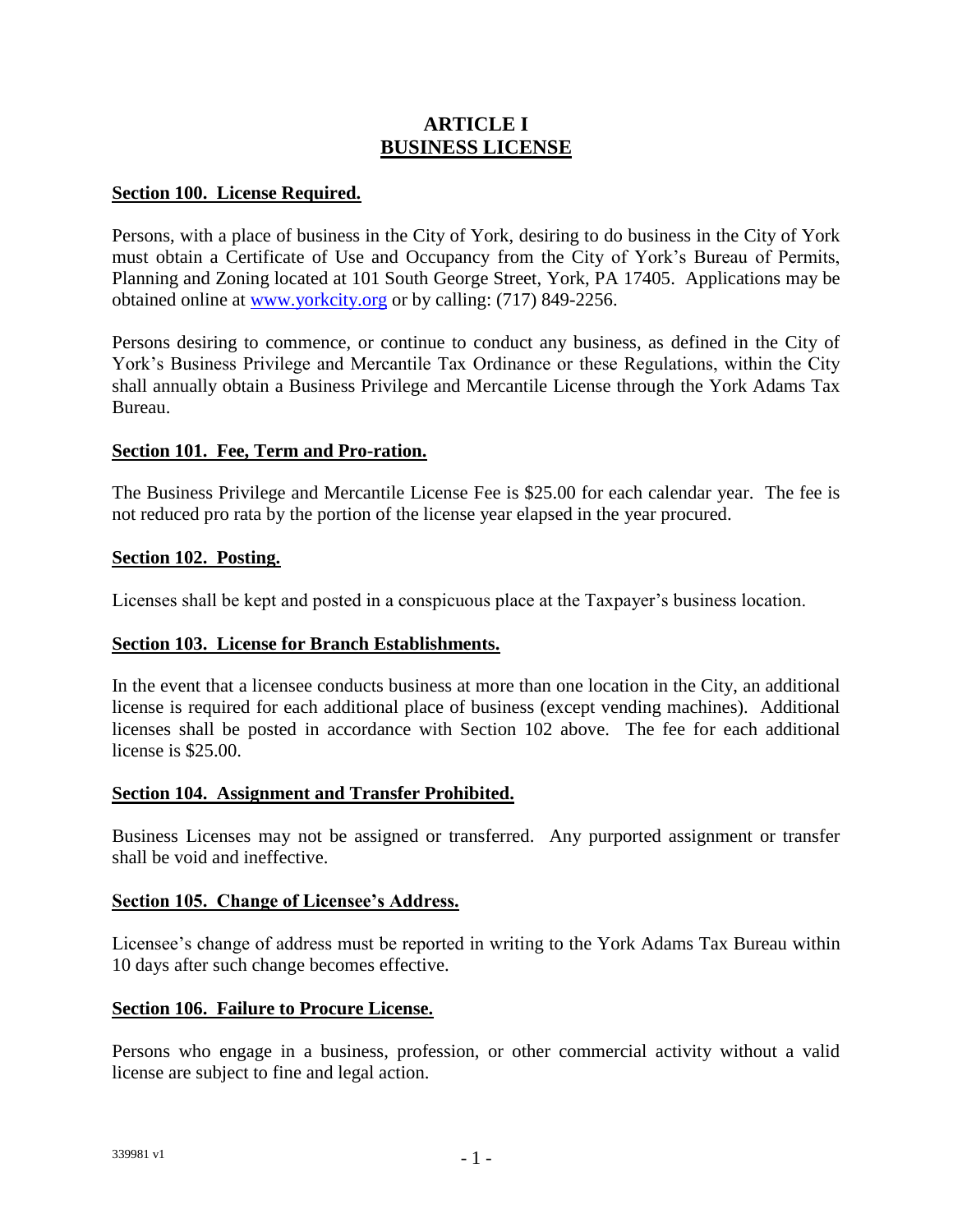#### **ARTICLE II BUSINESS PRIVILEGE TAX AND MERCANTILE TAX**

#### **Section 200. Authority.**

The Tax Ordinance was enacted under authority of the Local Tax Enabling Act (Act 511 of 1965), as amended, *53 P.S. §§ 6924.101 et seq.*

#### **Section 201. Definitions.**

Words used in the Business Privilege and Mercantile Tax Ordinance, and/or these Regulations, but not defined in the Ordinances, the Regulations, by state statute, or by the Pennsylvania judiciary, will be interpreted using the common and ordinary meaning afforded to such words in a local tax context.

As used in these Regulations:

*"Agent"* is a Person with the legal authority to act on behalf of another, called a Principal.

*"Assessment"* means the determination by the City of York of amount of tax principal, penalty, interest or underpayment determined to be due from a Taxpayer.

*"Allocation"* of Gross Receipts, is the calculation of a share of total Gross Receipts for a particular Base of Operations when more than one Base of Operations exists.

*"Apportionment"* of Gross Receipts, is the calculation of a share of Gross Receipts to be included in the tax base, resulting from the performance of services outside Pennsylvania, by or in conjunction with a Base of Operations with substantial nexus with the City of York. See Section 207 of these Regulations regarding *Interstate Commerce* for Apportionment formula and applicability.

*"Attribution"* is the process of specifically identifying Gross Receipts directly or indirectly connected to a particular Base of Operations of the Taxpayer.

*"Base of Operations*" is a physical location used by a Taxpayer to conduct significant Business Activities. Examples of significant Business Activities include:

- 1. Providing workers with a place to work.
- 2. Providing a base from which operations are managed, directed or controlled.
- 3. Storage of inventory or other business assets.
- 4. Administrative, executive, or marketing activities, including meetings.
- 5. Maintaining business records (e.g., bank statements, checkbook, tax records).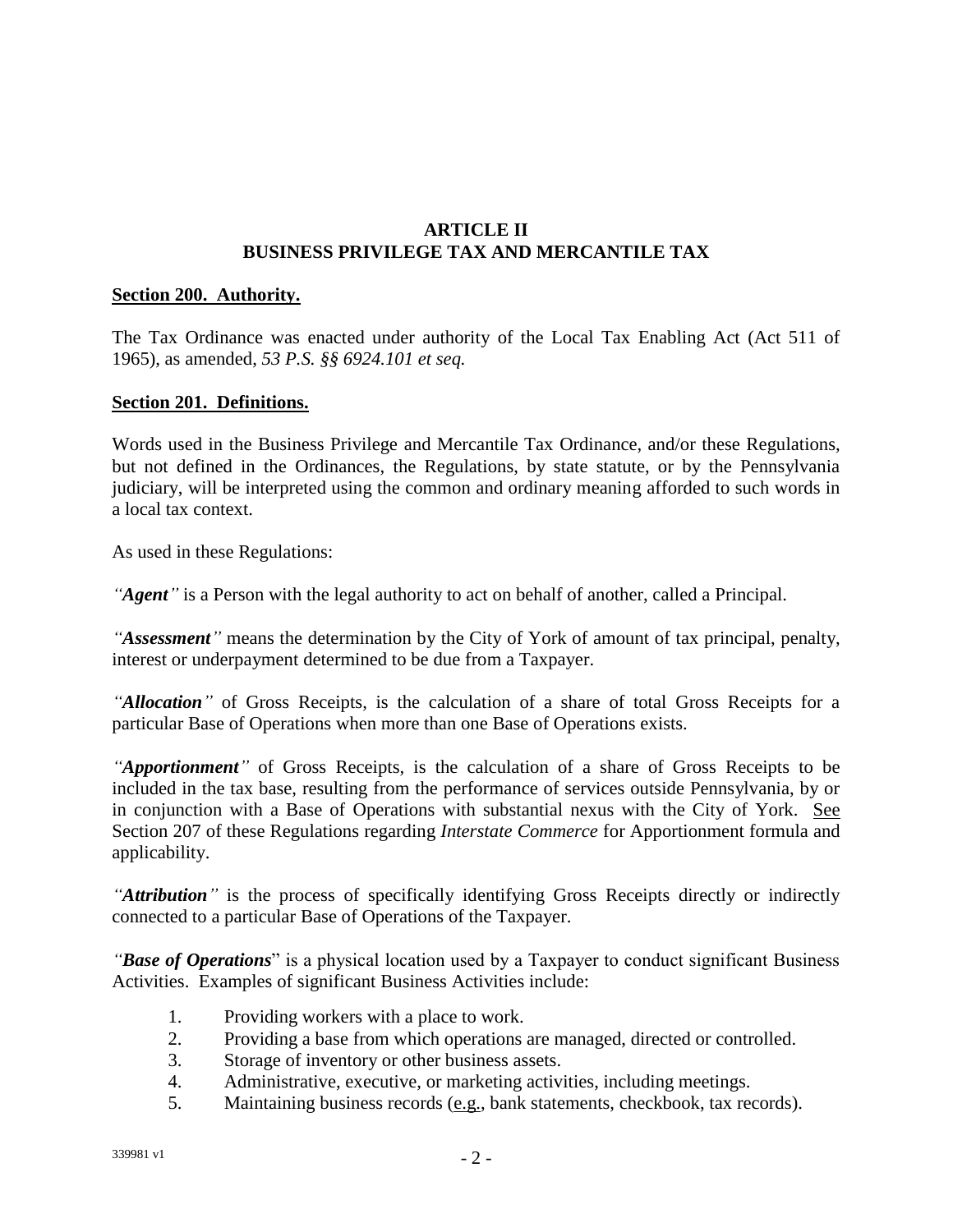- 6. Business communications via telephone, fax, mail, or electronic means.
- 7. Utilization of business equipment.
- 8. The holding out to others, through the use of signage, advertising, legal registry or stationery to indicate a business location.
- 9. Rental or sublet of real estate by a landlord or tenant.
- 10. Ownership of real estate within the City for current or future development.

Whether a location constitutes a Base of Operations is a facts and circumstances test. The above list is only a partial list of the most common indicia of a Base of Operations. It is by no means a complete or exhaustive list of activities that may indicate a Base of Operations. There is a broad range of circumstances and attributes that can constitute a Base of Operations. Some businesses have many traditional indicia of an office and others have few. Some will have traditional office space with office furniture, equipment and staff, and others may have only one person, a mobile phone and a briefcase. A business with little Business Activity will have different attributes than a business with broad and extensive activities. Accordingly, whether a Base of Operations exists depends on the facts and circumstances of each business. **Regardless of how few traditional indicia of Business Activity a business may have, there is a basic presumption that a business must exist somewhere and cannot exist without any Base of Operations.**

A Taxpayer with a single location is deemed to have a Base of Operations at that location. A Taxpayer claiming that a location in the City of York is not a Base of Operations, must demonstrate that another location functions as a Base of Operations. A Taxpayer claiming multiple business locations has the burden of proving that each location constitutes a Base of Operations under the definition provided above.

**Home Office** - An area of a personal residence is recognized as a Base of Operations if it is used for business, and no other Base of Operations is reasonably available to conduct business activities. A home office used for the convenience of an employee, owner, or other worker, does not qualify as a Base of Operations. Use of a home office is deemed to be simply for the convenience of an employee or owner, if there is another business office where the same activities are performed.

Use of a customer's or client's facility by a Taxpayer does not qualify as a Base of Operations of the Taxpayer, if the Business Activity by the Taxpayer is incidental with respect to the Taxpayer's overall Business Activity. Business Activity of sufficient size, duration, and complexity will constitute a Base of Operations of the Taxpayer.

> **Example 1:** A consultant with no office in the City spends two weeks working at a client's location in the City. The client provides the consultant with a place to work and access to other facilities during the two weeks. The consultant also works at other client locations and at his own office.

> **The consultant does not have a Base of Operations at his client's location because the activity in the City lacks sufficient size, duration and complexity.**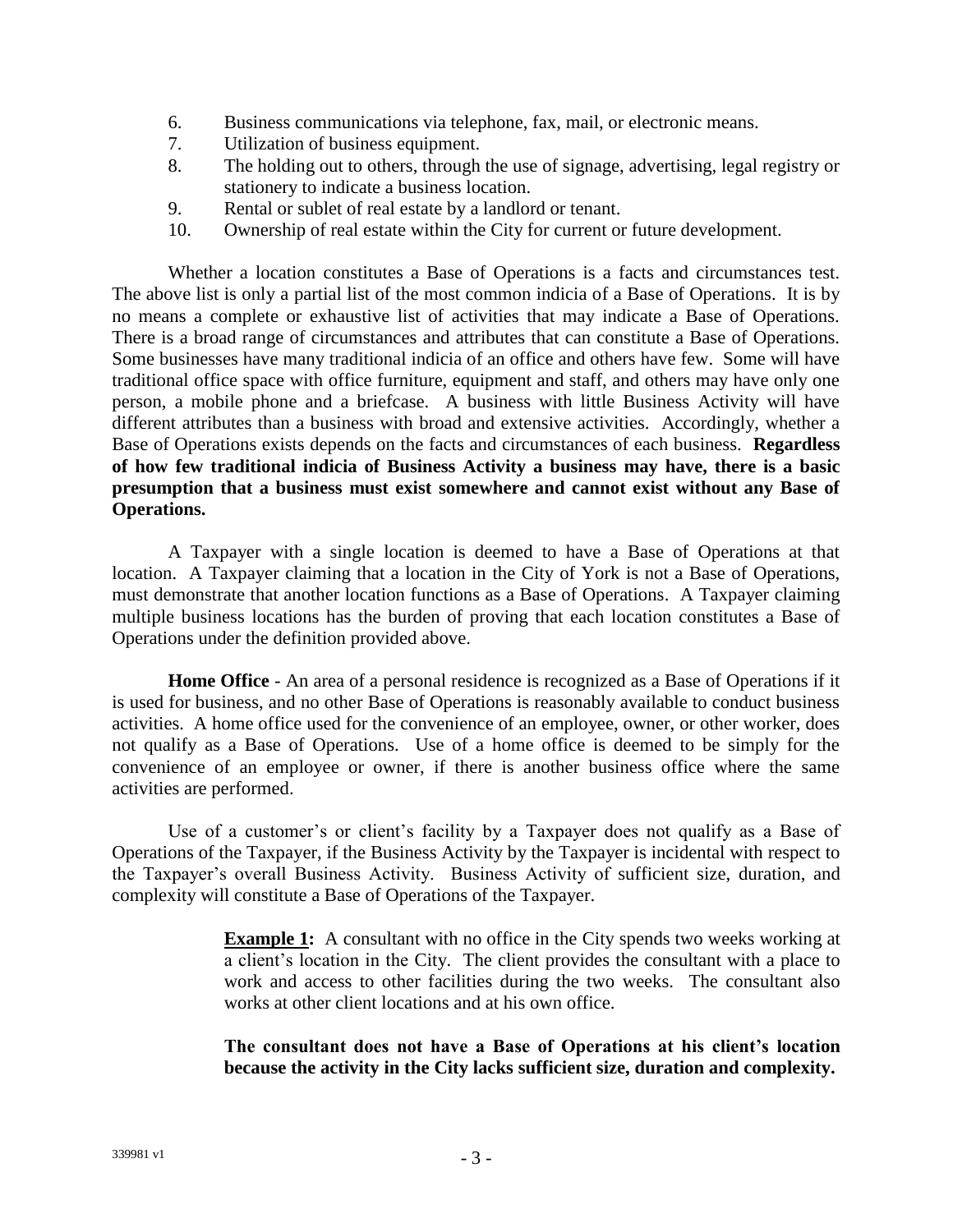**Example 2:** A property management firm headquartered outside the City manages a building located in the City under a three-year service contract*.* One or more employees of the management firm provide maintenance and administrative services, on a daily basis, and exclusively at the building in the City. The building owner provides office space and a maintenance facility for the use of the property management firm's employees.

#### **The property management firm has a Base of Operations in the City of York because the Business Activity is of sufficient size, duration, and complexity.**

The ownership of real estate within the City for current or future development constitutes a Base of Operations in the City.

> **Example:** A developer with no office in the City owns land in the City. The land is eventually developed and homes are erected and sold.

#### **The developer has a Base of Operations in the City of York. This is so whether the developer performs the construction or subcontracts the construction to another entity.**

*"Broker"* in general, is one who acts as an intermediate negotiator between parties to a transaction, and in a sense is the Agent of both parties. The determination of who is a Broker is fact specific. In industries that require a specific license to act as a broker, Broker is defined by the requirements for the specific license.

*"Bureau"* is the York Adams Tax Bureau. The Bureau performs the functions of the License Tax Officer.

*"Business"* means any activities, by a Person*,* in efforts to offer or perform a service or offer a sale to another, or to engage in commercial transactions for all or part of 15 or more calendar days within a calendar year.

*"Capital Asset"* is a type of long-term asset that is not easily sold in the normal course of business for cash and is generally owned for its role in contributing to the ability to generate profit. Generally, it is expected that the benefits gained from the asset will extend beyond a time span of one year.

The term Capital Asset shall not include: (a) stock in trade of the Taxpayer or other property of a kind that would properly be included in the inventory of the Taxpayer if on hand at the close of the taxable year; (b) property held primarily for sale to customers in the ordinary course of the Taxpayer's trade or business; (c) a note or account receivable acquired in the ordinary course of trade or business for services rendered or from the sale of stock in trade or property held for sale in the ordinary course of business; (d) depreciable business property; (e) real property used in the Taxpayer's trade or business; (f) a copyright, a literary, musical or artistic composition, held by the Taxpayer who created it.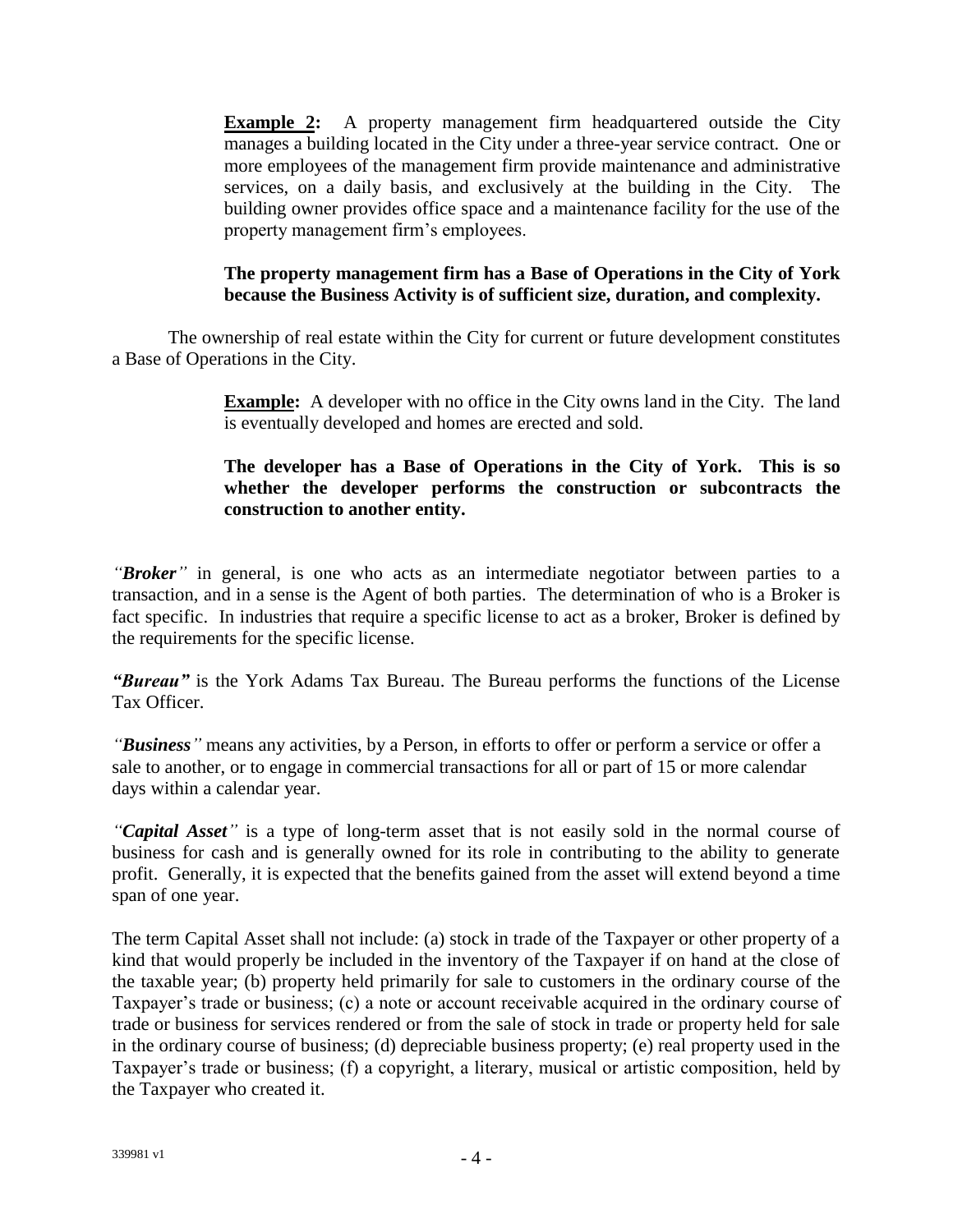*"Commonwealth"* means the Commonwealth of Pennsylvania.

*"City"* means the City of York, located in York County, a political subdivision of the Commonwealth of Pennsylvania.

*"Dwelling"* means any building, structure or single unit intended to provide complete independent living facilities for one or more persons which has permanent provisions for living, sleeping, eating, cooking and sanitation by human occupants. Temporary living facilities such as, hotels, boarding and rooming houses are not considered Dwellings.

*"Exempt from Tax" or "Exempt"* refers to the status of Persons not subject to the City's Business Privilege and Mercantile Tax under the laws of the Commonwealth of Pennsylvania, for example, Institutions of Purely Public Charity, Government Entities, or manufacturers with respect to specific Manufacturing operations. (See Section 205 of these Regulations.) Any Person claiming exemption from tax has the burden to demonstrate his legal right to such exemption.

*"Exclusion"* refers to certain receipts excluded from Gross Receipts and not subject to tax as provided by state law, Ordinance, or these Regulations. Any Person claiming an Exclusion has the burden to demonstrate his legal right to such Exclusion.

*"General Public*<sup>"</sup> is one, or a group of any, separate legally recognizable entity or entities.

*"Gross Receipts"* means the gross cash, credits, or property of any kind or nature, received in both cash and credit transactions by reason of any sale made, service rendered, or in connection with any business transaction or activity allocable or attributed to the City.

*"Gross Volume of Business"* is synonymous with the definition of Gross Receipts, above.

*"Independent Agent, Independent Contractor, or Independent Representative"* is a Person, who while performing services for another Person, is not subject to the direction and control of the other as to the details, methods and means by which a result desired by the other is accomplished. A person treated as a Statutory Employee under the Internal Revenue Code is considered an independent contractor.

*"Landlord"* is defined as a person who is in the business of leasing or renting three or more dwelling units or one or more commercial building(s). For the purpose of this Article, "commercial buildings" does not include facilities with non-tenant activities such as, parking facilities, cell-phone towers, or billboards.

*"Manufacturing"* consists of the application of labor and skill to material whereby the original article or raw material is changed into a new, different and useful article. Whether an article is a manufactured product depends upon whether it has gone through a substantial transformation in form, qualities and adaptability in use from the original material, so that a new article or creation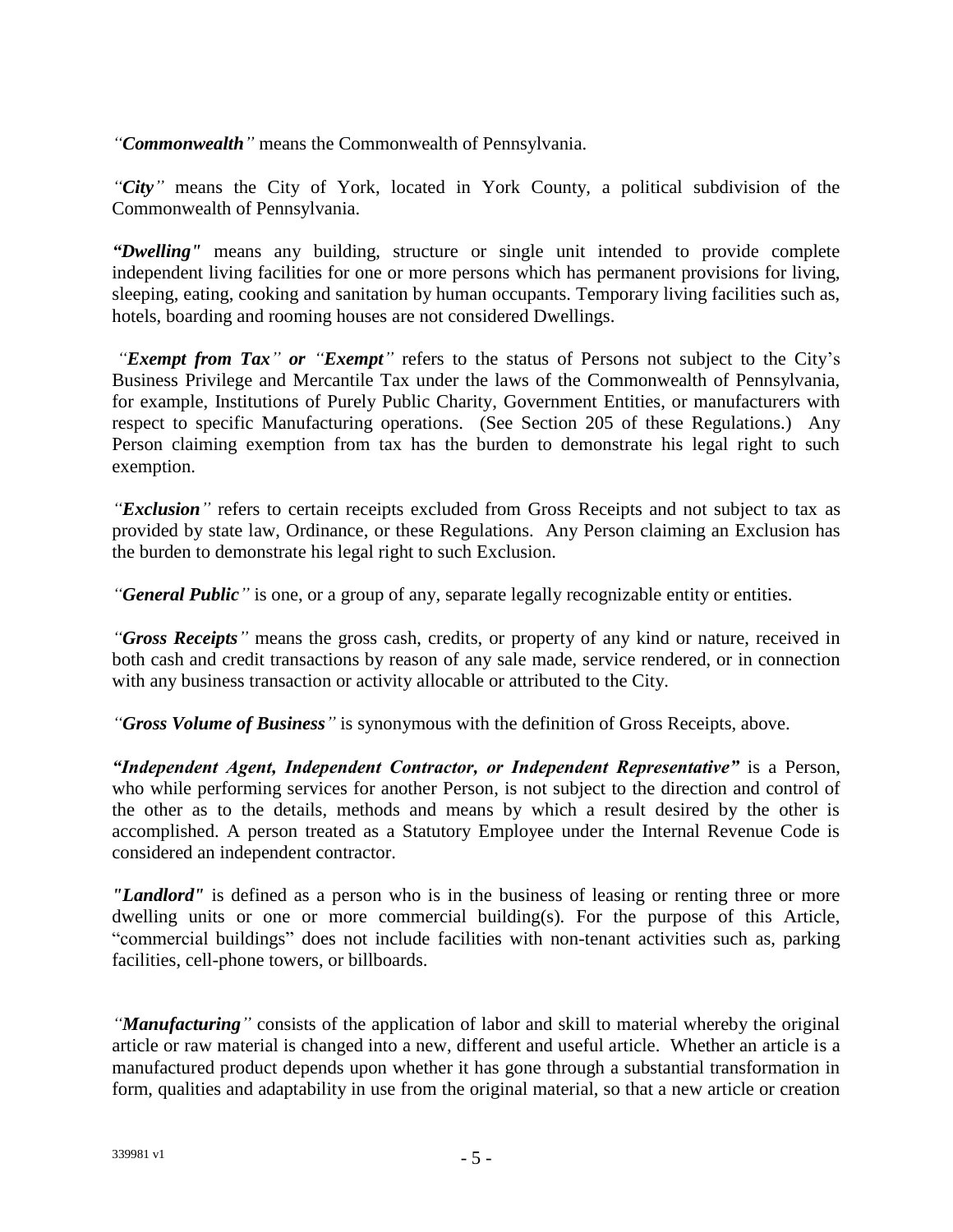has emerged. See Section 205(F) of these Regulations.

*"Person"* means any individual, partnership, limited partnership, association, corporation, limited liability company, estate, trust, trustee, fiduciary or any other legally recognized entity, except such as are wholly exempt from taxation under the Act of December 31, 1965, P.L. 1257, as amended (Act 511 of 1965) and the Institutions of Purely Public Charity Act (Act 55).

*"Principal"* is a Person who has permitted or directed another (i.e., an Agent) to act for his benefit and subject to his direction and control.

*"Rent"* includes consideration of any form paid or received for the use of any tangible, intangible, personal or real property. Rent does not included consideration paid or received for services provided in addition to charges for basic occupancy or use.

**Example:** A landlord provides meals, laundry service, and personal assistance to its tenants. These services are not directly related to the use of the occupied property, therefore amounts received for these additional services do not qualify as rent. A taxpayer has the burden to clearly identify amounts received as rent when payments for bundled services are received, in order to exclude rents as provided in Section 343.02(c)(5).

*"Retailer"* means any person who is a dealer in or vendor of goods, wares and merchandise, who is not a Wholesale Dealer.

*"Sale"* means the passing, transferring, conveying or assignment of ownership of tangible or real property from the seller to the buyer for a price.

*"Service"* means performance of a duty or labor for a consideration, or any act or instance of assisting, helping or benefiting another for a consideration.

*"Tax"* means the Business Privilege and Mercantile Tax levied by the City of York.

*"Tax-exempt nonprofit corporation or organization"* is an institution that qualifies as a Pennsylvania Purely Public Charity. See Section 205(E) of these Regulations.

*"Taxpayer"* means a person subject to the Tax. In a case where the City is seeking to determine whether a person is subject to Tax, the term "Taxpayer*"* also includes such a person.

"*Transacted*" means any performance of activities by a person in connection with a business purpose. A person engaging in business activities is deemed to be transacting business.

> **Example**: A company has a business office in the City of York and therefore exercises the privilege of doing business in the City and is taxable. Activities at the office mainly involve corporate governance, human resources, information technology and finance. No sales of products, or customer services, are completed at this office. The company has no customers located in the City.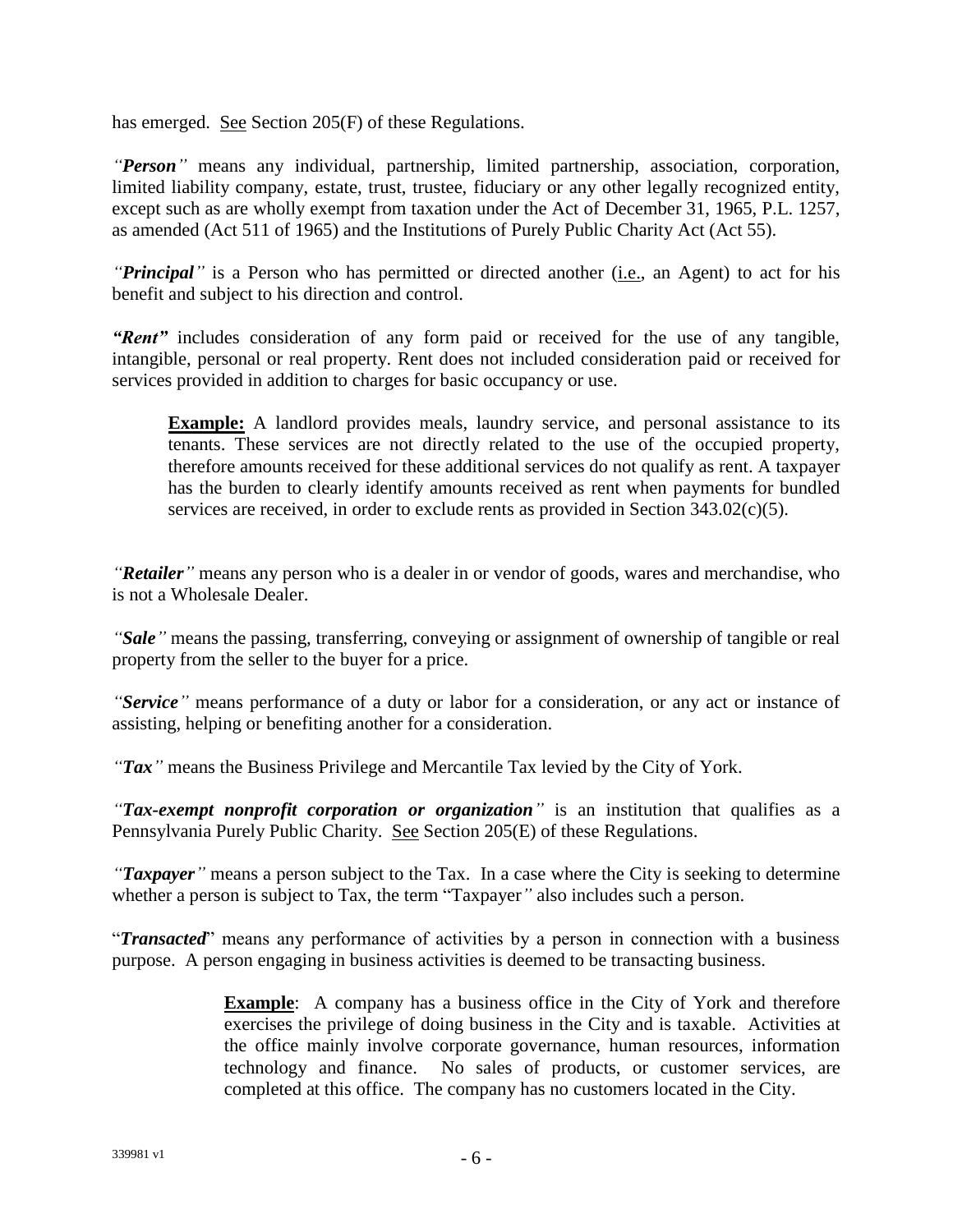**Although no sales of products are completed at the office in the City and no customers are located in the City, the company is still transacting business in the City by engaging in business activities and therefore has receipts that must be included in the tax base. The receipts from the business activities in the City may be derived by allocation. See Section 206 of these Regulations.**

*"Whole Volume of Business"* is synonymous with the definition of Gross Receipts, above.

*"Wholesale Sales"* means sales of goods, wares or other merchandise to dealers or vendors for the purpose of resale **in the same condition** by the dealer or vendor.

**Example 1:** A lumberyard sells lumber to a home center who resells the product to its customers, in the same condition.

**The sale from the lumberyard to the home center is a wholesale sale.**

**Example 2:** A lumberyard sells lumber to a framing contractor. The contractor uses the lumber to frame a house.

**The sale of the lumber to the contractor is not a wholesale sale. The contractor is the end-user of the lumber, because the product was consumed in the construction activity. The contractor did not resell the lumber in the same condition.**

#### **Section 202. Who Must File a Return.**

Every Person who has engaged in, conducted, exercised or carried on Business activity within the City must file a Business Privilege and Mercantile Tax Return. A tax return must be filed whether or not tax is due. Tax returns are filed at the business entity level. In the case of a partnership, for example, the partnership entity, rather than the individual partners, should file the tax return and pay any tax due.

#### **Section 203. Subject and Imposition of Tax.**

The Business Privilege and Mercantile Tax are levied upon the privilege of doing business in the City. A Person exercises the privilege of doing business by engaging in any commercial transaction or Business activity in the City for any part of at least 15 days in any calendar year. The Ordinance does not require that a Person have a Base of Operations in the City in order to be subject to tax; however, for ease of administration, the City considers any entity with a Base of Operations in the City to be subject to tax.

#### **Section 204. Base and Rates of Tax.**

**A.** *Tax Base*. The tax is based on Gross Receipts attributable or allocable to doing business in the City. Receipts from certain activities are excluded or partially excluded from taxation, see Section 205 (*Exemptions and Exclusions*) and Section 207 (*Interstate Commerce*).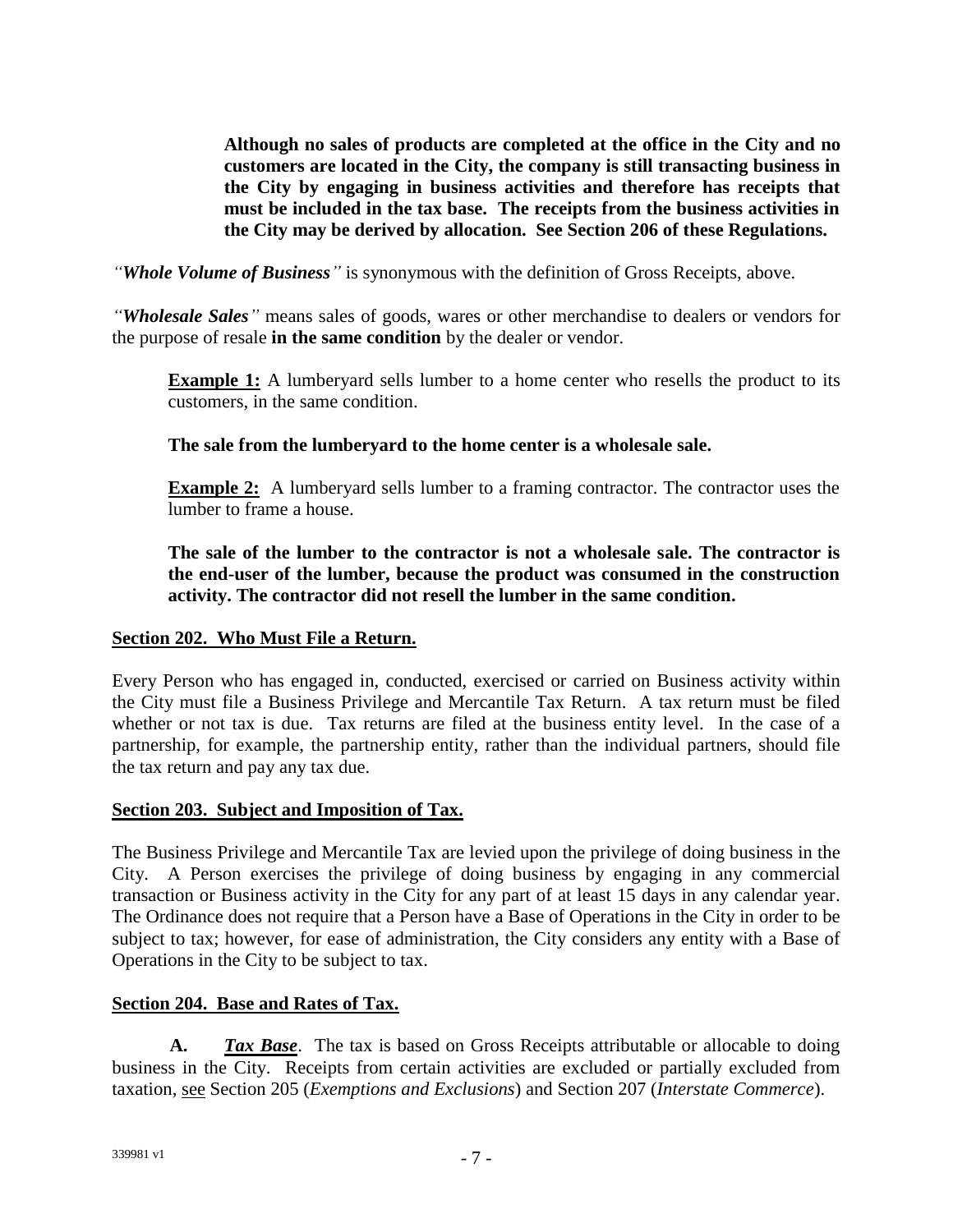**B.** *Tax Rates*. The tax rate is 3.5 mills (\$3.50 per \$1,000 of Gross Receipts) on gross receipts from services and other sources except product sales. The tax rate is 1.0 mill (\$1.00 per \$1,000) on wholesale Gross Receipts and 1.5 mills (\$1.50 per \$1,000) on retail Gross Receipts.

# **Section 205. Exemptions and Exclusions.**

Any Person claiming exemption from tax or claiming an exclusion from Gross Receipts has the burden to demonstrate his legal right to such exemption or exclusion. A Taxpayer must disclose with its tax return its total Gross Receipts and then itemize any claimed exclusions and exemptions, attaching documentation to support the claimed Exclusion.

**A.** *State Preemption.* Persons with Gross Receipts from activity that has been judicially determined to be preempted by the Commonwealth of Pennsylvania may exclude receipts from such activity from the tax base. To date, local taxation has been preempted by the Commonwealth only as to the banking industry, the sale of insurance contracts subject to the Pennsylvania gross premiums tax, the alcoholic beverage industry and harness racing. Preemption has been judicially determined not to exist as to the legal profession, real estate, nursing homes, and the securities industry.

*Important Note: Preemption does not relieve a Taxpayer from all municipal taxation. Gross Receipts that are unrelated to the aspect of Business Activities for which local taxation has been preempted by the Commonwealth remain subject to tax by the City. Taxable activity does not lose its character as such merely through association with preempted activity.*

**B.** *Duplicate State Tax.* Where the Commonwealth imposes a tax on the same subject matter as is taxed by the City, and the Commonwealth tax is measured by the same Gross Receipts sought to be taxed by the City, the City is prohibited from taxing the same subject and receipts. Where the subject and measure of the City tax is not identical to the subject and measure of the Commonwealth Tax, there is no duplication of the state tax and the City's Tax is not prohibited. Similarly, where the City imposes two different taxes that are not identical in subject or measure, a Taxpayer is subject to both taxes.

**Example**: A developer is in the business of building and selling single-family residential homes in the City. The developer pays Realty Transfer Tax on the sale of the homes and also pays a Business Privilege Tax based on its Gross Receipts. The developer's Gross Receipts are equal to the gross sales prices of its homes.

**The developer must pay both taxes. The City's Business Privilege Tax is imposed on the privilege of having a business in the City of York, and is measured by all of the Taxpayer's Gross Receipts. The Realty Transfer Tax is imposed on the transfer of real estate and/or recordation of the deed and is measured only by the gross sales price. Although gross sales price and Gross Receipts in the case of the developer may be equal amounts, neither the subject, nor the measure, of the two taxes is the same. Accordingly, the developer is not been subject to "double taxation" and must**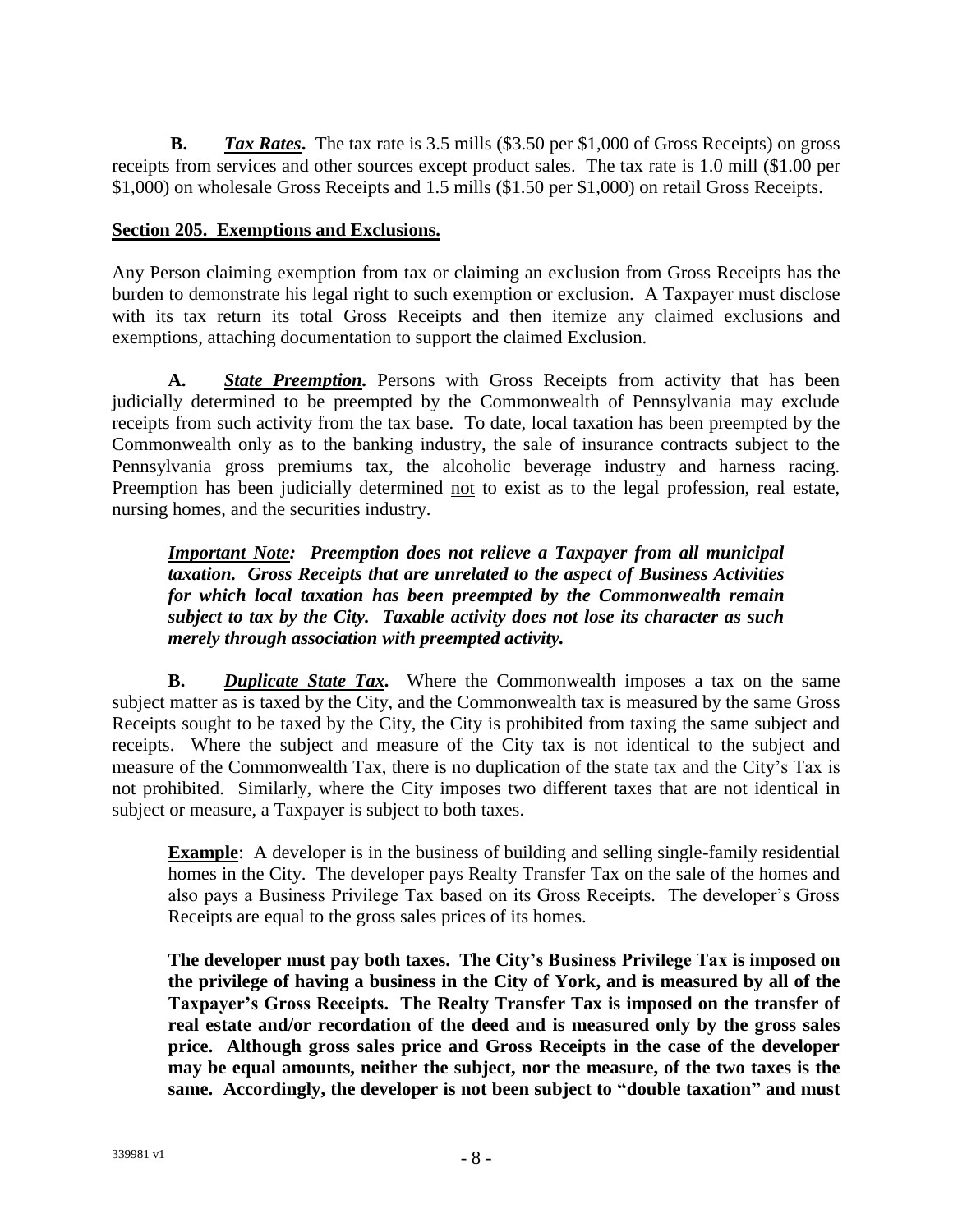#### **pay both taxes.**

**C.** *Governmental Entities.* Agencies of the government of the United States, the various states, and the Commonwealth, and any political subdivision thereof, are not subject to the Tax.

**D.** *Utilities.* State law prohibits taxation with respect to certain public utility receipts. Gross receipts from utility service of a taxpayer who constitutes a "public utility" as that term is defined by the Public Utility Code, and whose rates of service are fixed and regulated by the Pennsylvania Public Utility Commission are exempt from tax. Gross receipts from the utility service of a taxpayer whose rates of service are not fixed and regulated by the Pennsylvania Public Utility Commission are not exempt from tax. Where a taxpayer has receipts from utility services some of which service rates are fixed by the Pennsylvania Public Utility Commission and some of which service rates are not fixed by the Pennsylvania Public Utility Commission, only those receipts from the rendering of services with rates fixed by the Pennsylvania Public Utility Commission are exempt from tax, even if the non-fixed rate services are regulated by the Pennsylvania Public Utility Commission.

A Person claiming exemption as a Pennsylvania Public Utility must provide documentation sufficient to establish its entitlement to such exclusion including, but not limited to, certificates of public convenience, registration certificates, and copies of Assessment Reports showing gross intrastate operating revenues.

**E***. Tax-Exempt Nonprofit Corporations or Organizations.* A tax-exempt nonprofit corporation or organization is an institution that qualifies as a Pennsylvania Purely Public Charity. To qualify, an organization must pass all parts of the following five-part test.

Specifically, the institution must:

- 1. Advance a charitable purpose (requires I.R.C. Sec. 501(c)(3) status);
- 2. Operate entirely free from private profit motive;
- 3. Donate or render gratuitously a substantial portion of its services;
- 4. Benefit legitimate subjects of charity; and
- 5. Relieve the government of some of its burden.

The exemption for such Purely Public Charities is limited to activities connected to the organization's charitable purpose. The exemption does not apply to activities competing commercially with any Person subject to the tax.

> **Example 1:** ABC Church meets the five-part test of a Purely Public Charity and is exempt from the Business Privilege Tax. However, ABC Church provides a day care service to parishioners and/or to non-parishioners.

> **The Gross Receipts from the day care activities are subject to Tax because the day care activities are considered unrelated to the church's charitable purpose. The Gross Receipts are also subject to tax on the grounds that the**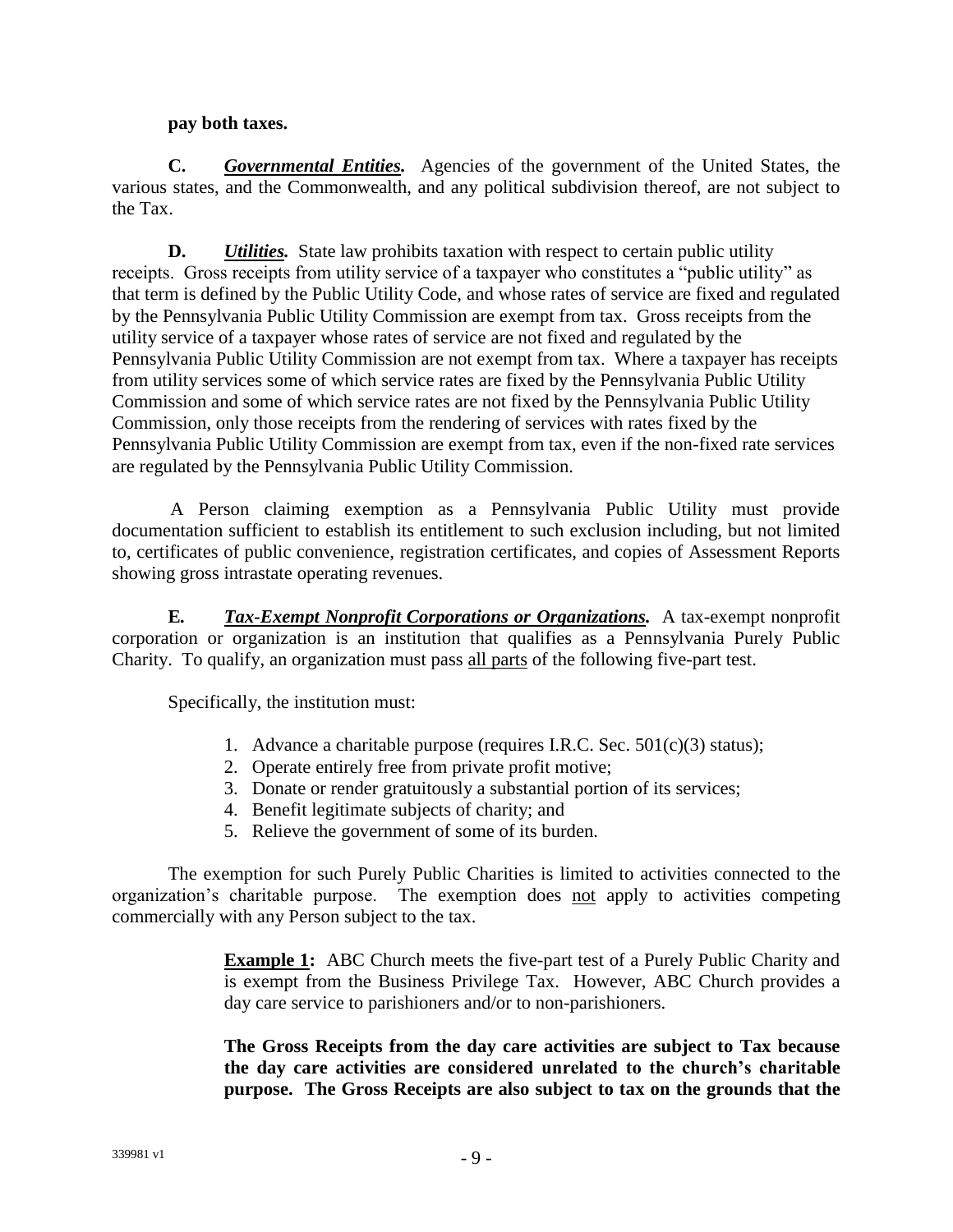#### **day care activities compete with other businesses that are subject to the tax.**

**Example 2:** A hospital operates a thrift store for the sale of used clothing. The operation of the thrift store is considered to be unrelated to the hospital's charitable purpose of healthcare. The hospital is required to report the receipts from the thrift store operation on its IRS Form 990T (unrelated business income).

#### **The hospital's Gross Receipts from the thrift store operation are subject to tax.**

Receipts generated by a Taxpayer from sales to religious, charitable, educational, governmental, or other entities that are exempt, are not excluded from taxable Gross Receipts.

**F.** *Manufacturers, Producers, and Processors of By-Products of Manufacture.* Receipts generated by engaging in the following activities (described more fully below) are not subject to the tax: (i) manufacturing, (ii) producing, and (iii) processing of by-products of manufacturing.

**1.** *Manufacturing***.** Manufacturing consists of the application of labor and skill to material whereby the original article is changed into a new, different and useful article. Whether or not an article is a manufactured product depends upon whether or not it has gone through a substantial transformation in form, qualities and adaptability in use from the original material, so that a new article or creation has emerged.

Whether an activity constitutes Manufacturing for purposes of the Mercantile Tax depends upon the facts involved and each question is reviewed on a case-by-case basis. Pennsylvania Courts have held that for purposes of local taxes, Manufacturing includes commercial bookbinding, production of apparel, lithography, commercial printing, oil refining, and steel milling. The Courts have determined that Manufacturing does not include: radio and television broadcasting; steel annealing and galvanizing; commercial illustration; work product that is primarily intellectual or clerical in nature (e.g., work of an attorney, architect, computer software developer/engineer, etc.); scrap metal bundling; dyeing and finishing of cloth; purification through pasteurization, filtration and testing for bacteria and impurities; the preparation of potato salad, cole slaw, bread filling, and similar examples of "cooking;" adding water to concentrated juice slurry or powdered drink mix to make a finished product; and printing designs and wording on ready-made clothing.

Whether a particular activity qualifies as "manufacturing" or "processing" under the provisions of the Pennsylvania Capital Stock and Franchise Tax is not dispositive in determining whether receipts are excludable for purposes of the City Tax.

**2.** *Producing.* The production, preparation or processing of natural resources or farm products (by manufacturers, producers, and farmers with respect to the goods, articles and products of their own manufacture, production or growth) is not subject to the tax.

**Example:** Taxpayer owns an organically grown vegetable farm and sells to a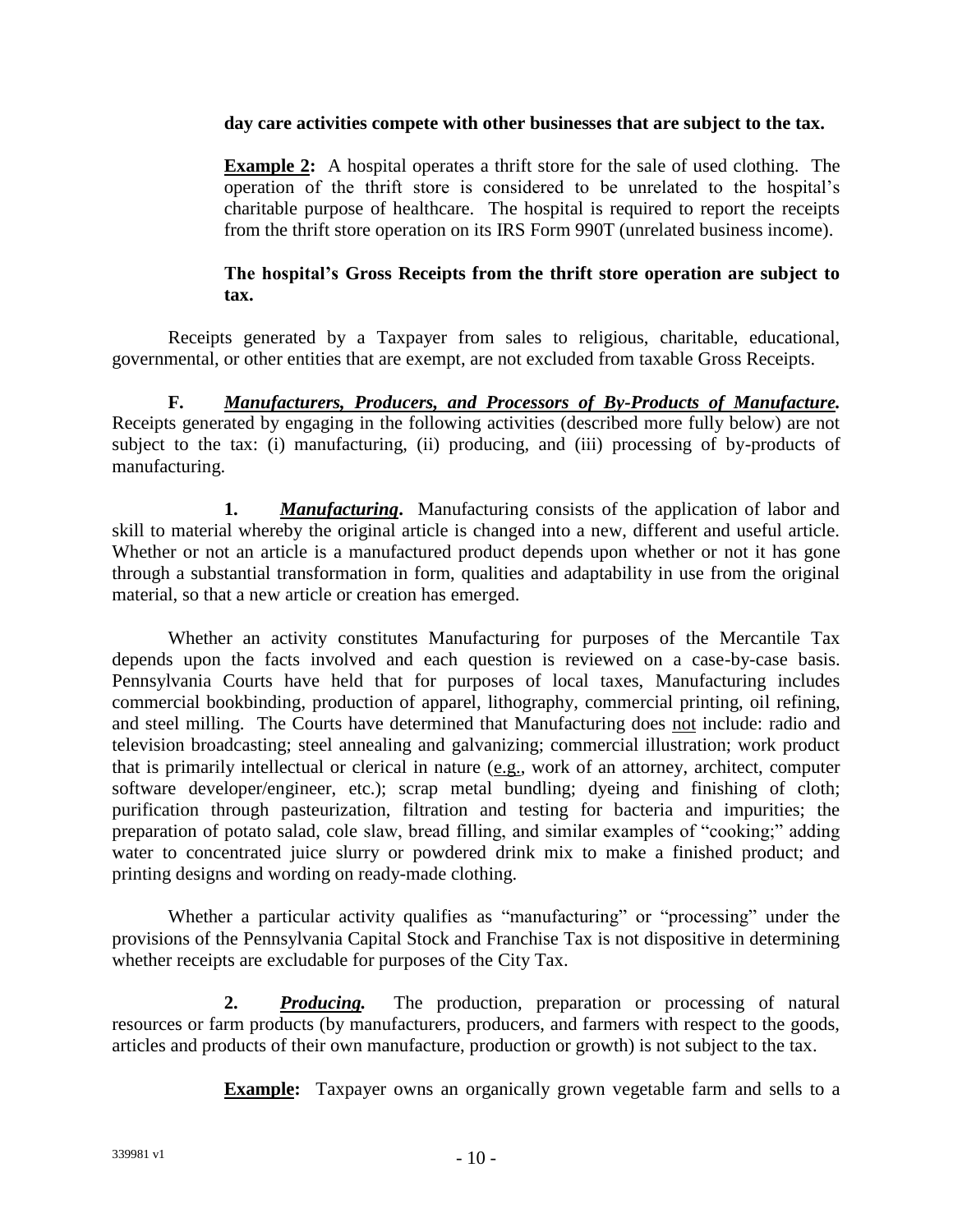specialty grocery store.

#### **Taxpayer's Gross Receipts are excluded from the tax.**

**3.** *Processing by-products of manufacturing*. By-products of manufacturing consist of secondary or additional products produced in addition to a principal product. Processing of by-products is not taxable activity, whether performed by the original manufacturer or by others.

> **Example 1:** Taxpayer takes molten slag, a waste product discarded by a steel manufacturer, and subjects it to a process that enables the iron component to be separated and sold back to the steel manufacturer.

#### **Taxpayer's activity of processing by-products of manufacturing is not subject to the tax.**

**Example 2:** Taxpayer is in the business of annealing and galvanizing rolls of steel thereby making the steel more malleable.

#### **Taxpayer's activity is not manufacturing since no "new" product is created; nor is it "processing of a by-product of manufacturing" because rolls of steel are not secondary or additional products, but are themselves the principal product of the original manufacturer.**

Receipts excludable under this section are excluded whether the product is manufactured, produced or processed within or outside of the City.

> **Example:** Taxpayer manufactures computer equipment in New York. It then leases or sells the equipment to customers within the City.

#### **Receipts from sale or lease of equipment by the manufacturer thereof are not subject to the tax.**

A manufacturer's receipts from activities other than Manufacturing are not excluded.

**Example:** Twenty (20) percent of the Gross Receipts realized by Taxpayer, a manufacturer of small engine parts, are generated by providing product maintenance services.

#### **Receipts from such services are not excluded.**

**G.** *Receipts Excluded From Gross Receipts (Exclusions).* State law or the City of York's Ordinances provide that the following specified receipts are excluded in the computation of Tax.

1. Discounts allowed to purchasers as cash discounts for prompt payment of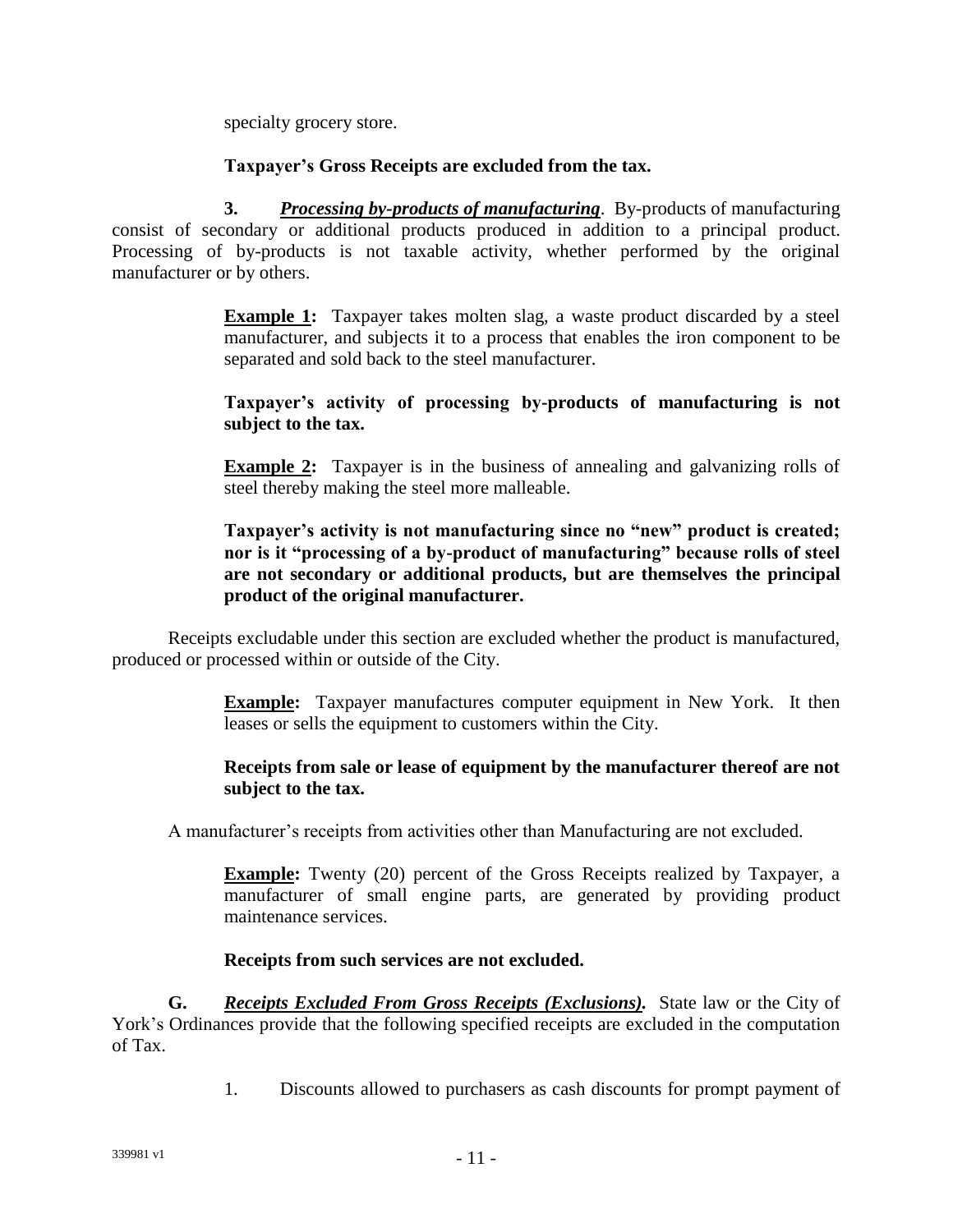bills.

2. Charges advanced by a Taxpayer for freight, delivery or other transportation for the purchaser in accordance with the terms of a contract of sale of goods, wares or merchandise.

3. Amounts received upon the sale of an article of personal property that was acquired by the Taxpayer as a trade-in to the extent that the Gross Receipts in the sale of the article taken in trade does not exceed the amount of trade-in allowance made in acquiring such article.

4. Refunds, credits or allowances given to a purchaser on account of defects in goods sold or merchandise returned.

5. Exchanges between sellers of identical goods, but not to the extent of any additional cash payment accompanying the exchange.

6. Sales to other sellers in the same line where the seller transfers the title or possession at the same price for which the seller acquired the merchandise.

7. Transfers between one department, branch or division of a corporation or other business entity of goods, wares and merchandise to another department, branch or division of the same corporation or business entity and which are recorded on the books to reflect such interdepartmental transactions.

8. Taxes imposed by the United States of America or by the Commonwealth of Pennsylvania upon third persons (as opposed to taxes imposed on Taxpayer) and collected from such third persons by Taxpayer as Agent for the United States of America or the Commonwealth of Pennsylvania, such as sales tax

9. Amounts received as rent by a landlord.

# **Section 206. Determination of Gross Receipts; Attribution, Allocation and Apportionment of Gross Receipts.**

Generally, in determining the tax base, the attribution or allocation of receipts among multiple Bases of Operations, and the apportionment of receipts with interstate characteristics, must fairly reflect the Business Activity in the City of York, or connected to a Base of Operations in the City of York and avoid the possibility of double taxation.

**A.** *Attribution.* Attribution is the process of specifically identifying Gross Receipts directly or indirectly connected to a particular Base of Operations of the Taxpayer.

1. For Taxpayers with a sole business Base of Operations, 100% of intrastate Gross Receipts will be attributed to that single business location. (Interstate Gross Receipts are to be apportioned in accordance with Section 207 of these Regulations). Receipts cannot be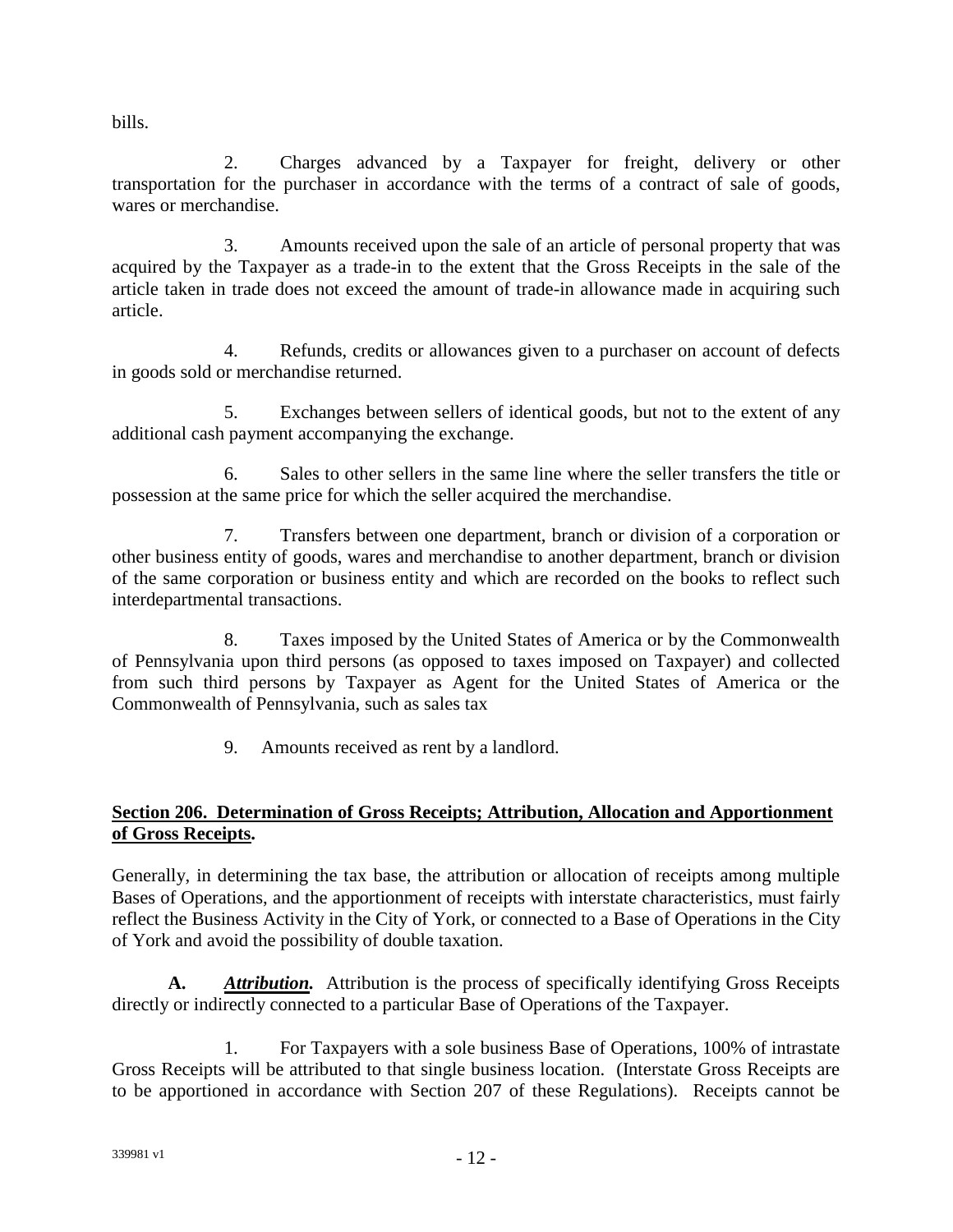attributed to job sites, or customer or subcontractor locations outside the City that do not qualify as a Base of Operations of the Taxpayer.

2. For Taxpayers with multiple Bases of Operations, Gross Receipts resulting from Business Activity managed, controlled or directed from a Base of Operations are attributed to that Base of Operations. Receipts will be considered attributable to a Base of Operations in the City if any significant aspect of the transaction occurs or arises out of that Base of Operations in the City. Generally, receipts paid by customers to a particular Base of Operations will be attributed to that Base of Operations. A Taxpayer with more than one Base of Operations must maintain accounting records to support attribution of receipts to the various business locations.

> **Example 1**: A plumbing contractor has a single business location in the City of York. He offers services to customers in numerous surrounding municipalities.

### **100% of his Gross Receipts are attributed to his Base of Operations within the City because all work is managed, directed and controlled from his sole business location.**

**Example 2**: An engineering firm has two offices; one in the City of York and another in the City of Reading. The firm separately accounts for revenues and expenses for each location**.**

#### **Gross Receipts separately identified for the location within the City of York are attributed to the City. Gross Receipts attributed to the Reading Base of Operations are excluded from the City tax base, provided no part of the Reading activity is managed, directed or controlled from the City office.**

3. Gross Receipts must be determined through Attribution if possible. If determination of Gross Receipts through Attribution is not possible, Gross Receipts are determined through Allocation. If Attribution of receipts under this section does not accurately or fairly reflect a Taxpayer's business activity in the City, the License Tax Officer may determine Gross Receipts using the Allocation or Apportionment formulas.

When it is impossible or impractical to identify a specific stream of revenue for the purpose of attributing gross receipts to a particular Base of Operations, gross receipts will be determined under the Allocation formula provided in paragraph B., below.

**B.** *Allocation.* Allocation is the calculation of a share of total Gross Receipts for a particular Base of Operations when Taxpayer has more than one Base of Operations in Pennsylvania and is unable to determine Gross Receipts through Attribution. The Allocation formula is based on two factors: property and payroll.

**1. Property Factor**: The numerator of the property factor is the value of the tangible personal property and real property owned or leased and situated within the City of York and the denominator of the property factor is the value of tangible personal property and real property owned or leased and situated at all of Taxpayer's Bases of Operations in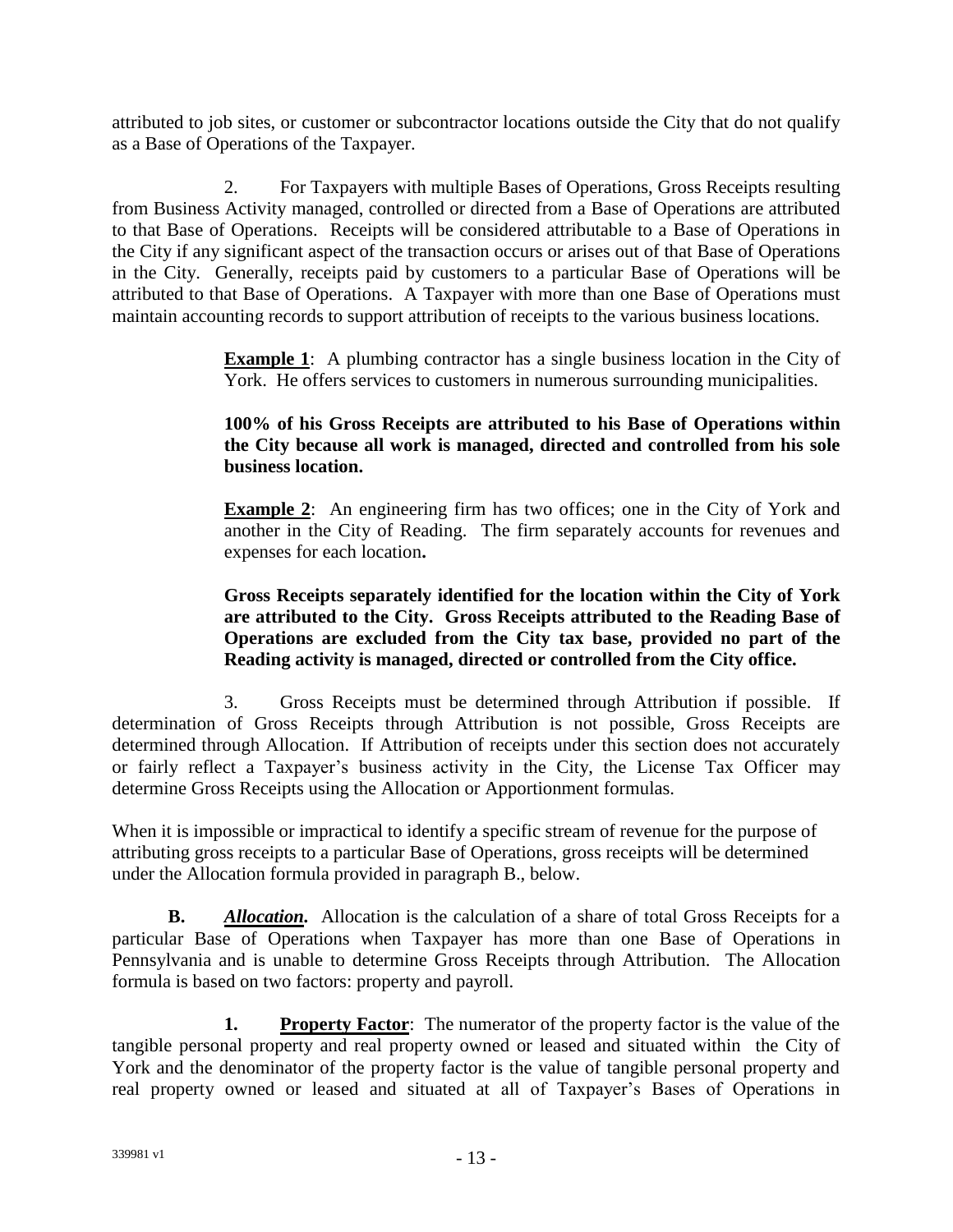Pennsylvania. For purposes of this calculation, the value of leased property is eight (8) times the annual rental.

**2. Payroll Factor**: The numerator of the payroll factor is payroll for workers connected with the office located in the City of York and the denominator of the property factor is payroll for workers connected with all of Taxpayer's Bases of Operation in Pennsylvania. For the purpose of computing the payroll factor other forms of compensation must be included when relevant. Other forms of compensation may include: self-employment income of a proprietor or a single member of a limited liability company, an active partner's share of partnership income, an active member's share of the income of a limited liability company, or an active shareholder's ordinary income from an "S" corporation.

The Property Factor and Payroll Factor are averaged to determine the **Allocation Factor**. Gross Receipts to be allocated to the Base of Operations in the City of York are determined by multiplying Taxpayer's total Gross Receipts by the Allocation Factor.

> **Example 1:** A law firm is based in the City of York and has a second office located in West Chester (Chester County). The accounting system does not segregate receipts by location. Gross Receipts total \$1,225,000 for the year. Total payroll and partners' compensation is \$860,000 and total property owned (and annual rent \* 8) is \$1,150,000. Payroll and partners' compensation for workers based in the City is \$570,000 and property and annual rent (\* 8) in the City is \$862,500.

*The Allocation of Gross Receipts to the City of York office is as follows:*

**Property Factor = \$862,500/\$1,150,000 = 75%**

**Payroll Factor = \$570,000/\$860,000 = 66.3%**

**Allocation Factor = average of 75% and 66.3% = 70.65%**

| Total Gross Receipts \$1,225,000 |              |
|----------------------------------|--------------|
| <b>Allocation Factor</b>         | $*70.65\%$   |
| <b>York Receipts</b>             | \$865,462.50 |

**Example 2:** A Taxpayer operates nine auto centers throughout Pennsylvania. Each location sells parts and accessories and provides auto repair services. None of the auto centers is located in the City of York. None of the auto centers is located in a municipality that imposes a business privilege and/or mercantile gross receipts tax. Business activities at Taxpayer's location in the City of York include executive and administrative services, corporate governance, finance, information technology, human resources, and marketing to support the operations at the nine auto centers. Taxpayer's office in the City constitutes a Base of Operations for Business Privilege and Mercantile Tax purposes. No customer sales or services occur in the City of York. Total sales and service revenue for all stores is \$12,400,000. The Taxpayer's total payroll is \$3,800,000. Payroll for workers based at the office in the City of York is \$1,900,000. Total property, (inventory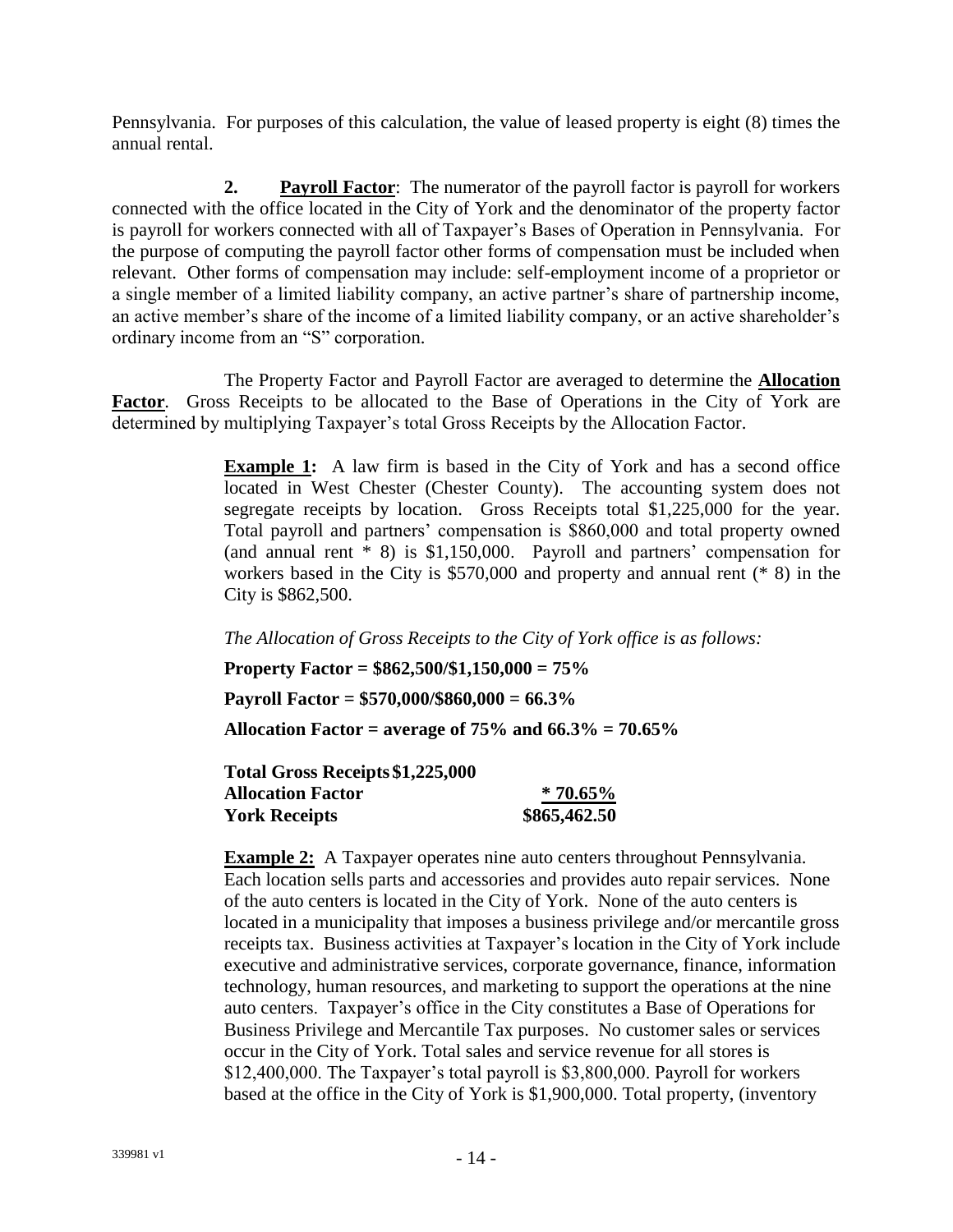and fixed assets) is \$2,700,000. Annual rent expense for all stores and the main office totals \$840,000. Property at the office in the City of York consists of fixed assets of \$140,000, and the annual rent is \$180,000.

*The Allocation of Gross Receipts to Taxpayer's Base of Operations in the City of York is as follows:*

**Property Factor = \$1,580,000\*/\$9,420,000\*\* = 16.7%**

**Payroll Factor = \$1,900,000/\$3,800,000 = 50.0%**

**Allocation Factor = 33.4% (Avg. of 16.7% and 50%)**

| <b>Total Gross Receipts</b>             | \$12,400,000 |
|-----------------------------------------|--------------|
| <b>Allocation Factor</b>                | $33.4\%$     |
| <b>Gross Receipts Allocated to York</b> | \$4,141,600  |

**\***the City of York property (\$140,000) + the City of York Rent X 8 (\$1,440,000) **\*\***Total Property (\$2,700,000) + Total Rent X 8 (\$6,720,000)

**Example 3**: Same facts as Example 2, except two of the Auto Centers are located in municipalities that impose a gross receipts tax. The Taxpayer correctly files annual returns and pays the tax based on \$2,300,000 of gross receipts directly attributed to those stores. In order to avoid the potential for double-taxation those receipts are excluded from the allocation calculation as follows:

| \$12,400,000 |
|--------------|
| $-2,300,000$ |
| 10,100,000   |
| 33.4%        |
| \$3,373,400  |
|              |

**3.** The License Tax Officer may authorize the use of another objective and measurable basis of Allocation, such as a single factor based on payroll, when unusual circumstances may result in an Allocation that does not fairly reflect the activity connected to a Base of Operations in the City. In such circumstances, the Taxpayer must request authorization in writing to use a method of Allocation other than as provided for herein and such authorization is prospective in nature.

**C.** *Apportionment.* Apportionment of Gross Receipts is the calculation of a share of Gross Receipts to be included in the tax base, resulting from interstate activity, by or in conjunction with a Base of Operations in the City of York. See Section 207 of these Regulations regarding *Interstate Commerce* for Apportionment formula and applicability.

#### **D.** *Taxpayers Subject to the Business Privilege Taxes of Other Municipalities***.** In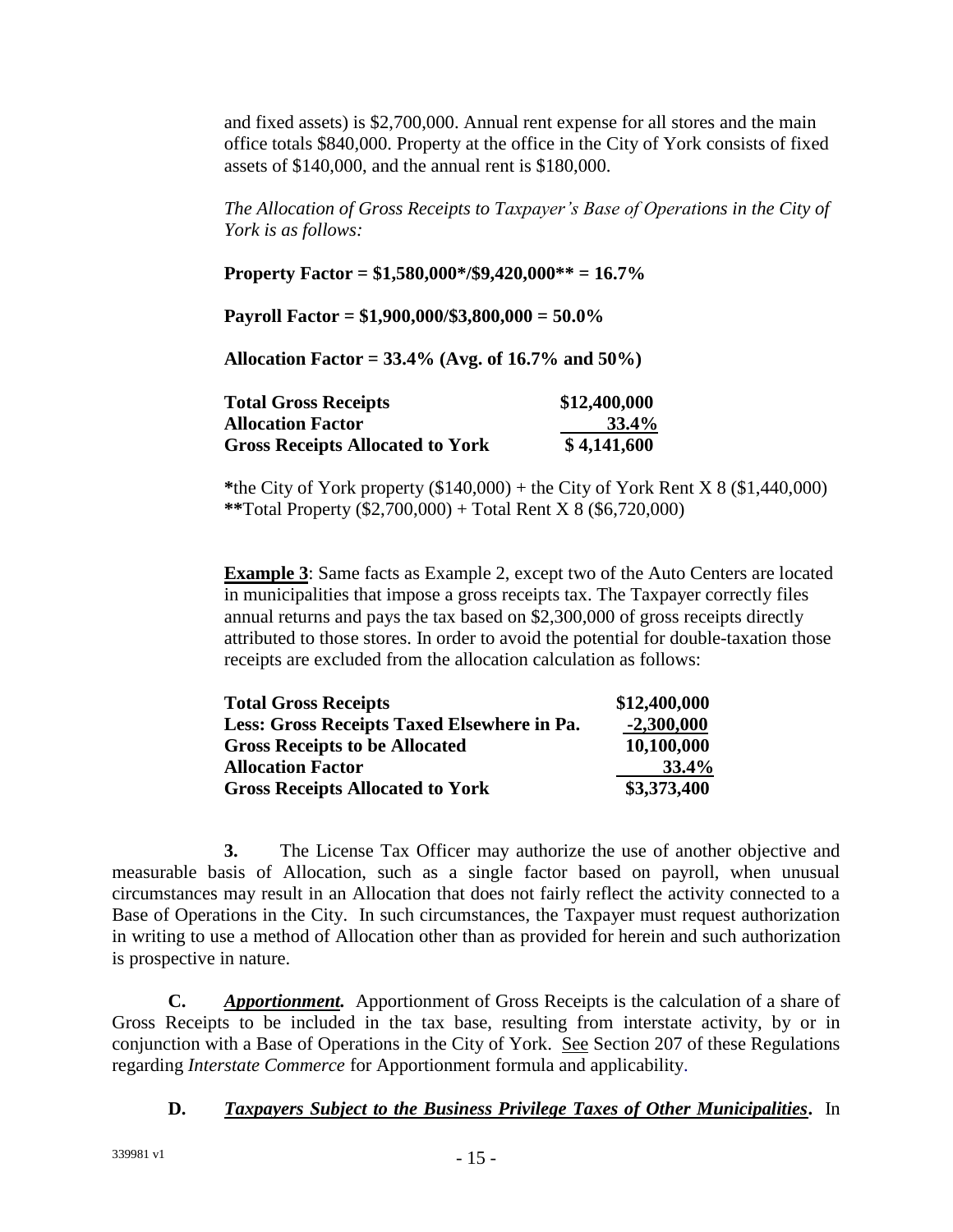order to avoid the possibility of a Taxpayer being subject to a privilege tax on the same receipts in more than one jurisdiction, the City generally does not tax a business that has no Base of Operations in the City. To be consistent, the City does not allow a Taxpayer to exclude receipts generated in another jurisdiction unless (1) the Taxpayer maintains a Base of Operations in that jurisdiction **and** (2) the Taxpayer actually pays a business privilege (gross receipts) tax to that other jurisdiction and provides documentation evidencing such payment. This is so regardless of whether the other jurisdiction has attempted to impose its business privilege tax on Taxpayer's transactions occurring in that jurisdiction.

#### **Section 207. Interstate Commerce.**

**A.** Gross Receipts resulting from sales or services with interstate characteristics are includable in the tax base on an apportioned basis. Transactions with interstate characteristics include the performance of services by a Taxpayer outside Pennsylvania and the sale and delivery of goods to a non-Pennsylvania buyer. The sale of interstate passenger tickets is considered to have interstate characteristics.

**B.** Apportionment of Gross Receipts will be made under the following formula:

| <b>Total Gross</b> | Apportionment | - | <b>Gross Receipts Apportioned to</b> |
|--------------------|---------------|---|--------------------------------------|
| <b>Receipts</b>    | Factor        | - | <b>Pennsylvania</b>                  |

The Apportionment Factor shall be the product of averaging the total of the following percentages:

**1.** Wages, salaries, commissions, and other compensation in Pennsylvania, as a percentage of total wages, salaries, commissions and other compensation.

> Note: For the purpose of computing the payroll factor, other forms of compensation must be included when relevant. Other forms of compensation may include: self-employment income of a proprietor or a single member of a limited liability company, an active partner's share of partnership income, an active member's share of the income of a limited liability company, or an active shareholder's ordinary income from an "S" corporation.

**2.** Value of the tangible personal property and real property owned or leased and situated within Pennsylvania as a percentage of total tangible personal and real property owned or leased. For purposes of this calculation, the value of leased property is eight (8) times the annual rental.

**3.** Gross Receipts from Pennsylvania sales and/or services, as a percentage of total Gross Receipts from sales and/or services. Pennsylvania gross receipts include sales to customers located in Pennsylvania and sales delivered to a Pennsylvania address, and/or gross receipts from services rendered within Pennsylvania, plus other income directly or indirectly related to Pennsylvania business activities.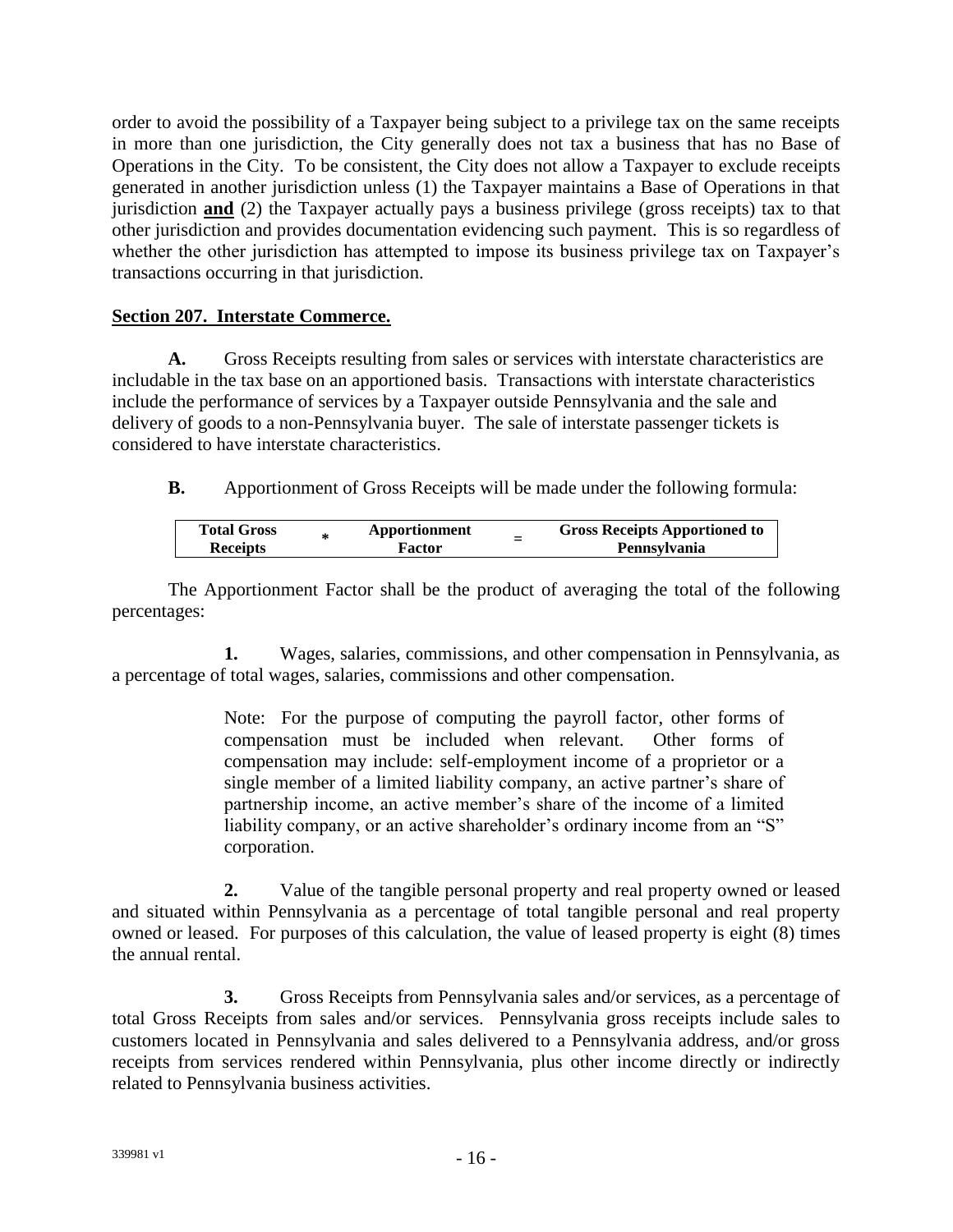**C.** For Taxpayers whose only Pennsylvania Base of Operations is located in the City of York, Gross Receipts apportioned to Pennsylvania are entirely included in the tax base for the City of York Business Privilege and Mercantile Tax purposes. For Taxpayers with more than one Base of Operations in Pennsylvania, Gross Receipts apportioned to Pennsylvania may be further allocated. Refer to Section 206 of these Regulations for provisions governing Attribution or Allocation of receipts between or among multiple Pennsylvania locations.

#### **Example**:

AutoGo is a business headquartered in Tupelo, Mississippi. It operates 27 auto rental centers and 19 used car centers throughout the country. Three rental centers and two used car centers are in Pennsylvania. Regional operations are managed through five District Offices. AutoGo's only Pennsylvania District Office is its Mid-Atlantic District Office located in the City of York. One of its rental centers is also in the City of York. The land and buildings for all offices, rental centers and used car centers are leased from landlords.

AutoGo's gross receipts with interstate characteristics are subject to apportionment as follows:

Salaries and wages for workers based at the three Pennsylvania rental centers, the two Pennsylvania used car centers, and the Pennsylvania District Office totals \$6 million. Total salaries and wages for AutoGo is \$30 million.

# **The Pennsylvania Payroll Factor = 20% (\$6M / \$30M).**

AutoGo's Pennsylvania inventory and fixed assets total \$3.2 million. Annual rents on the Pennsylvania rental centers and used car centers, and the District Office in Pennsylvania total \$600,000. AutoGo's total inventory and fixed assets is \$16 million, and its total rent paid on leased property is \$3 million.

# **The Pennsylvania Property Factor = 20% (\$8M\* / \$40M\*\*)**

\* Penna. Property =  $$3.2M + ($600K X 8) = $3.2M + $4.8M = $8M$ \*\* Total Property =  $$16M + (33M X 8) = $16M + $24M = $40M$ 

AutoGo's Revenue from Pennsylvania locations and from sales or rentals to Pennsylvania customers totaled \$11.2 million. AutoGo's total revenue was \$80 million.

#### **The Pennsylvania Sales Factor = 14% (\$11.2M / \$80M)**

**The Pennsylvania Apportionment Factor = 18% (20%+20%+14%= 54%/3)**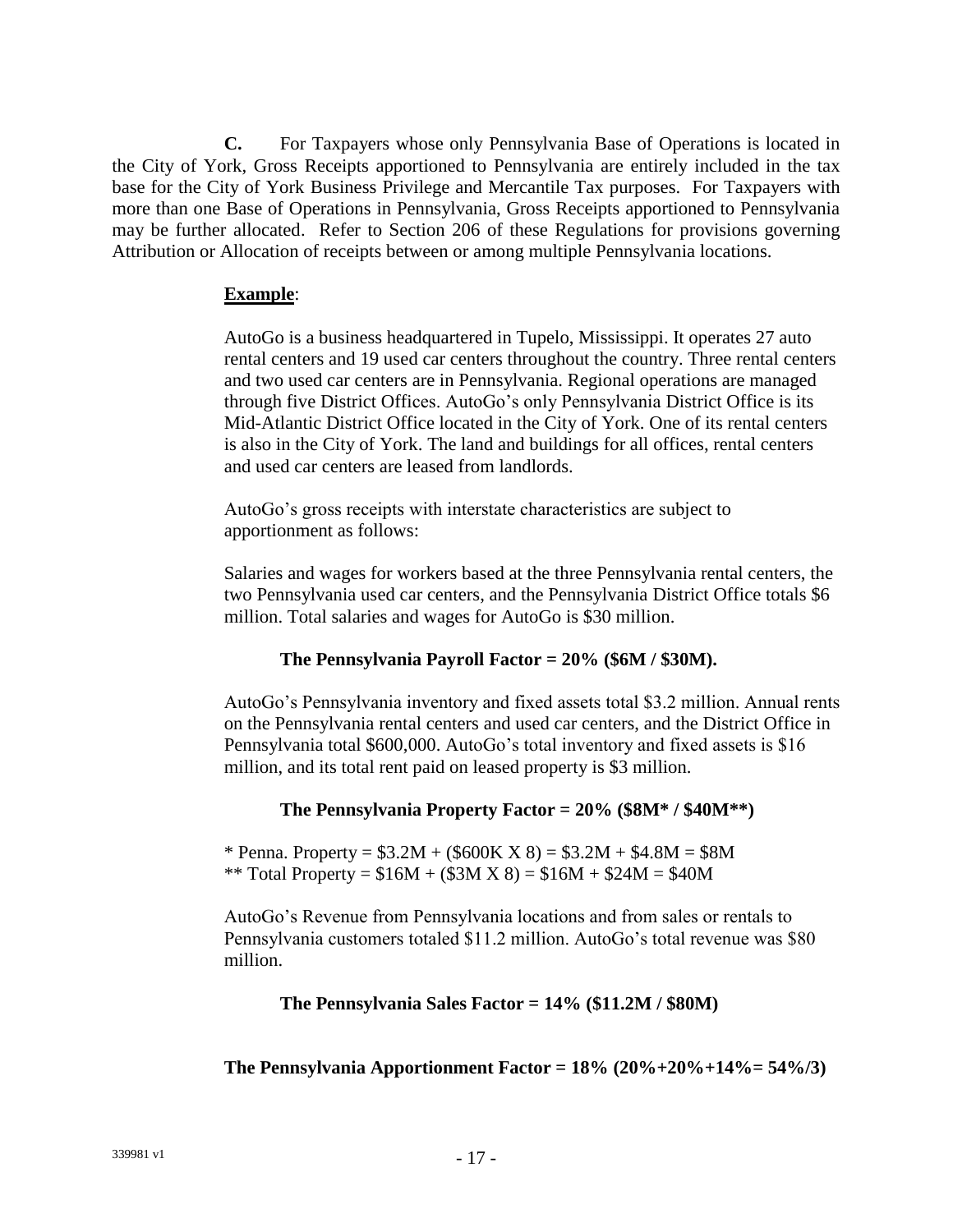| <b>Total Gross Receipts</b>                       | \$80,000,000 |
|---------------------------------------------------|--------------|
| <b>Pennsylvania Apportionment Factor</b>          | <b>18%</b>   |
| <b>Gross Receipts Apportioned to Pennsylvania</b> | \$14,400,000 |

Because AutoGo has multiple Bases of Operations in Pennsylvania, Gross Receipts Apportioned to Pennsylvania may be further allocated in accordance with Section 206 of the Regulations, as follows:

Property within the City of York consists of inventory and fixed assets totaling \$960,000. Annual rent on the District Office and rental center in the City of York totaled \$280,000.

Total Pennsylvania Property as calculated above is \$8 million.

#### **The Property Allocation Factor = 40% (\$3.2M\* / \$8M)**

**\***City of York property = \$960K + (\$280K X 8) = \$3.2M

Salaries and Wages for the workers at the rental center and the District Office in the City of York totaled \$3.6 million. Total Pennsylvania payroll is \$6 million.

**The Payroll Allocation Factor = 60% (\$3.6M / \$6M)**

**The City of York Allocation factor = 50% (40%+60%=100% / 2)**

| <b>Gross Receipts Apportioned to Pennsylvania</b> | \$14,400,000       |
|---------------------------------------------------|--------------------|
| <b>Allocation Factor</b>                          | 50%                |
| <b>Gross Receipts Allocated to the City</b>       | <u>\$7,200,000</u> |

*Note:* The License Tax Officer may authorize unequal weighting of the three factors when unusual circumstances exist such that a straight average results in an apportionment that does not fairly reflect the activity connected to a Base of Operations in the City. In such circumstances, the Taxpayer must request authorization in writing to use an unequal weighting of the factors and the License Tax Officer, in his discretion, may grant or deny such authorization in writing. In no event shall any one of the factors be weighted less than 20 percent.

#### REMAINDER OF PAGE INTENTIONALLY LEFT BLANK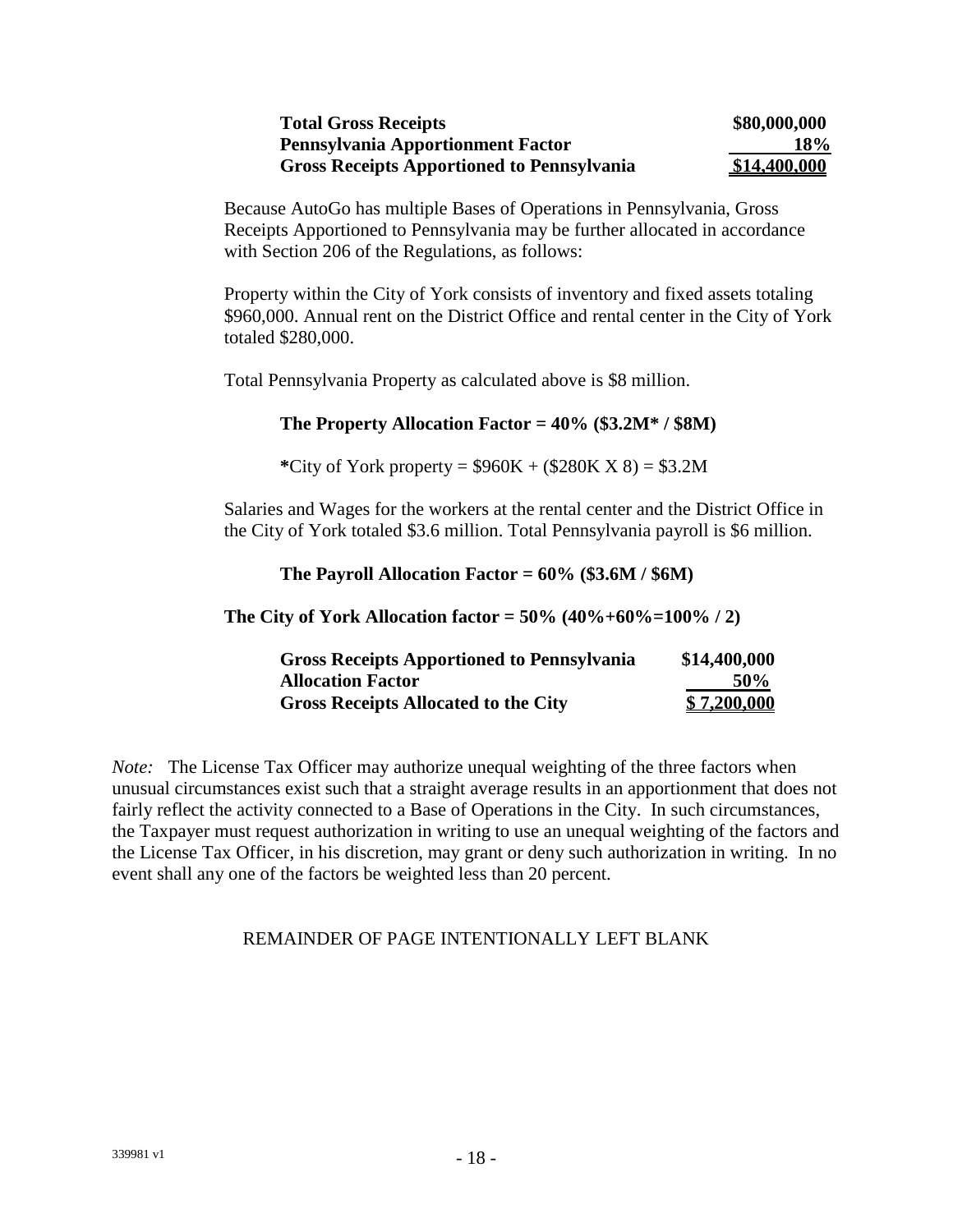#### **ARTICLE III PARTICULAR BUSINESSES OR TRANSACTIONS**

#### **Section 300. General Applicability.**

Gross Receipts means the gross consideration credited or received, such as cash, credits, or property of any kind or nature, in both cash and credit transactions by reason of any sale made, service rendered (including labor and any materials employed in or becoming part of the service), operation of any restaurant or other place where food, drink and refreshments are served, or commercial or business transactions in connection with any business, trade, occupation or profession. When used in connection with the Mercantile Tax Ordinance, Gross Receipts is synonymous with "Gross Volume of Business" and the definition is the same.

Gross Receipts upon which the tax is imposed are undiminished by any costs of doing business, other than as specifically provided in these Regulations.

Gross Receipts may be measured using the cash or accrual method of accounting, provided the tax return is filed in accordance with the method of accounting used to prepare the Taxpayer's state and federal tax returns. Use of the completed-contracts or percentage-of-completion methods of accounting is prohibited for the purpose of determining Gross Receipts.

#### **Section 301. Administrative or Executive Offices.**

Maintaining a Base of Operations in the City of York used for administrative or executive activities is an exercise of a business privilege and is subject to the Tax. Administrative and executive functions contribute to the management and control of business operations. Gross Receipts attributed to administrative or executive offices are determined in accordance with Section 206 of these Regulations *(Determination of Gross Receipts)*.

#### **Section 302. Affiliated Companies.**

Receipts from transactions between separate entities, affiliated through direct or indirect common ownership, are included in taxable Gross Receipts.

#### **Section 303. Receipts from Lease, Use, or Rental of Personal or Real Property.**

Receipts from the lease, use, or rental of personal or real property are deemed to be receipts from the performance of services and subject to the Business Privilege Tax, except as specifically exempted under Section 204 of these Regulations.

#### **Section 304. Unearned Receipts.**

A Taxpayer's Gross Receipts from investments and other non-operating sources must be included in the tax base. Unearned receipts include, but are not limited to, interest, dividends, royalties and/or distributive share of income from any flow-through entity (e.g., partnership, "S"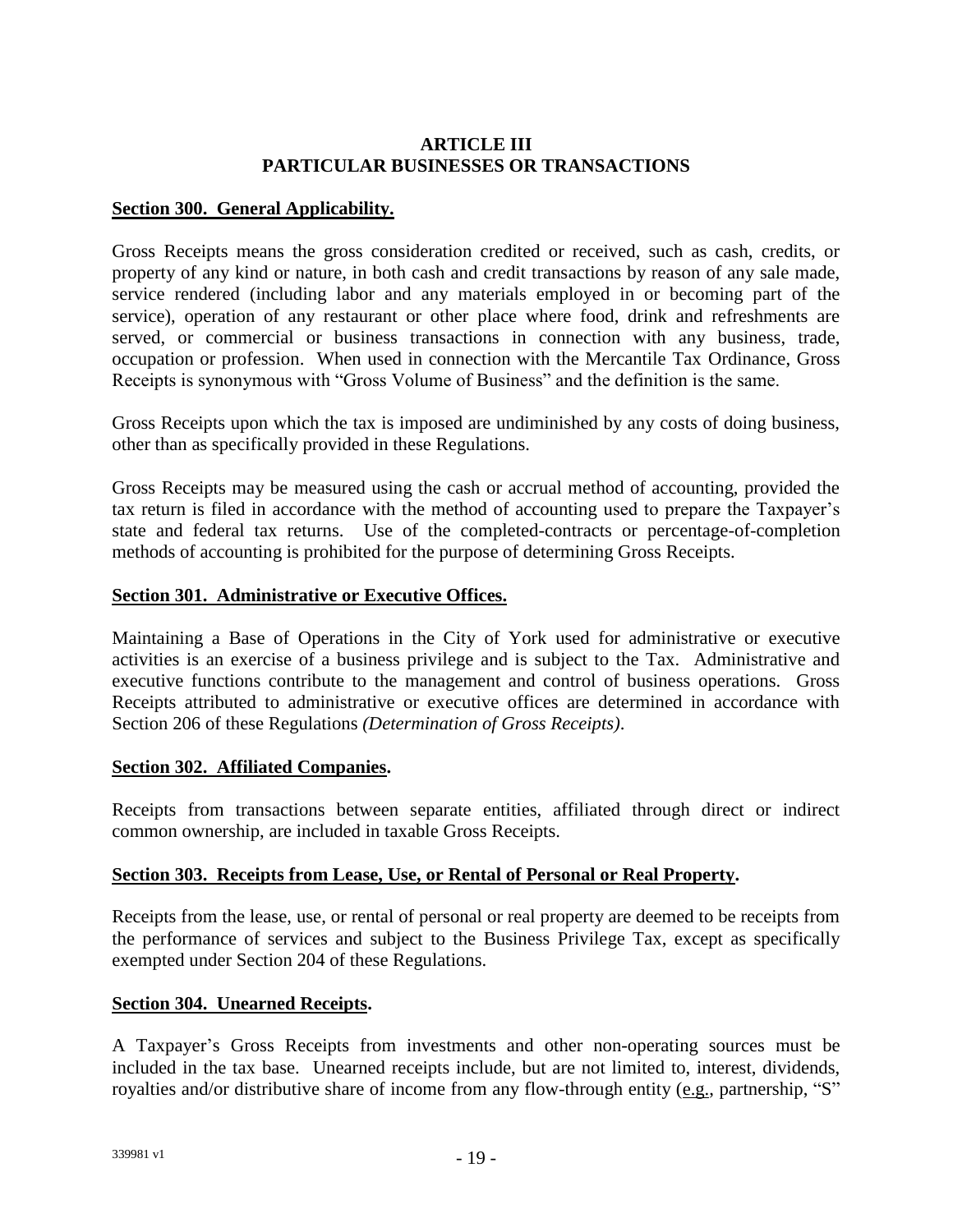corporation or limited liability company).

Unearned receipts may be excluded from Gross Receipts if the Taxpayer's business activity is exempt from the Business Privilege Tax. However, if a Taxpayer has both exempt and nonexempt business activities, Gross Receipts from unearned receipts or revenue may be pro-rated.

#### **Section 305. Accountants, Architects, Engineers, Attorneys, Consultants, and Other Persons Providing Professional Services***.*

Any professional who maintains a Base of Operations within the City, except as an employee of another, is subject to tax on his/her entire Gross Receipts regardless of the location of his/her client, except for receipts attributed or allocated in accordance with Section 206 of these Regulations.

Any professional who does not maintain a Base of Operations within the City is subject to tax if he/she works in the City for any part of at least 15 days in any calendar year.

#### **Section 306. Principals and Agents.**

**A.** *Revenue Collections by Agent.* Gross Receipts from revenue received by an Agent for the account of his Principal are to be reported by the Principal. It is immaterial whether the client or customer remits directly to the Principal or the Agent for transmittal to the Principal. The Agent is required to report the commission withheld by him as compensation for his services before remitting to his Principal and/or any commission paid to him after the receipts are remitted to his Principal. An Agent is also required to include in Gross Receipts other receipts not for the account of his Principal. No deduction of Gross Receipts may be taken by the Principal for commission paid to or withheld by the Agent.

**B.** *Dollar-for-Dollar Payments and Reimbursements.* Money or property received by an Agent for transmittal to a third party on behalf of his Principal or as a reimbursement of such a transmittal, is not to be reported by the Agent as Gross Receipts, *provided* the receipt and/or subsequent payment contains no commission, mark-up, or rebate. The dollar-for-dollar nature of such pass-through payments or reimbursements must be evidenced in writing establishing the requisite agency relationship and also must be shown as a separate item on governing invoices.

**C.** *Factors to be Considered in Establishing an Agency Relationship.* A Person will be regarded as acting as an Agent for the purpose of collecting revenue or receiving reimbursement of an expense on behalf of a Principal when all of the following conditions are met:

1. The contract or agreement between such persons clearly and legally establishes the relationship of Principal and Agent and is evidenced in writing.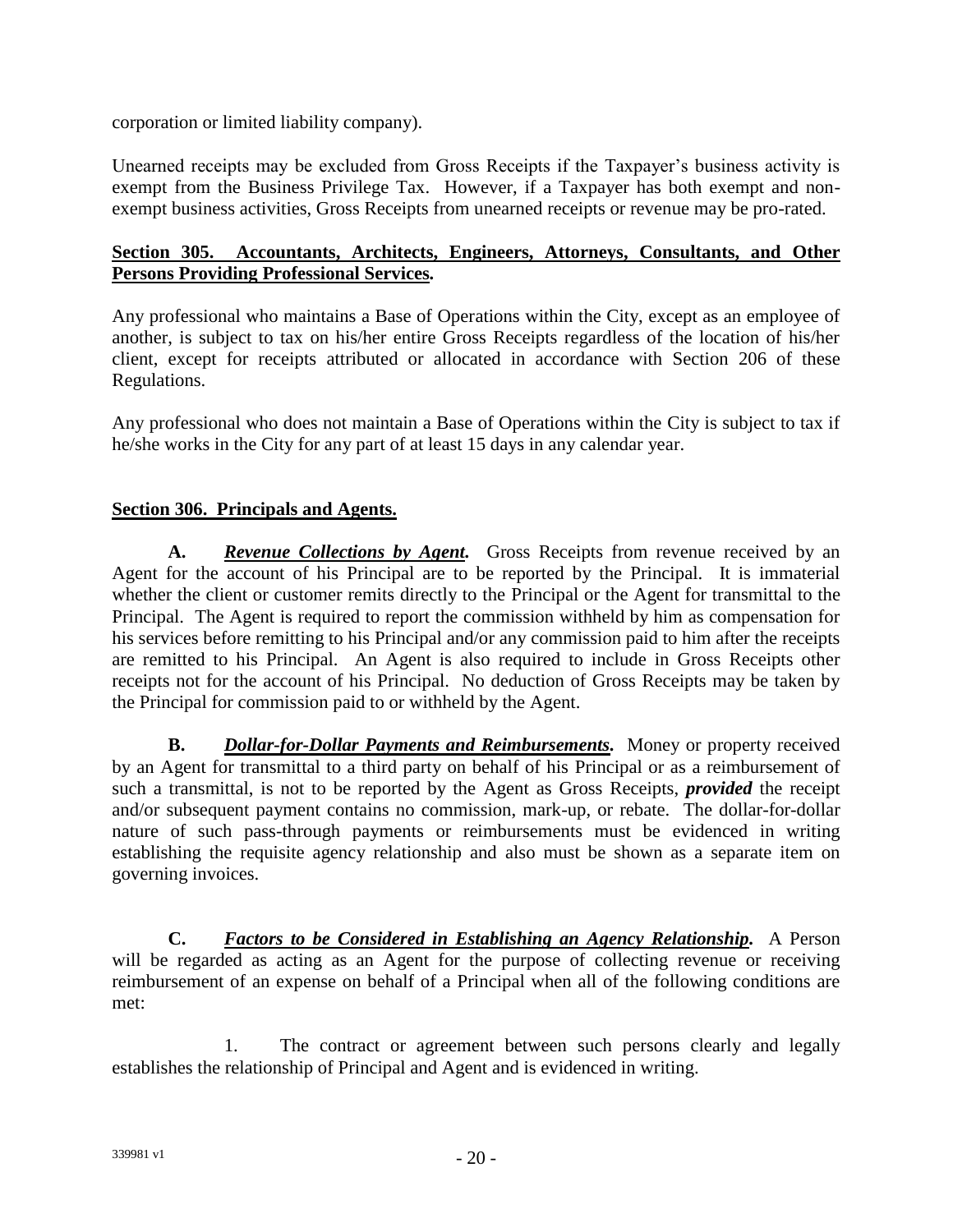2. The books and records of the Agent show the name of the Principal on whose behalf the sale is made or the expense is incurred.

3. The credit risk is assumed by the actual owner of the property or the person for whom the service is rendered.

4. The books and records of the Agent show the amount of Gross Receipts and an itemization of commission due and/or other revenue or expenses.

**D.** *Manufacturer's Representative.* A manufacturer's representative will be taxable on his gross commissions, provided he does not take title to the property being sold. Persons who take title to the property being sold will be treated as vendors-dealers under the Mercantile Tax Ordinance. No deduction is allowed for commissions paid to independent sales representatives or subagents.

**E.** *Agent as Employee.* Income earned as an employee is not subject to the tax. Any Agent asserting status as an employee must provide a copy of federal Form W-2 and/or such other documentation as the License Tax Officer may reasonably require to confirm employment. Receipts earned by independent agents are subject to the Tax even though such persons qualify as "statutory employees" for purposes of federal income taxation.

**F.** *Advertising and Marketing Agencies.* Advertising and marketing agencies must include all Gross Receipts from consulting services and/or the development and production of marketing programs and materials. No exclusion is allowed for production costs, such as printing. Gross Receipts representing the reimbursement of advertising costs incurred by the agency on behalf of its client (Principal) may be excluded, *provided* that the reimbursement is dollar-for-dollar, and the reimbursement is separately stated at cost on the agency's invoice.

**Example 1:** A vendor retains a marketing agency to develop an advertising concept, design a printed flyer, and arrange for the flyer to be distributed as an insert through a newspaper publisher. The marketing agency also subcontracts the printing of the flyer as part of the engagement. The contract between the vendor and the marketing firm clearly establishes a Principal-Agent relationship and provides for a fixed fee of \$30,000 for the design, printing and placement of 450,000 flyers, plus the advertising fee paid to the newspaper at cost. The agency incurs costs for subcontracted photography (\$1,250), printing (\$4,675), and placement fees paid to the newspaper (\$18,000). The marketing agency invoices the vendor \$48,000, showing the exact cost of the placement fee on the face of the invoice.

**The marketing agency may exclude the \$18,000 dollar-for-dollar reimbursement of the placement fee cost from Gross Receipts but may not exclude the photography or printing expenses.**

**Example 2:** Same facts as Example 1, except the marketing agency takes a 15% agency discount on the placement fee, paying the newspaper \$15,300, but charges the vendor \$48,000, showing the advertising cost as \$18,000 on the invoice.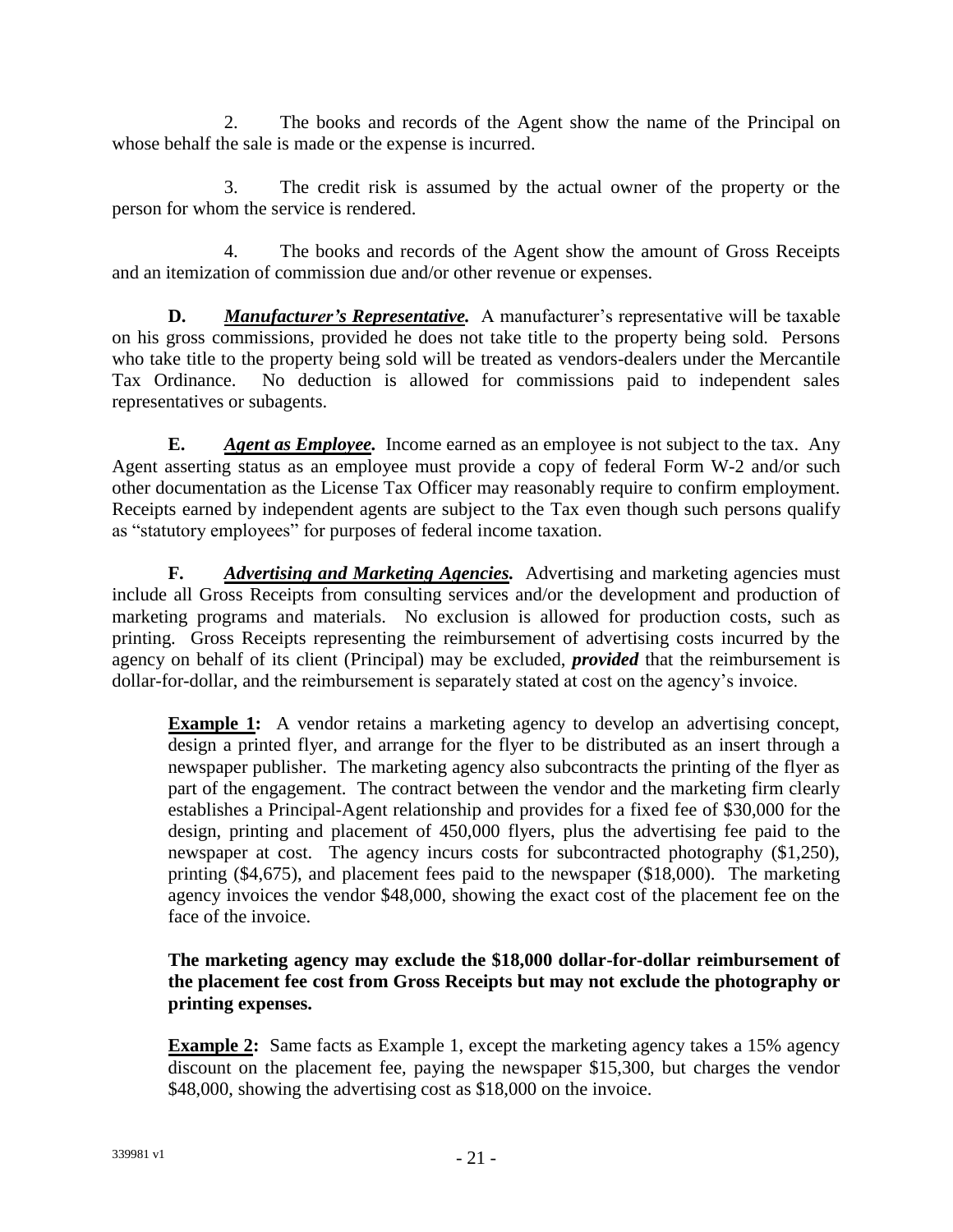**No Exclusions from Gross Receipts by the agency are allowed. No amount of the placement fee may be excluded because the reimbursement was not dollar-fordollar.**

**G.** *Insurance Agents, Brokers and Underwriters.* General agents for insurance companies are required to report as Gross Receipts the entire commissions received as compensation on policies sold by them directly, as well as the overriding commissions received by them upon business produced by brokers and subagents. Brokers and subagents are required to report as Gross Receipts the commissions received as compensation for their services. No deduction is allowed for commissions paid to solicitors, subagents, brokers, or others.

**H.** *Real Estate Brokers and Agents.* Real estate brokers and agents are required to report as Gross Receipts the commissions and fees received for services rendered in promoting the purchase, sale, rental and/or management of property for others. Gross Receipts include commissions on properties not located within the City of York if the transaction is handled through personnel connected to a Base of Operations in the City. Similarly, Gross Receipts include commissions on transactions managed, controlled, or directed through a Base of Operations within the City of York, even though settlement is conducted at a location outside the City of York.

1. No deduction from Gross Receipts is allowed for commissions paid by real estate brokers to real estate agents or to other brokers except where a Principal-Agent relationship is established in accordance with this Section 306.

2. If a real estate broker takes title to real property in his own name or in a straw name and sells the property, he is required to include the gross selling price of the property as taxable Gross Receipts, undiminished by the cost of the property or other expenses.

#### **Section 307. Other Brokers**.

Brokers must include receipts passed on to other brokers except where a Principal-Agent relationship is established in accordance with Section 306.

#### **Section 308. Persons Who Repair, Alter or Improve Tangible Personal Property**.

Persons with a Base of Operations in the City of York, who repair, alter, or improve tangible personal property are required to include total customer charges in Gross Receipts without deduction of materials or costs of any kind. This provision applies regardless of whether or not there is a mark-up of the costs to the customer. Gross Receipts from work performed outside the City are included in the tax base unless they may be excluded through Attribution, Allocation or Apportionment as provided in Section 206 of these Regulations.

Persons without a Base of Operations in the City, who provide services for any part of at least 15 days in any calendar year, are subject to tax on their gross receipts attributed to the City of York.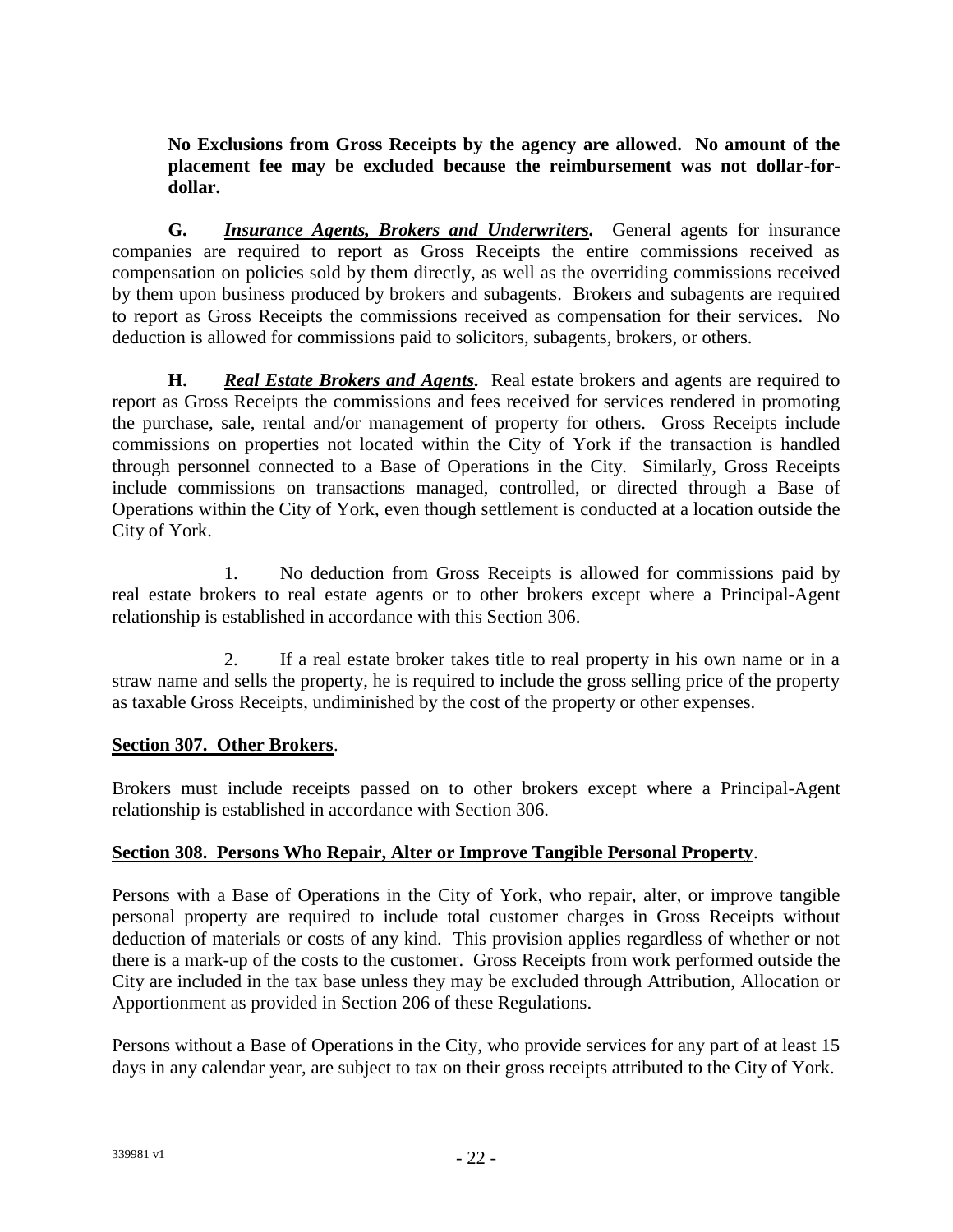#### **Section 309. Persons Erecting Buildings or Altering, Repairing, or Improving Real Property.**

A contractor or subcontractor with a Base of Operations within the City of York, in the business of erecting buildings, or altering, repairing or improving real property, or any other construction, installation, or demolition work, shall include in Gross Receipts all receipts derived from the performance of such work. In the case of a general contractor, prime contractor or subcontractor, no deduction or Exclusion from Gross Receipts is allowed for amounts paid for land, materials, suppliers and/or subcontractors.

Contractors must include in Gross Receipts 100 percent of receipts from work in Pennsylvania that is connected to a Base of Operations in the City of York. Gross Receipts from work performed outside of the City of York may be attributed or allocated in accordance with Section 206 of these Regulations.

Contractors with no Base of Operations in the City, who perform work in York for any part of at least 15 days in any calendar year, are subject to tax on the gross receipts attributed to the City of York.

#### **Section 310. Persons Paying Taxes to Other Municipalities.**

Where a Taxpayer files a tax return and pays a business privilege or mercantile tax to another municipality, receipts reported to that municipality may be excluded *only if* the Taxpayer has properly attributed receipts to that municipality and paid tax upon those receipts to that municipality. Taxpayer must provide proof of payment of taxes.

#### **Section 311. Intellectual Property.**

The development of intellectual property, whether for sale, use or lease, is deemed to be a service and is subject to the Business Privilege Tax. Intellectual property includes, but is not limited to, works of art, inventions, software, information systems, manuscripts and other works of authors, and other property that can be protected by patent or copyright.

#### **Section 312. Wholesalers and Retailers.**

Receipts from wholesale sales transactions are included in the Mercantile Tax base but taxed at a lower rate than receipts from retail sales transactions.

The test of whether a Person is a Wholesale Dealer/Vendor or Retail Dealer/Vendor is whether his customers buy for the purpose of reselling the product in the exact form in which it is purchased. If the Taxpayer's customer purchases products from the Taxpayer for the purpose of reselling them in the same condition, then Taxpayer is a Wholesale Dealer/Vendor. If, however, the customer purchases products from Taxpayer for the purpose of using the product or for the purpose of incorporating the product into a different product to be sold, then the Taxpayer is a Retail Dealer/Vendor.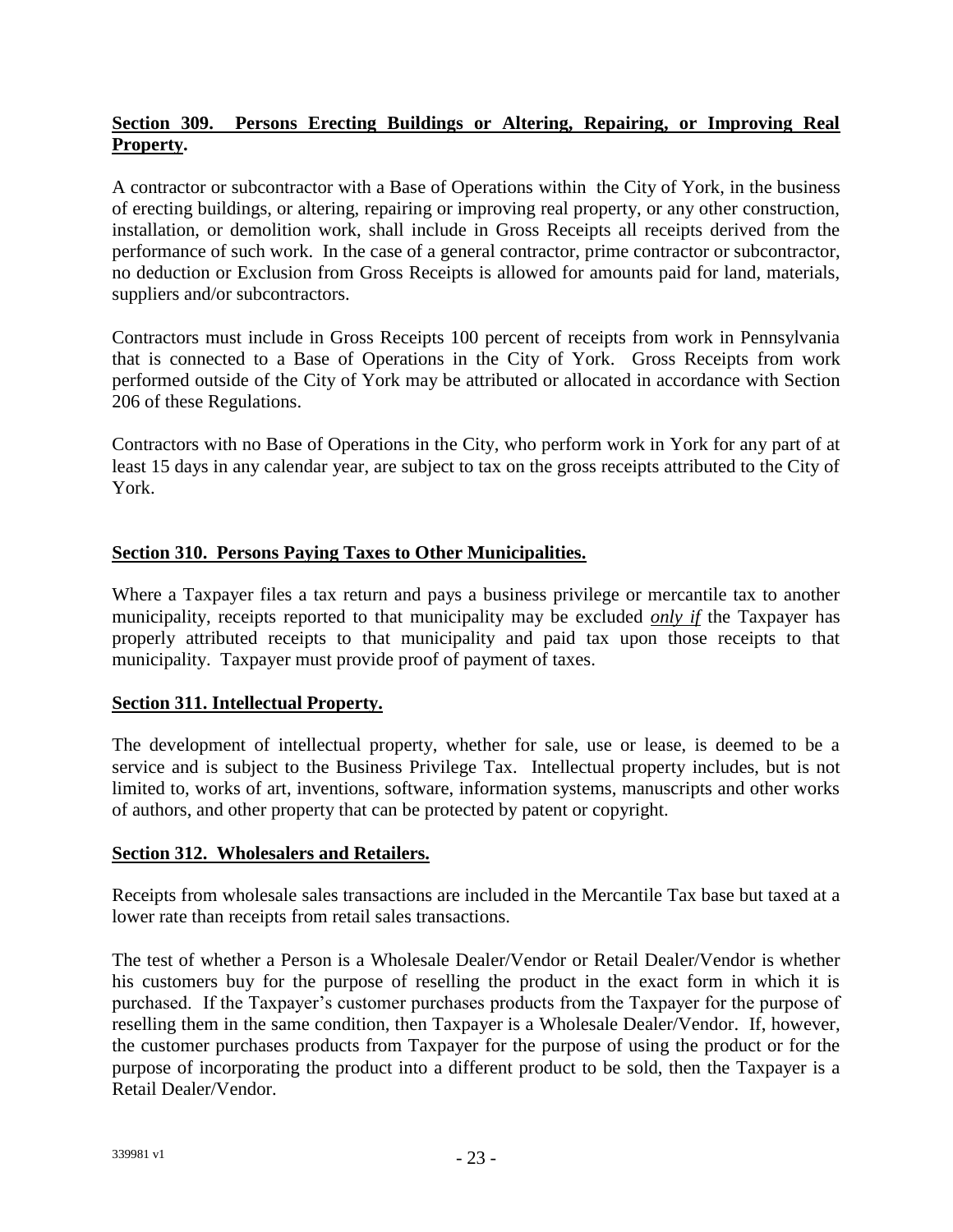A Taxpayer seeking to have receipts taxed at the wholesale rate has the burden to prove that the transaction that resulted in the receipts qualify as a wholesale transaction, i.e., that the Taxpayer's customer purchased the product for the purpose of reselling it in the same condition in which it was purchased from the Taxpayer.

**Example 1**: Company D is a distributor of home improvement supplies, such as light fixtures and fans. Company D sells the supplies to Home Stuff, Inc., a large home improvement store. Home Stuff, Inc. sells the supplies to homeowners.

**In this scenario, Company D is considered a Wholesale Dealer and its receipts from the sale of light fixtures and fans to the home improvement store are subject to tax at the wholesale rate.**

**For purposes of the same transactions, Home Stuff, Inc. is considered a Retail Dealer and its receipts from the sale of the light fixtures and fans to home owners are subject to tax at the retail rate**.

**Example 2:** Same scenario as Example 1 except that Home Stuff, Inc. sells light fixtures to a smaller boutique store that resells the light fixtures.

**For purposes of this transaction, Home Stuff, Inc. is considered a Wholesale Dealer because it sells the light fixtures in the same condition as when it purchased the light fixtures from Company D and sells them to a customer who will resell them in the same condition. The receipts from this transaction will be taxed at the wholesale rate.**

**Example 3:** Home Stuff, Inc., a home improvement store, sells lumber to a contractor who is building a home. The lumber is incorporated by the contractor into the home that is then sold to a buyer.

**The lumber is not sold by the contractor to the home buyer in the same condition as it was when the contractor purchased the lumber from Home Stuff, Inc.; it has been incorporated into a home. In this scenario, the Home Stuff, Inc. is considered a Retail Dealer and receipts from the sale of the lumber to the contractor are taxed at the retail rate.**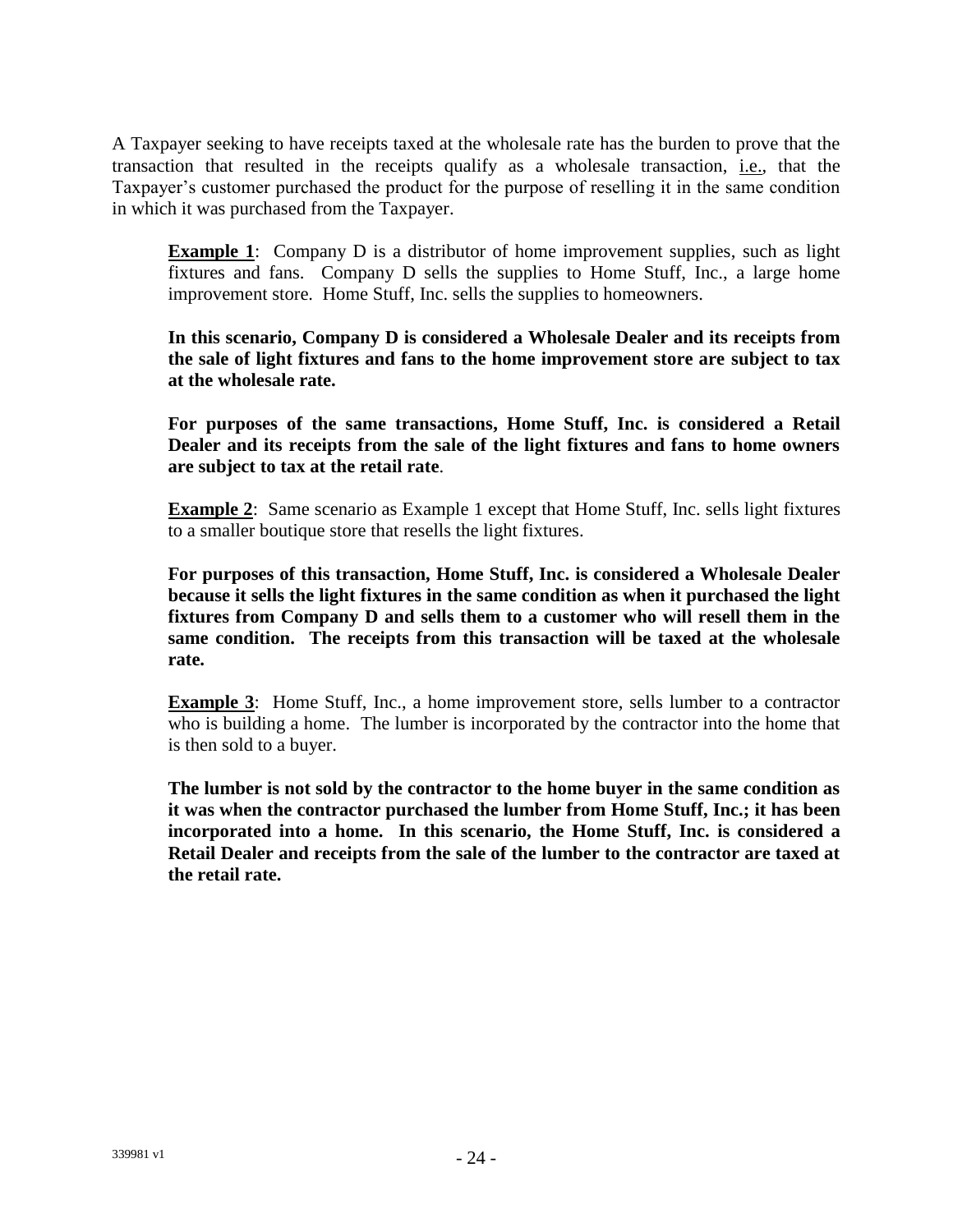#### **ARTICLE IV DECLARATION AND PAYMENT OF TAX**

#### **Section 400. Tax Returns and Computation of Tax.**

**A.** Business Privilege Tax Returns and Mercantile Tax Returns are due annually on or before April 15.

**B.** Generally, the current year's tax is based on actual Gross Receipts from the immediate prior year.

**C.** Computation of Gross Receipts shall be made in the following manner:

1. Gross Receipts for any tax year of any person subject to the payment of the tax hereby imposed who has commenced business at least a full year prior to January 1 of that tax year shall be the actual Gross Receipts of that person during the 12 months preceding such January 1.

2. Gross Receipts for any tax year of any person subject to the payment of the tax hereby imposed who has commenced business less than one full year prior to January 1 of that tax year shall be computed by multiplying by 12 the monthly average of such person's actual Gross Receipts during the months while engaged in business prior to such January 1.

3. Gross Receipts for any tax year of any person subject to the payment of the tax hereby imposed who commences business subsequent to January 1 of that tax year shall be computed for that tax year by multiplying such person's actual Gross Receipts for the first month of business by the number of months remaining in the tax year.

4. Every person subject to the payment of the tax hereby imposed who engages in business which is temporary, seasonal or itinerant by its nature shall compute Gross Receipts upon such person's actual Gross Receipts during the tax year.

#### **Section 401. Extension of Time for Filing Returns.**

The City of York will grant an extension of time to file a tax return for Business Privilege and Mercantile Tax purposes, and will not impose a penalty for late filing, provided the extension form is filed and all tax is paid by the original due date of the return. Use a copy of the Business Privilege and Mercantile Tax Form to file for an extension, and check the box to indicate an extension. An extension of time to file a tax return is not an extension of time to pay tax associated with the return. Penalty and interest will apply to any portion of unpaid tax. The extension of time is limited to six months.

#### **Section 402. Filing to Be Complete.**

Tax returns shall be completed in full and certified as true and correct by the Taxpayer. Taxpayers must attach copies of state or federal tax returns, schedules and worksheets, to support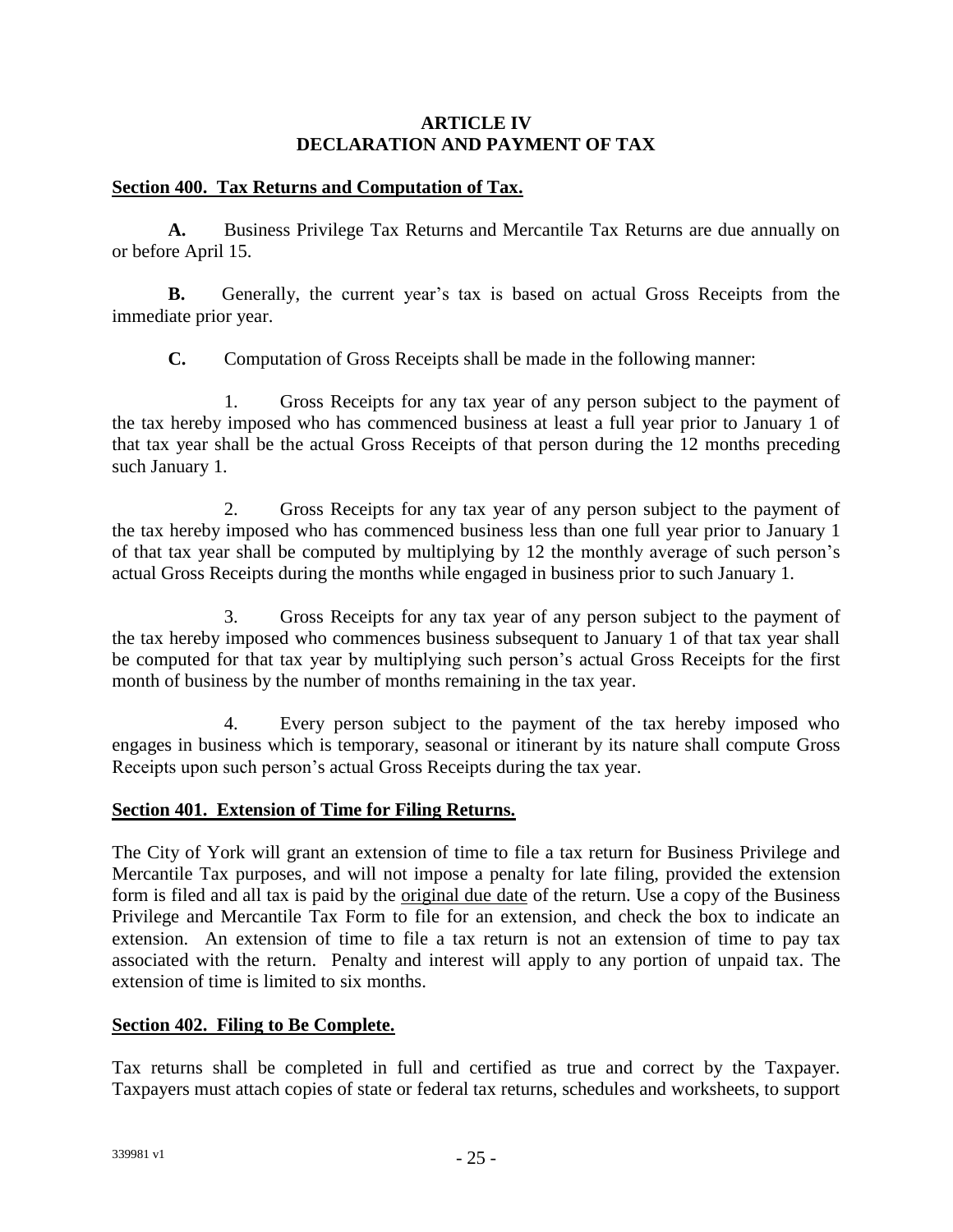the Gross Receipts that are reported and to support any claimed exclusions or exemptions. Tax returns that omit proper supporting documentation are considered incomplete and not properly filed.

#### **Section 403. Accounting Methods (Cash or Accrual).**

The tax return may be filed on a cash or accrual basis, but the tax return must be prepared in accordance with the method of accounting regularly employed in keeping the books of the taxpayer.

#### **Section 404. Records to be Kept.**

Every Taxpayer is required to keep such books, accounts and records as will enable the filing of true and accurate declarations and returns. Such books, accounts and records shall be sufficiently complete as to enable the License Tax Officer or his/her designee to verify the accuracy of the declarations or tax returns filed. Taxpayers shall preserve all books, accounts and records for a period of not less than six (6) years.

#### REMAINDER OF PAGE INTENTIONALLY LEFT BLANK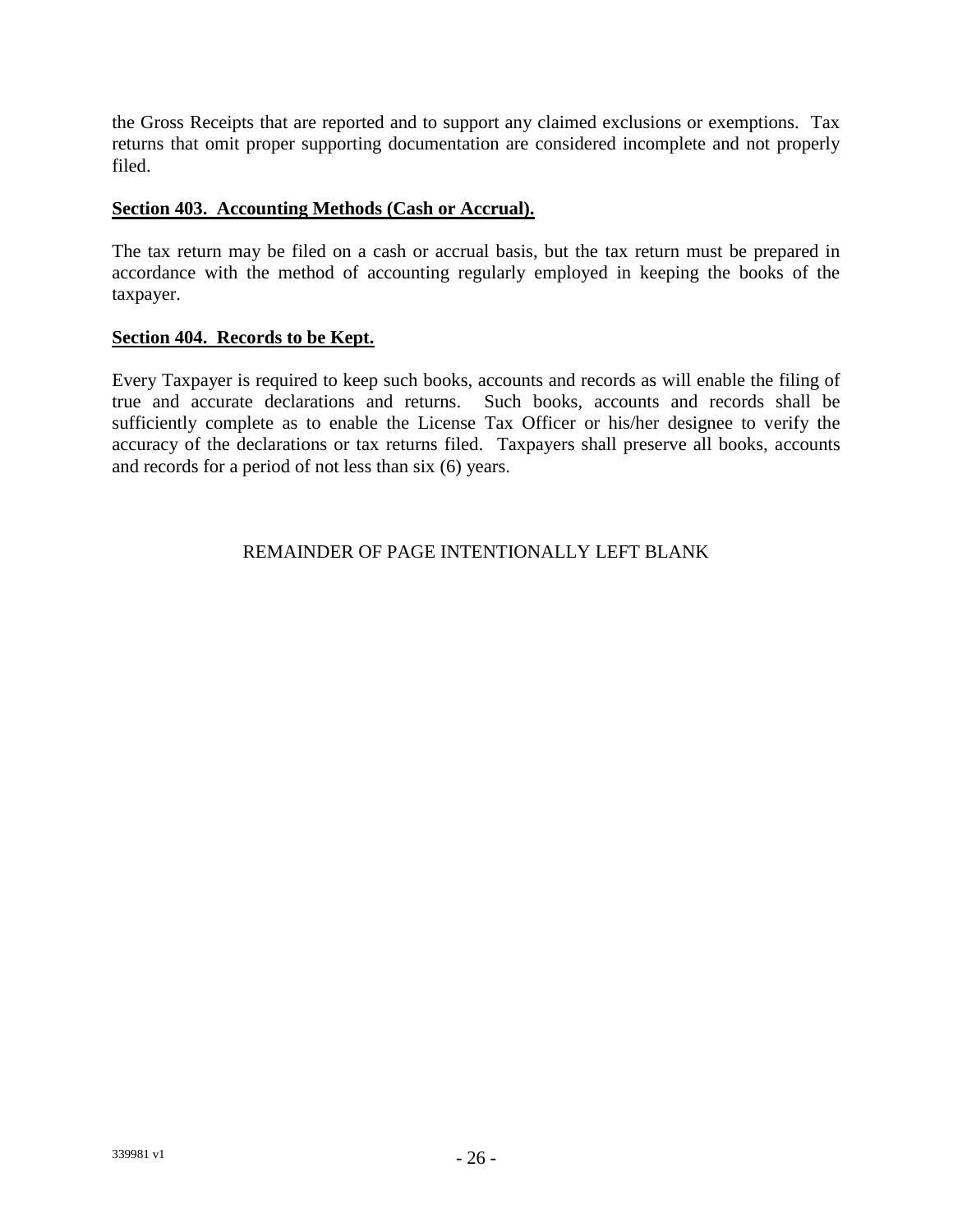#### **ARTICLE V ADMINISTRATION AND ENFORCEMENT**

#### **Section 500. Disclosure Statement of Taxpayers' Rights and Obligations.**

Taxpayers are entitled to receive a written explanation of their rights and obligations with regard to any audit, appeal, enforcement, refund or collection of local taxes by the City of York. The Disclosure Statement is attached hereto as Addendum A.

#### **Section 501. Verification of Records, Audits, Response Periods, Prior Year Returns.**

The License Tax Officer, or his designee, is authorized to examine any of the books, accounts, papers, and records of any Person or business entity who the License Tax Officer reasonably believes has engaged in taxable activity within the City, in order to verify the accuracy of any tax return made, or if no tax return has been made, to arrive at a reasonable assessment of the amount of tax, interest, and penalty due.

**A.** *Issuance of Subpoenas to Compel Attendance and Production.* The License Tax Officer is authorized to issue subpoenas to compel the attendance of Persons deemed by the License Tax Officer to be necessary to examine as witnesses, and to compel the production of books, records, and papers relating to any Person or business entity under examination.

**B.** *Minimum Time Periods for Taxpayer Response.* Taxpayers shall have at least thirty (30) calendar days from the mailing date to respond to an initial request for information from the City. The License Tax Officer shall notify any Taxpayer from whom information is initially requested of the procedures to obtain an extension of time in which to respond, and shall grant reasonable extensions of time in which to respond for good cause shown. No action shall be taken against a Taxpayer for the tax year in question until the expiration of the response period, including extensions.

**C.** *Inquiry as to Prior Year Returns.* Except as provided below, an initial inquiry regarding a Taxpayer's compliance with the City's Ordinances and Regulations may include taxes required to be paid or tax returns required to be filed no more than three (3) years prior to the mailing date of the notice of such inquiry. If, after the initial request, the License Tax Officer or his/her designee determines that the Taxpayer failed to file a tax return, underreported income, or failed to pay a tax for one (1) or more of the tax periods covered by the initial request, subsequent requests for tax returns or supporting information may be made. Subsequent requests will be limited to two (2) additional years (for a total of five (5) years prior to the first date of initial inquiry), unless the Taxpayer filed no tax return or filed a fraudulent return, in which case the City may request information for another additional year (for a total of six (6) years prior to the first date of initial inquiry). Note, however, that in the event the License Tax Officer has sufficient information to indicate that a Taxpayer has failed to file a required tax return or pay tax that was due more than three (3) years prior to the date of the notice, an initial request is not limited to three (3) years and may include as many as six (6) years prior to the date of the initial inquiry.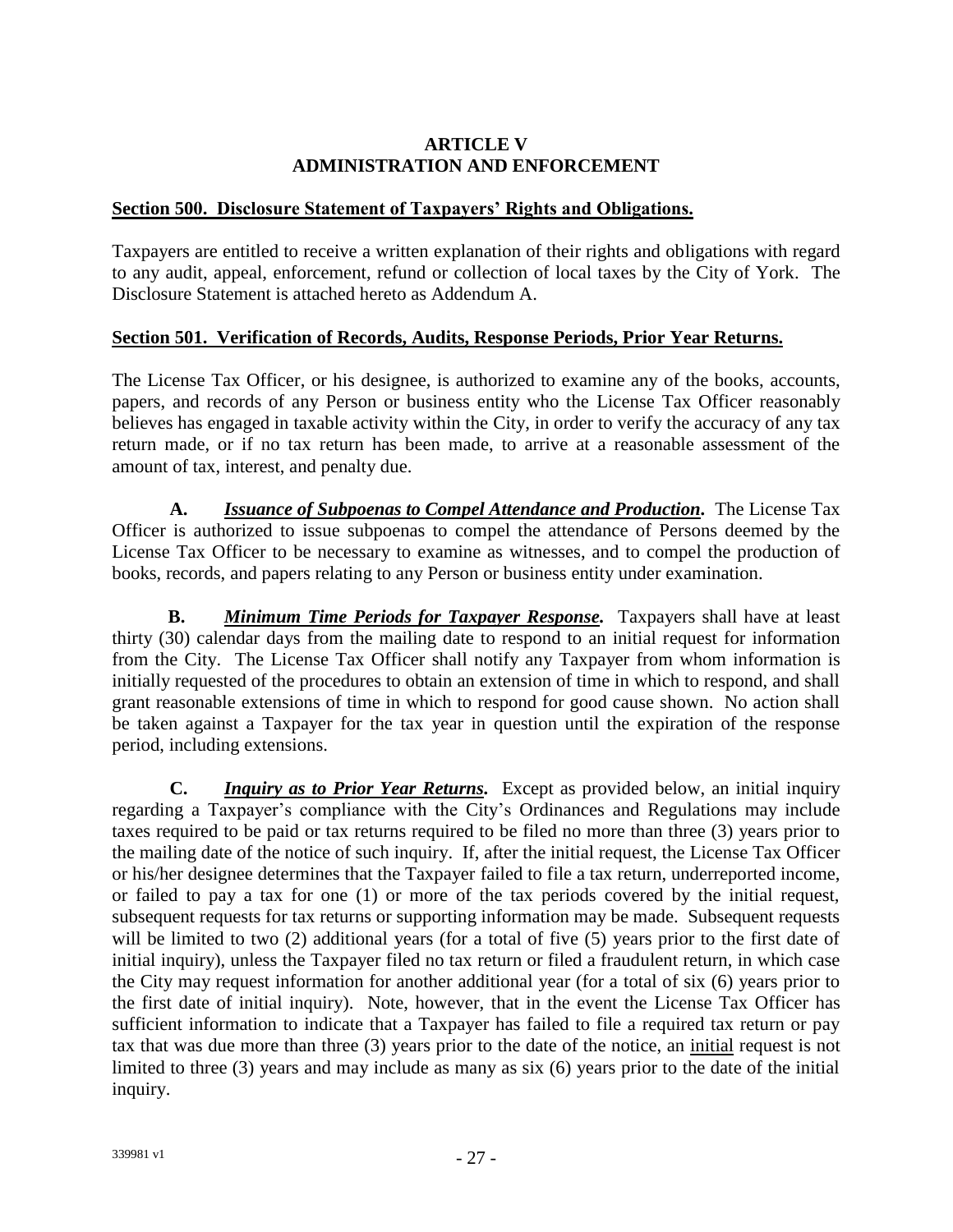### **Section 502. Procedures for the Conduct of Taxpayer Audits.**

The following procedures shall be followed during the conduct of an audit of a Taxpayer's books and records:

**A.** *Notice of Audit.* The Taxpayer shall be notified in writing of a scheduled audit at least thirty (30) days in advance. The notice of audit shall contain the following information:

- 1. The tax years subject to audit;
- 2. The date, place, and time for the audit to be conducted;
- 3. A description of the information, books and records to be produced; and
- 4. The notice as to the availability of the disclosure statement of the Taxpayer's rights and obligations.

**B.** *Rescheduling Audit.* The Taxpayer may request that the audit be rescheduled, provided that it is rescheduled within a reasonable time generally not to exceed thirty (30) days.

**C.** *Representation at Audit.* The Taxpayer may have a representative present during the audit.

**D.** *Use of Estimates.* In the event that the information, books and records provided by the Taxpayer are not sufficient for the purpose of verifying the correct amount of tax, the License Tax Officer is authorized by the Ordinances to ascertain the amount of tax due through the use of estimates.

**E.** *Audit Results.* In the event a Notice of Assessment is issued as a result of an audit, the Taxpayer shall be provided with a copy of the auditor's report of findings and conclusions, including the calculation of any tax, interest and/or penalty found to be due.

#### **Section 503. Examination of Tax Return; Notice of Assessment.**

**A.** *Examination of Tax Return.* The License Tax Officer shall examine every tax return as soon after filing as practical to determine the correct amount of tax according to the filing. If the License Tax Officer finds that the amount of tax shown on the tax return is less than the correct amount, the License Tax Officer shall notify the Taxpayer in writing of the amount of the underpayment (deficiency) assessed. A Notice of Assessment, whether as a result of an examination of a return, as a result of an audit, or otherwise, shall be in writing and include:

- 1. The tax period or periods for which the underpayment is asserted.
- 2. The amount of the underpayment detailed by tax period.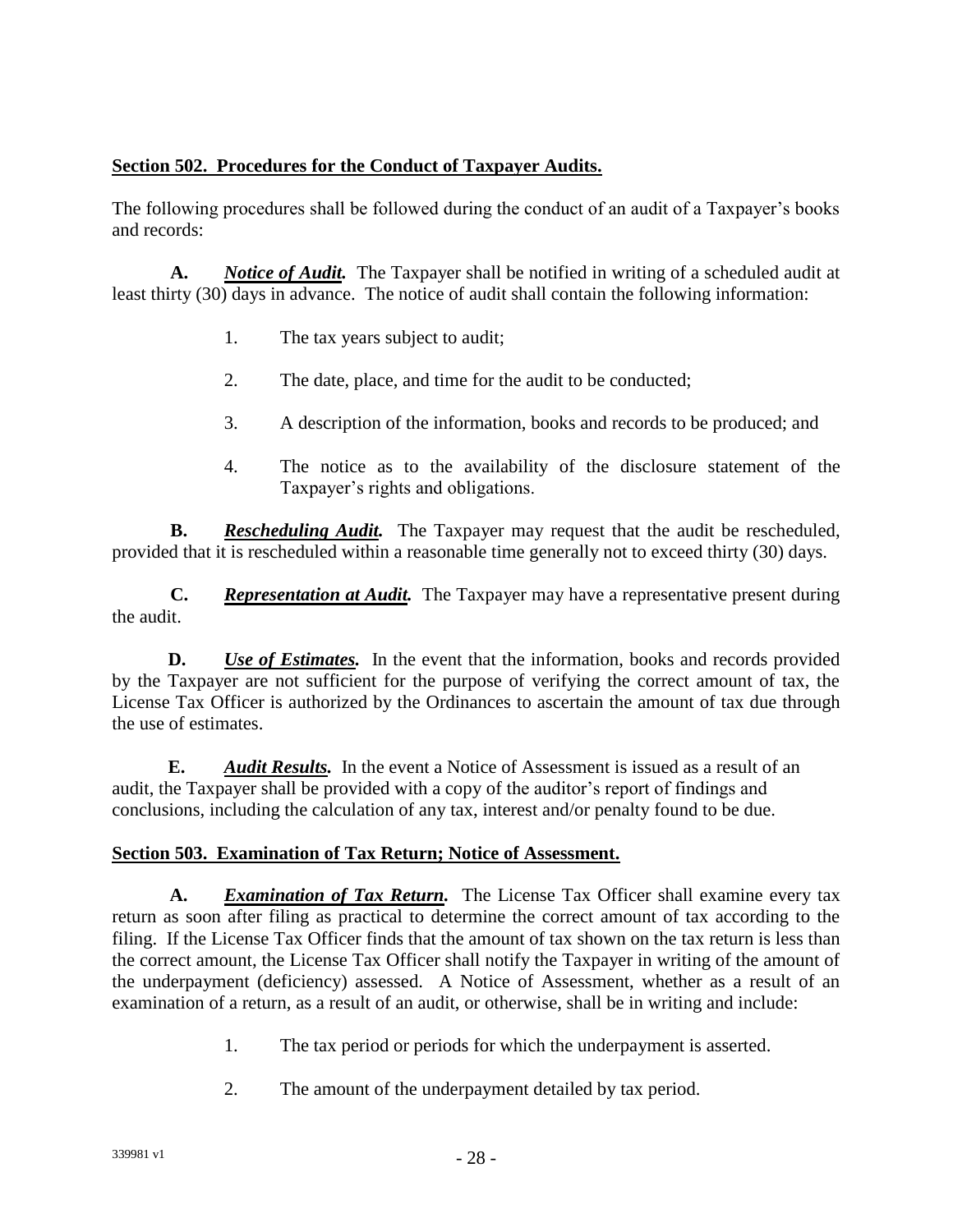3. The legal basis upon which the City has relied to determine that an underpayment exists.

4. An itemization of the revisions made by the City to a tax return filed by the Taxpayer that result in the determination that an underpayment exists.

If the License Tax Officer finds that the tax that has been paid by the Taxpayer is more than the correct amount, the License Tax Officer shall credit the overpayment against any taxes owed by the Taxpayer to the City and shall refund the difference to the Taxpayer, unless the Taxpayer has requested that the funds be held for application to future taxes. Written notice of the application of a credit to a prior year tax delinquency shall be provided by the License Tax Officer to the Taxpayer.

**B.** *No Tax Return Filed.* If a Taxpayer fails to file any required tax return, the License Tax Officer may estimate from any available information, the Taxpayer's Gross Receipts and the tax due thereon, and notify the Taxpayer in writing of the amount assessed against the Taxpayer as a deficiency.

#### **Section 504. Petition for Reassessment.**

Within ninety (90) days of the date of a Notice of Assessment, the Taxpayer may make a request for reassessment by completing and submitting a Petition for Review by the Local Tax Hearing Officer that will be forwarded for decision to the Local Tax Hearing Officer appointed by the City. See Section 512 (*Taxpayer Appeals*).

#### **Section 505. Refund of Overpayment; Interest on Overpayment.**

**A.** *Taxpayer Request for Refund of Overpayment*. Any Taxpayer who has made an overpayment of tax to the City may file a written request with the License Tax Officer for a refund or credit. A request for refund shall be made within three (3) years of the due date for filing the tax return, or one (1) year after actual payment of the tax, whichever is later. If no return (or report) is required, the request shall be made within three (3) years after the due date for payment of the tax or within one (1) year after actual payment of the tax, whichever is later. A request for refund shall not be considered complete and filed unless and until all information necessary for the City to determine the merits of the request have been received by the City.

**1.** *Overpayment on tax return.* For purposes of this section, a tax return filed by the Taxpayer with the City showing an overpayment of tax shall be deemed to be a written request for a refund unless otherwise indicated on the tax return.

**2.** *Refund Request not a Petition for Administrative Appeal.* A request for refund under this section shall not be considered a Petition for Administrative Appeal and shall not preclude a Taxpayer from submitting a Petition for Administrative Appeal. See Section 512 (*Taxpayer Appeals*).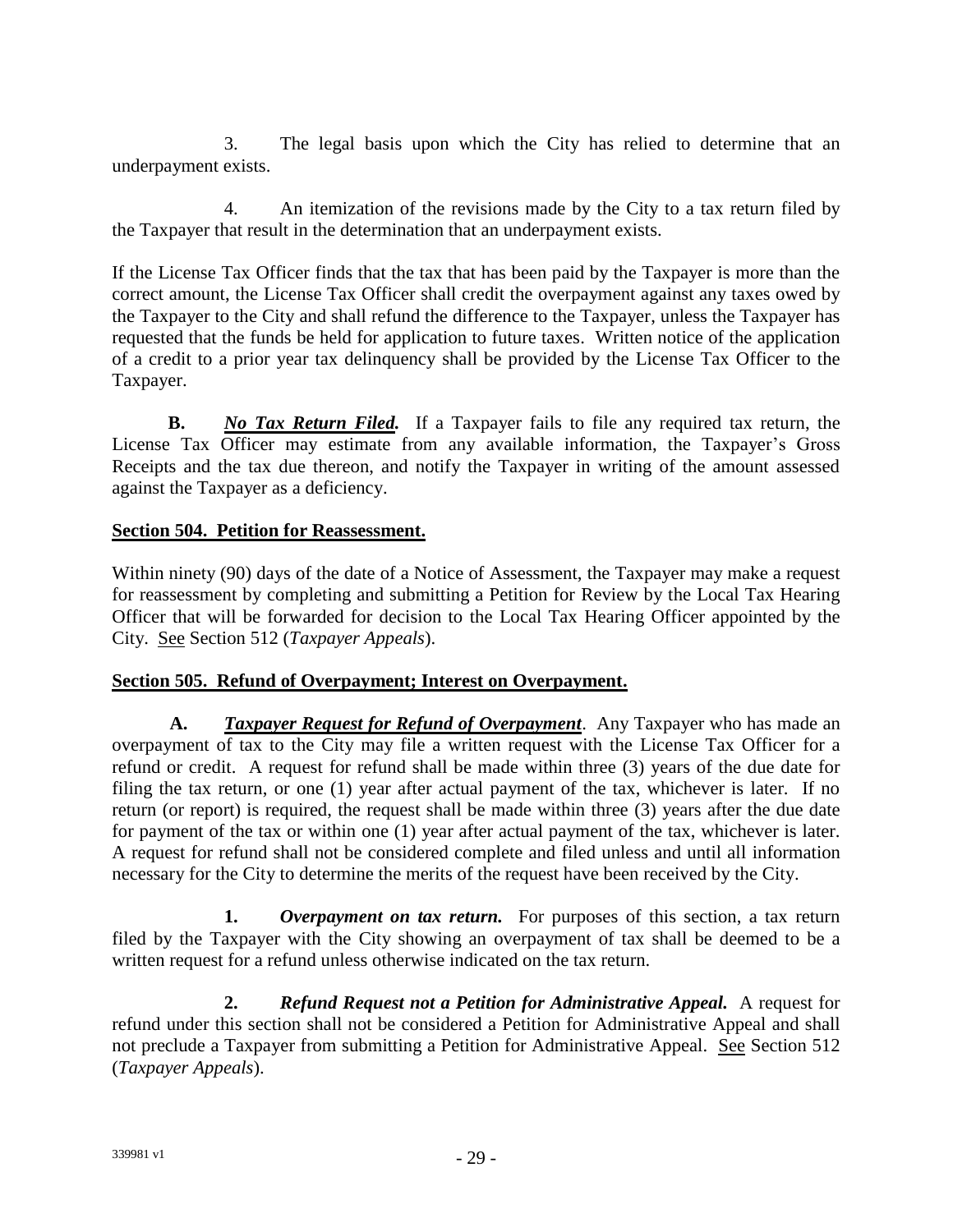**3.** *Refund after Notice of Assessment.* For amounts paid as a result of a Notice asserting or informing a Taxpayer of an underpayment, a written request for refund shall be filed with the City within one (1) year of the date of the payment.

**B.** *Interest on Overpayment.* All overpayments of tax due to the City shall bear simple interest from the date of the overpayment until the date of Ordinance. See *53 Pa. C.S. § 8426*.

**1.** *Rate of Interest.* Interest on overpayments shall be allowed and paid at the same rate as the Commonwealth is required to pay pursuant to Section 806.1 of the Act of April 9, 1929 (P.L. 343, No. 176), known as "The Fiscal Code."

**2.** *Accrual of Interest.* No interest shall be allowed if an overpayment is refunded (or applied against any other tax, interest or penalty due the City) within seventy-five (75) days after the last date prescribed for filing the report of the tax liability or within seventyfive (75) days after the date the return or report of the liability due is filed, whichever is later.

**3.** *No Interest on Overpayments of Interest and Penalty.* Overpayments of interest or penalty shall not bear any interest.

**C.** *Acceptance of Refund Check.* The Taxpayer's acceptance of the City's refund check shall not prejudice any right of the Taxpayer to claim any additional overpayment and interest thereon. Tender of a refund check by the City shall be deemed to be acceptance of the check by the Taxpayer.

# **Section 506. Abatement of Certain Interest and Penalty.**

**A.** *Errors and Delays.* In the case of any underpayment, the City may abate all or any part of interest for any period for the following:

1. Any underpayment of tax finally determined to be due attributable in whole or in part to any error or delay by the City in the performance of a ministerial act. Provided, however, that no significant aspect of the error or delay is caused by the Taxpayer after the City has contacted the Taxpayer in writing with respect to the underpayment of tax finally determined to be due or payable.

2. Any payment of a tax to the extent that any error or delay in the payment is attributable to an officer, employee or agent of the City being erroneous or dilatory in performance of a ministerial act. The License Tax Officer shall determine what constitutes timely performance of ministerial acts.

**B.** *Erroneous Written Advice by the City.* The City shall abate any portion of any penalty or excess interest attributable to erroneous advice furnished to the Taxpayer in writing by an officer, employee or agent of the City, acting in his or her official capacity if:

1. The written advice was reasonably relied upon by the Taxpayer and was in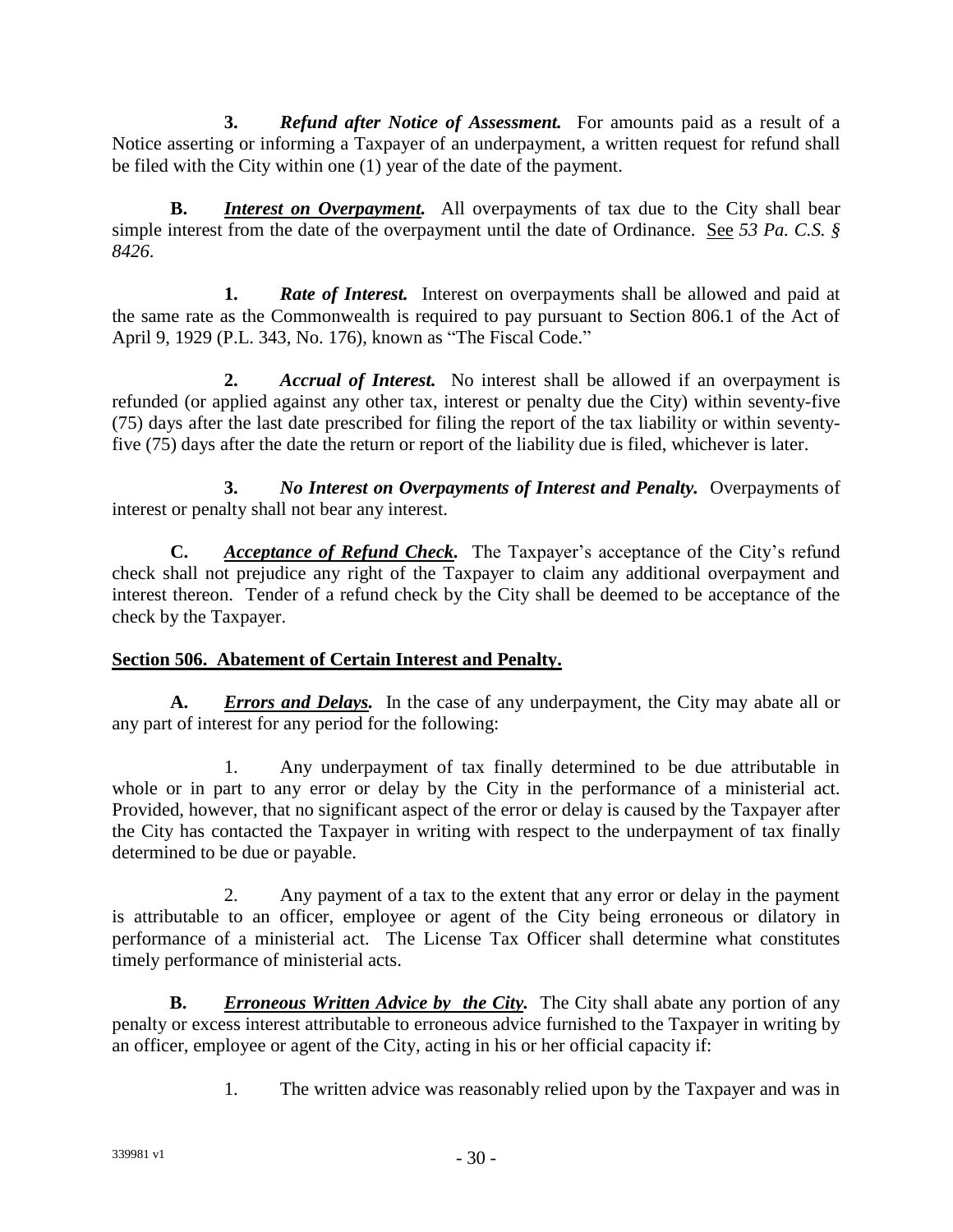response to specific written request of the Taxpayer; and

2. The portion of the penalty or addition to tax or excess interest did not result from a failure by the Taxpayer to provide adequate or accurate information.

# **Section 507. Installment Agreements.**

To facilitate collection, the City may, in its sole discretion, enter into a written agreement with a Taxpayer to allow the Taxpayer to pay delinquent taxes, penalties and interest in installments.

**A.** *Termination of Installment Agreement.* The City may terminate any installment agreement if: (a) information provided to the City prior to the date of the agreement was inaccurate or incomplete, or (b) the City believes that collection of the tax under the agreement is in jeopardy.

**B.** *Alteration, Modification or Termination of Installment Agreement.* If the City finds that the financial condition of the Taxpayer has significantly changed, the City may alter, modify or terminate the agreement, but only if: (a) notice of the City's finding is provided to the Taxpayer no later than thirty (30) days prior to the date of such action; and (b) the notice contains the reasons why the City believes a significant change has occurred.

**C.** *Breach of Installment Agreement.* The City may alter, modify or terminate an installment agreement if the Taxpayer fails to do any of the following:

- 1. Pay any installment at the time the installment is due under the agreement;
- 2. Pay any other tax liability at the time the liability is due;
- 3. Provide a financial condition update as requested by the City.

**D.** *Prepayment Permitted.* Taxpayer may prepay, in whole or in part, any tax under any agreement with the City.

#### **Section 508. Payment Under Protest.**

The License Tax Officer is authorized to accept "payment under protest" of the amount of tax in order for the Taxpayer to avoid liability for additional interest, penalties, and fines. Further, the License Tax Officer may accept partial payment of any amount due without waiver of the City's right to collect the balance due.

#### **Section 509. Violations; Interest on Underpayment and Penalties.**

**A.** *Interest on Underpayment.* If any amount of tax imposed by the Tax Ordinances is not paid on or before the last date prescribed for payment, interest on such amount at the rate of one-half percent (½%) per month, or fraction of a month, shall be payable for the period from such last date to the date such amount is paid. Except as provided by state law, as reflected in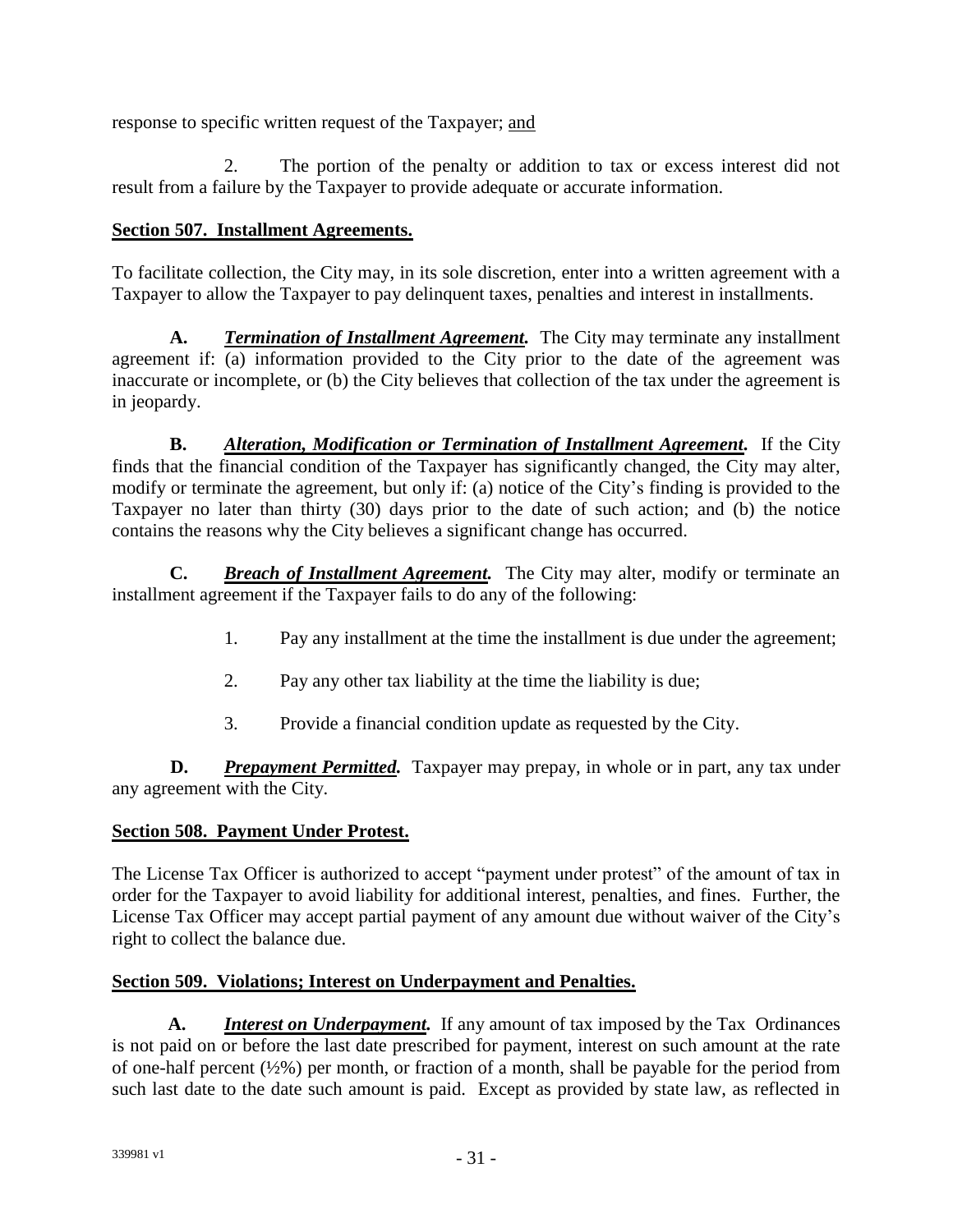Sections 506.A. and 506.B. (*relating to errors and delays by the City and erroneous written advice from the City*), interest is mandatory and cannot and will not be abated.

**B.** *Penalty.* If any amount of tax imposed by the Tax Ordinances is not paid on or before the last date prescribed for payment, there shall be added to the tax for the taxable year an amount equal to 10 percent (10%) of the amount of the tax due. Except as provided by state law, as reflected in Section 506.B. (*relating to erroneous written advice from the City*), penalty is mandatory and cannot and will not be abated.

**C.** *Fine.* Any Taxpayer (including any officer, agent, or employee thereof) who knowingly fails to remit any tax due, fails to file complete and correct reports or tax returns when due, fails to provide access to books, paper and records, or makes a false or fraudulent tax return, may be subjected to a fine of \$600.00 and costs of enforcement (such as attorneys' fees) for each offense, and, in default of payment of such fine and costs, to imprisonment for a term not exceeding ninety (90) days.

# **Section 510. Confidential Nature of Tax Information.**

Any information obtained by the License Tax Officer or any official, agent or employee of the City as a result of any audit, tax return, report, investigation, hearing or verification shall be confidential tax information and must be kept confidential by the City, except for official purposes or as required otherwise by law.

# **Section 511. Dishonored Checks or Electronic Payments.**

If any check or electronic payment (such as an electronic funds transfer, e-check, Automated Clearing House ("ACH") transfer, direct debit and debit cards) received in payment of taxes is returned unpaid by a financial institution, there shall be added to the tax due the sum charged for such dishonored payments established from time to time by the City.

# **Section 512. Taxpayer Appeals.**

A Taxpayer may appeal any assessment, determination or denial of refund of tax by filing a Petition for Administrative Appeal. All Petitions shall be mailed or delivered to: York Adams Tax Bureau, 1405 North Duke Street, PO Box 15627, York, PA 17405-0156.

Under the Local Taxpayer Bill of Rights Act, business tax appeals are not governed by the rules pertaining to practice and procedure of local agencies or judicial review of agency decisions. *53 P.S.* § 8432. Therefore, a Taxpayer is not required to file an appeal to the Local Tax Hearing Officer in order to preserve her ability to defend against an action by the City to collect an assessment of delinquent taxes. Where a Taxpayer does file a Petition and a decision is made by the Local Tax Hearing Officer, such decision may be appealed by either party to the Court of Common Pleas for York County for *de novo* review.

**A.** *Petitions for Administrative Appeal.* Petitions shall be in writing on a form substantially similar to that attached hereto as Addendum B. A Petition is timely filed if the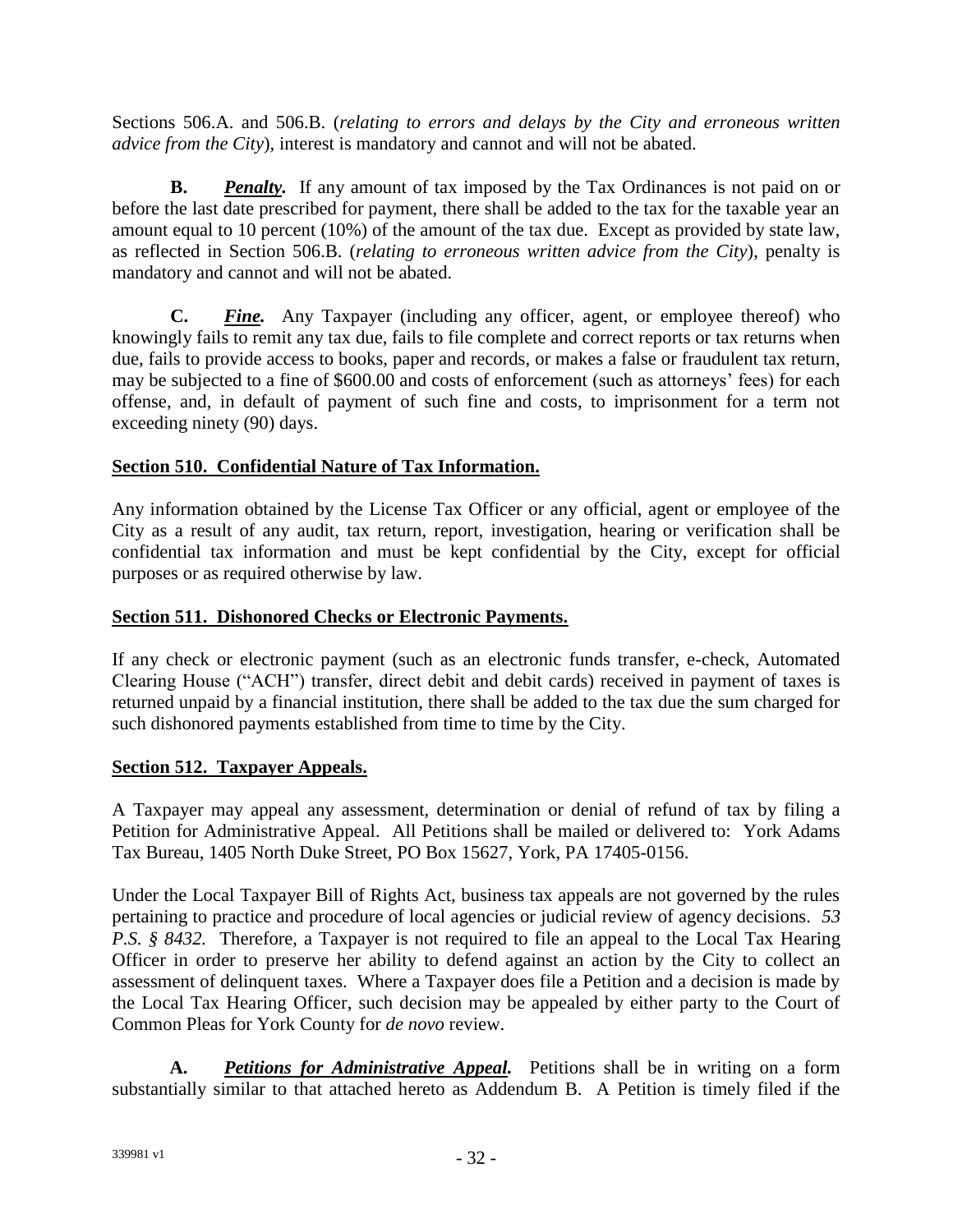letter transmitting the Petition is postmarked by the United States Postal Service on or before the final day on which the Petition is required to be filed. If hand delivered, a Petition will be deemed to be filed on the date received in the License Tax Officer's office at the address shown above.

**B.** *Contents of Petition for Administrative Appeal.* Petitions shall: (1) state the name, address and telephone number of the Taxpayer and Taxpayer's authorized representative (if applicable), (2) identify the tax and tax period(s) to which the Petition pertains, (3) state the amount of tax appealed and the legal basis for the appeal (i.e., state how or why the assessment is incorrect; or why a refund request should have been granted), (4) provide copies of all supporting documentation and calculations, (5) state whether an oral hearing before the Hearing Officer is requested, and (6) certify under penalty of perjury that the facts in the Petition are true and correct and that the Petition is not filed for purposes of delay.

# **C.** *Deadlines for Filing Petition for Administrative Appeal.*

1. A Petition seeking a refund must be filed within three (3) years after the due date for filing the report, or one (1) year after actual payment of tax, whichever is later. If no report is required, the Petition shall be filed within three (3) years after the due date for payment of the tax or within one (1) year after actual payment, whichever is later.

2. A Petition seeking a reassessment of tax shall be filed within ninety (90) days of the date of the Notice of Assessment.

**D.** *Appeals Process and Procedure.* Upon receipt of a timely filed Petition for Administrative Appeal, the City shall: (a) promptly schedule a hearing if a hearing has been requested by the Taxpayer (if a hearing is not requested, the Petition will be determined on the record before the Local Tax Hearing Officer), (b) provide the Taxpayer with a Notice of Hearing (setting forth the time, date, and location of the hearing), and (c) forward the Taxpayer's Petition to the Local Tax Hearing Officer appointed by the City. Unless the date of the hearing is agreed upon by all parties, the License Tax Officer shall give at least seven (7) days written notice of the hearing to Taxpayer.

1. *Hearings.* Hearings shall be held at the City's administration building, 101 South George Street, York, PA 17405, unless otherwise directed by the Hearing Officer. Hearings will be informal in nature and technical rules of evidence will not be applicable, except that no person may testify as to matters about which he/she does not have personal knowledge. All persons who testify shall do so under oath.

(a) **Representation.** Taxpayers may appear before the Hearing Officer with or without benefit of representation. Any person seeking to represent a Taxpayer at the hearing must first be so authorized by the Taxpayer in writing. A Taxpayer's representative need not be professionally trained, but should be familiar with the Tax Ordinances, these Regulations and the facts of the case. A Taxpayer's representative many only testify as to matters about which he/she has personal knowledge.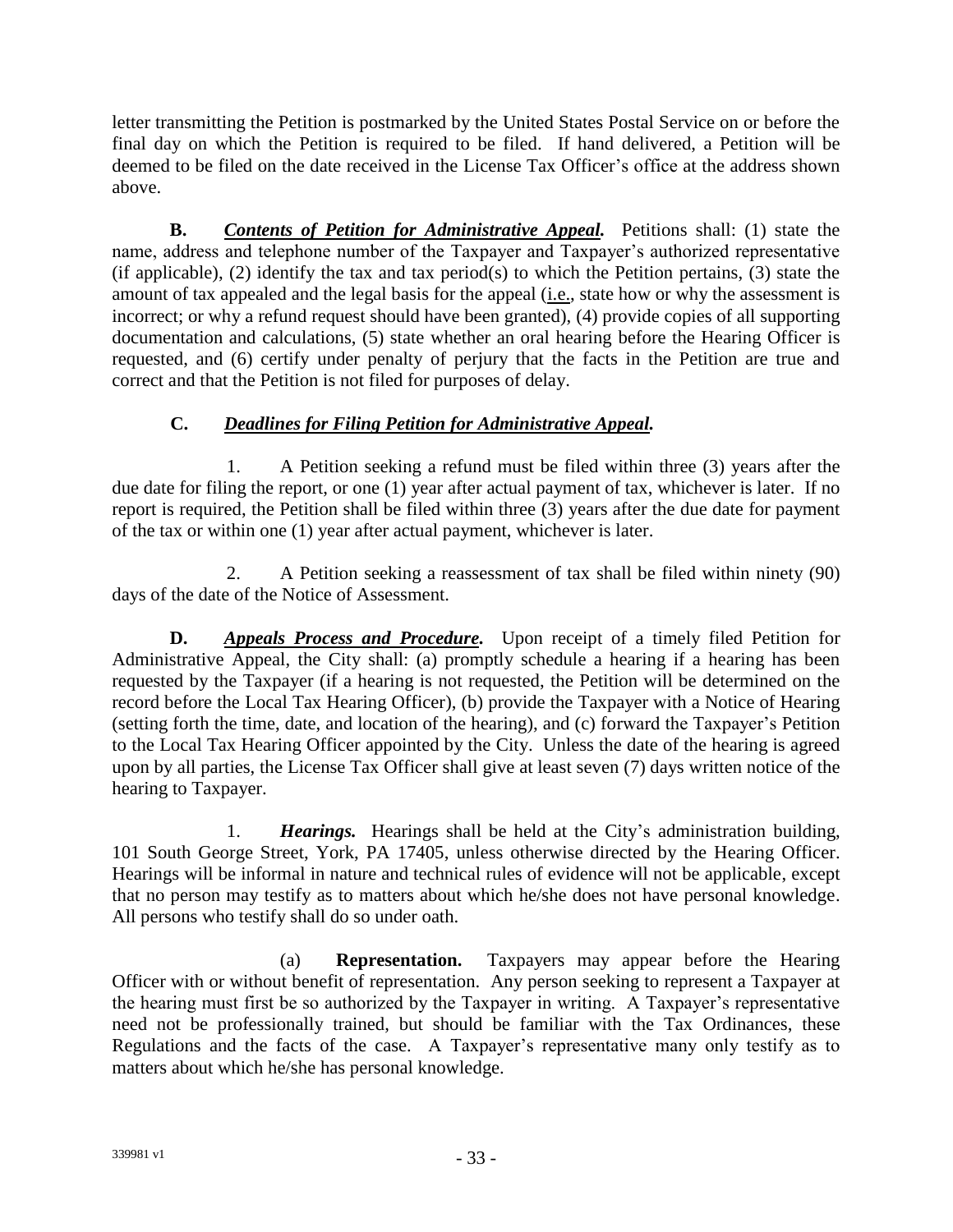(b) **Presentation of Evidence.** Evidence may be submitted and considered that possesses probative value commonly accepted by reasonably prudent persons in the conduct of their affairs. Testimony shall be under oath or affirmation, administered by the Hearing Officer. Copies or photographs of all records and other exhibits shall be provided to all parties and to the Hearing Officer. Any party may have a recording or a transcript made of the hearing at the party's expense.

(c) **Failure to Appear.** The hearing may proceed in the absence of any party who fails to appear despite notice, but the Hearing Officer's Decision shall not be based solely upon the failure of a party to appear.

2. *Local Tax Hearing Officer's Decision.* After the conclusion of the hearing, the Hearing Officer shall issue a written Decision to the parties. The Decision is considered timely issued so long as it is mailed, faxed, emailed or otherwise transmitted to the parties on or before the deadline. The deadline to issue a decision is sixty (60) days from the date of the filing of the Petition. The parties may jointly waive their rights to a decision within sixty (60) days.

#### **Section 513. Judicial Appeal.**

Any person aggrieved by a Decision of the Local Tax Hearing Officer, who has a direct interest in the Decision, has the right to appeal to the Court of Common Pleas of York County, Pennsylvania for a *de novo* review.

#### **Section 514. Construction.**

If any sentence, clause, or section or part of these Regulations is, for any reason, found to be unconstitutional, illegal, or invalid, such unconstitutionality, illegality, or invalidity shall not affect or impair any of the remaining provisions, sentences, clauses, or sections or parts of these Regulations. These Regulations would have been adopted had such unconstitutional, illegal, or invalid sentence, clause, section, or part thereof not been included herein.

**END**